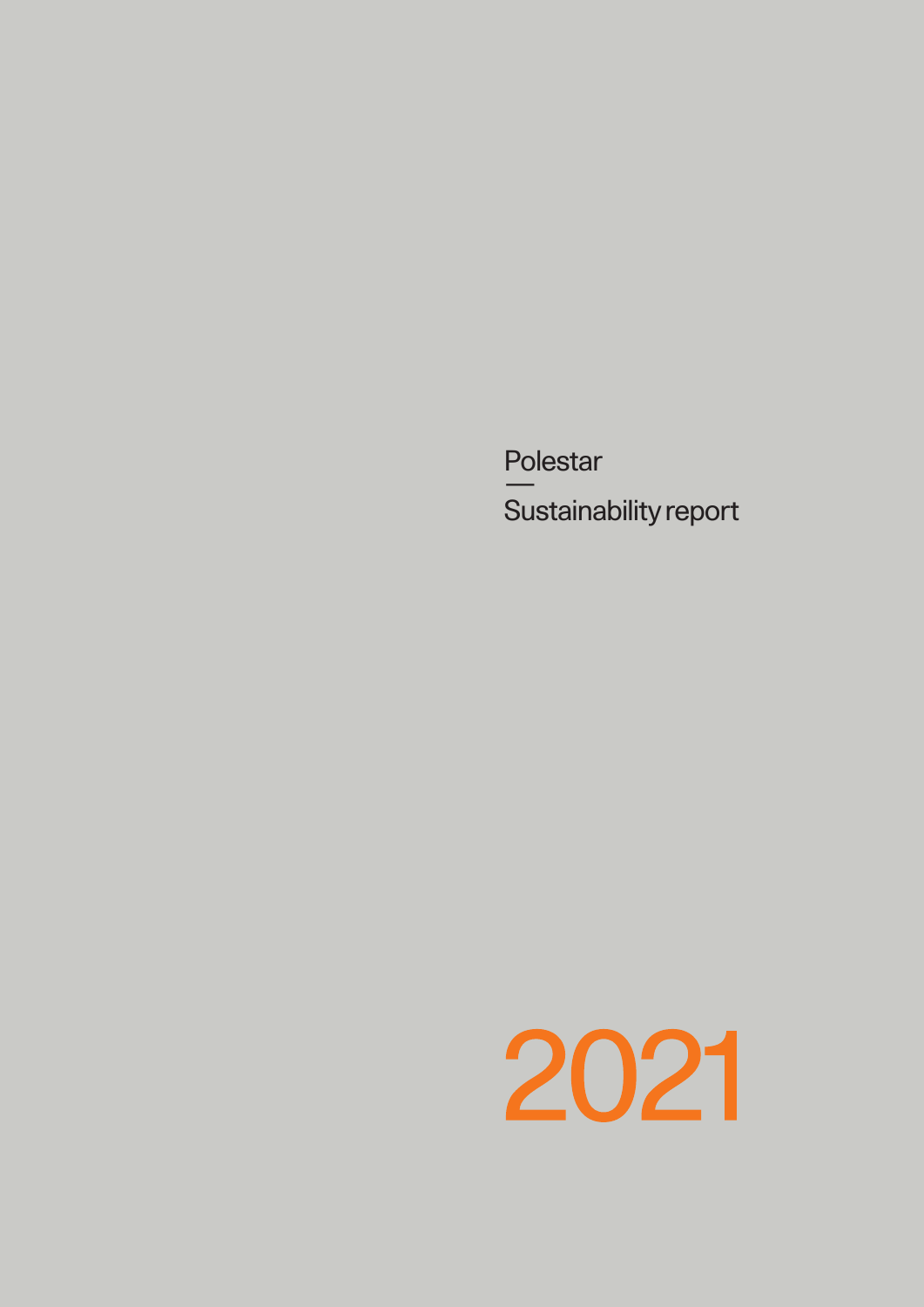# Table of contents

| About Polestar                                          | 2  |
|---------------------------------------------------------|----|
| Our approach to sustainability                          | 3  |
| Stakeholder dialoque and materiality assessment         | 4  |
| Polestar's sustainability agenda                        | 5  |
| Climate neutrality                                      | 6  |
| Circularity                                             | 14 |
| Transparency                                            | 19 |
| Inclusion                                               | 23 |
| <b>GRI Content Index</b>                                | 31 |
| Greenhouse gas reporting principles                     | 37 |
| Auditor's report on the statutory sustainability report | 39 |
|                                                         |    |

# About the report

In this sustainability report, you will be able to explore the details of our sustainability strategy, management and progress. The report has been prepared in accordance with GRI Standards: Core option and the European Union's Non-Financial Reporting Directive through the Swedish Annual Accounts Act's requirements on the statutory sustainability report. The report also references a selection of disclosures from the SASB's sector guidelines for the automobile industry.

Polestar publishes a sustainability report annually, and this report covers the fiscal year 2021. The last report was published on 6 April 2021 and is available at https://reports.polestar.com/

Do you have questions or comments? We would love to get in touch with you! Please contact us at media@polestar.com or ir@polestar.com.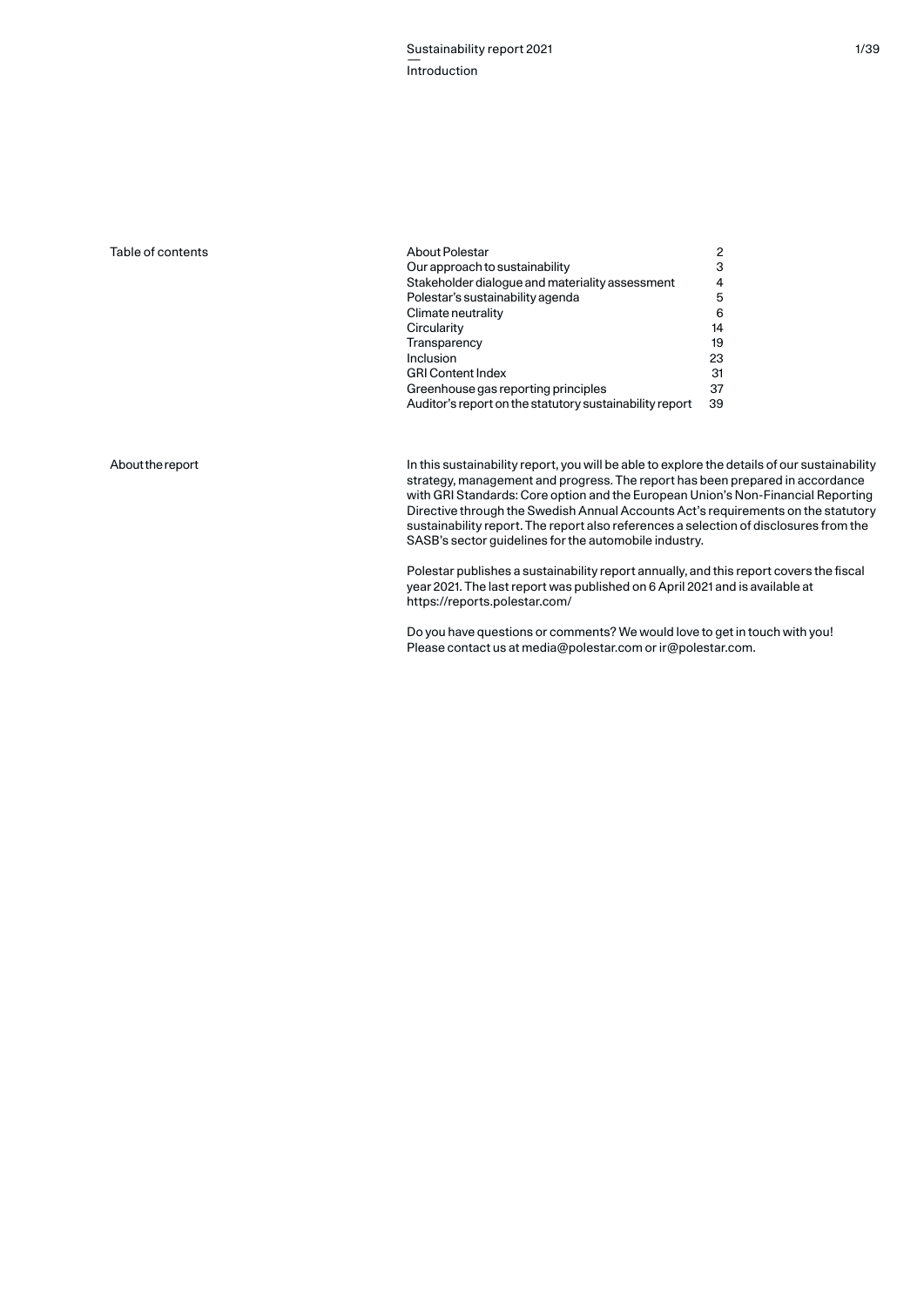### About Polestar

Polestar is a pure play, premium electric performance car brand headquartered in Sweden, designing products that are engineered to excite consumers and drive change. Polestar was established as a premium electric car brand and joint venture between Volvo Cars and Geely Holdings in 2017. We benefit from the technological, engineering and manufacturing capabilities of these established global car manufacturers. We have an asset-light, highly scalable business model with immediate operating leverage. In 2021, Polestar offered two performance car models: the electric performance hybrid Grand Tourer (GT) Polestar 1, and the fully electric performance fastback Polestar 2.

At the end of 2021, our cars were on the road in 14 markets across Europe, North America and China. We intend to continue our rapid market expansion with the aim that our cars will be available in a total of 30 markets by the end of 2023. We also plan to introduce three new electric vehicles by the end of 2024: Polestar 3, an aerodynamically optimised Sport Utility Vehicle, or SUV; Polestar 4, a sporty SUV coupe; and Polestar 5, a luxury 4 door GT. Our target is a production volume of around 290,000 vehicles per year by the end of 2025.

Our cars are currently manufactured in two state-of-the-art facilities in China, our own Chengdu plant, and the Taizhou plant (previously called Luqiao) that is owned by Volvo Cars.

We use a digital-first, direct-to-consumer approach that enables our customers to browse our products, configure their preferred vehicle and place their order online. Alternatively, our Polestar Locations are where customers can see, feel and testdrive our vehicles before making an online purchase. We believe this combination of digital and physical retail presence delivers a seamless experience for our customers. This customer experience is further enhanced by our comprehensive service network that leverages the existing Volvo Cars service centre network. At the end of 2021, we had 103 Polestar Locations. In addition, the Volvo Cars service centre network provides access to over 800 customer service points worldwide in support of our international expansion.

In 2021, we sold approximately 29,000 cars. Our turnover reached USD 1,337 million and our balance sheet totalled USD 3,309 million.

In September 2021, Polestar announced the intention to list on the New York Stock Exchange (NYSE) through a business combination with the special purpose acquisition company Gores Guggenheim Inc. The listing is expected to take place in the first half of 2022.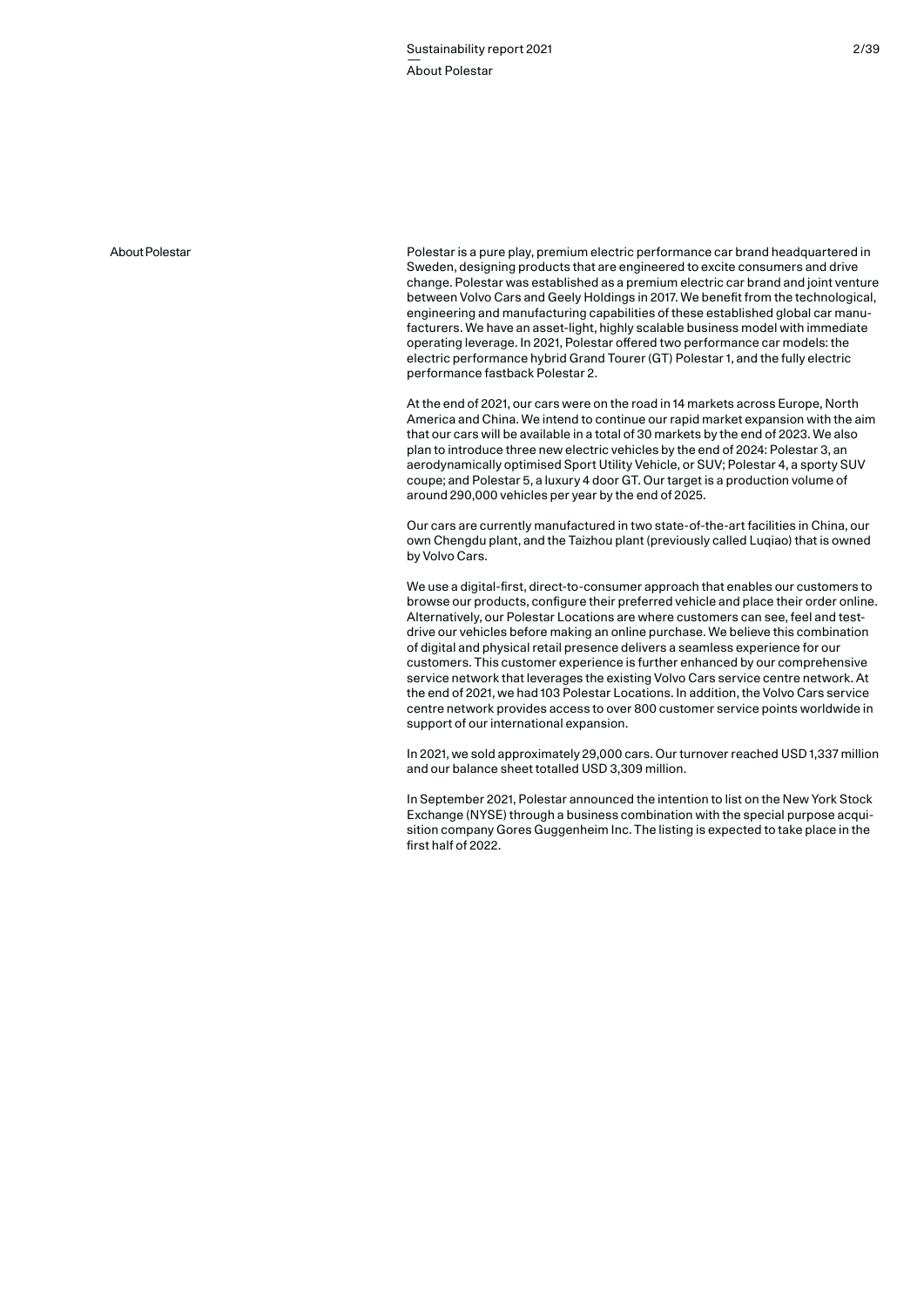#### Our approach to sustainability

Sustainability lies at the heart of what Polestar is. We are a performance brand, determined to improve the society we live in by accelerating the transition to sustainable mobility. Sustainability forms one of our strategic pillars, along with innovation and design.

Our sustainability strategy, established in 2020, outlines our priorities to meet our vision of improving society through our business, as well as being a guiding star for sustainability. The strategy comprises four focus areas: Climate Neutrality, Circularity, Transparency and Inclusion. Each focus area has a set of strategic initiatives and targets, guiding strategic decisions as well as our day-to-day work.

Our aim is to embed sustainable thinking and processes in Polestar operations, and to implement this approach across our governance structure. Subject-matter experts such as our sustainability leads and lifecycle assessment specialists guide the organisation in implementing our strategy. Our aim is to foster a culture of sustainability at Polestar.

All decisions made at Polestar are guided by our values: Pure, Progressive, Performance. Our corporate policy landscape comprises corporate policies adopted by the Board of Directors, such as the Polestar Code of Conduct and the Polestar Code of Conduct for Business Partners, directives adopted by the Management Team, and guidelines, instructions and process documents adopted by specialist departments.

Through our policies, directives and processes, we adhere to the International Labour Organization's eight core conventions, The Universal Declaration of Human Rights, the United Nations' Convention on the Rights of the Child, the OECD Guidelines for Multinational Companies, the United Nations' Guiding Principles on Business and Human Rights, and the precautionary principle. During 2021, Polestar became a member of Exponential Roadmap Initiative and the United Nations' Race to Zero. Read more on page 7.

Sustainability risks are identified, assessed and managed throughout the organisation, by individual departments and by the Sustainability team. 2021 saw the establishment of a dedicated Internal Controls & Risk Management team at Polestar. The department, and our internal auditors, continuously assess risks to the business. In the longer term, we will integrate our sustainability risk management processes into our ERM process.

## Our contribution to Agenda 2030

The United Nations' Agenda 2030 is an ambitious global framework, aiming to end extreme poverty, reduce inequalities and injustice, and stop climate change. It was adopted by all UN Member States in 2015. We are now halfway to the target year 2030 and immediate action is required to meet its 17 goals and the 169 targets. In this report, we present the sustainable development goals and Polestar's impact on them. Going forward, we aim to evaluate our progress in relation to the identified goals and targets annually, and to develop our strategy to ensure that we are optimising our contribution.

The goals and targets were identified through an Agenda 2030 materiality assessment carried out in 2021, where Polestar's impact on each sustainable development goal and its targets were analysed. It was conducted to account for all of Polestar's impacts: direct and indirect, positive and negative. The analysis was conducted by Polestar's sustainability subject-matter experts together with researchers at Gothenburg Centre for Sustainable Development, a research hub of Chalmers University of Technology and Gothenburg University in Sweden.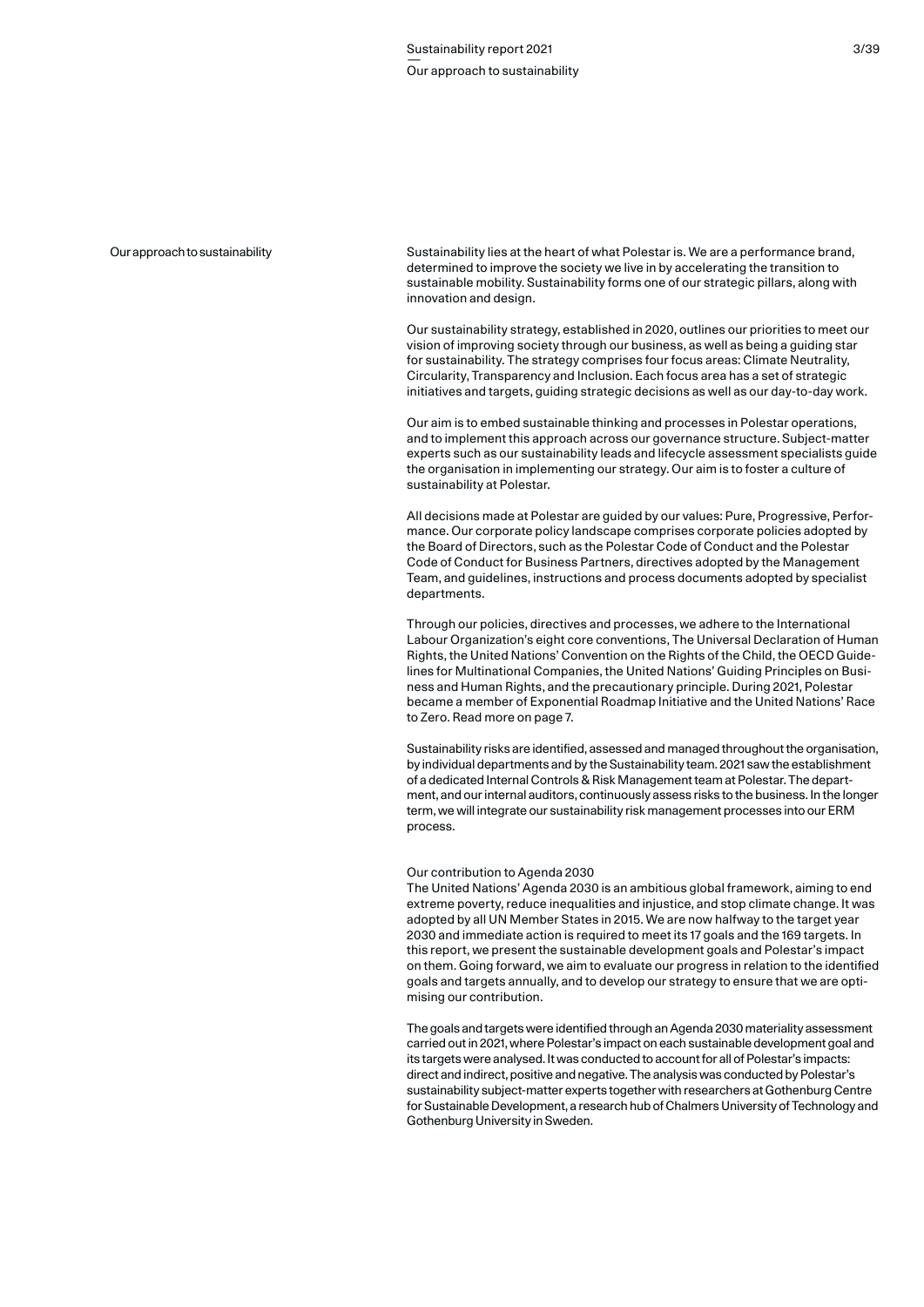### Stakeholder dialogue and materiality assessment

It is vital that we focus where we have the greatest sustainability impact to ensure we meet our stakeholders' expectations. Following the first structured stakeholder dialogue and materiality assessment in the autumn of 2020, we conducted a new stakeholder dialogue in autumn 2021.

In total, almost 1,200 respondents took part in the digital stakeholder dialogue in 2021. Together they represented employees and consultants, individual Polestar owners, fleet owners, shareholders, suppliers, NGOs and industry associations. The stakeholders were identified based on their dependency and influence on Polestar. The topics raised in the stakeholder survey were drawn from various reports such as the lifecycle assessment of the Polestar 2 and electric vehicles in general, sector guidance from the reporting frameworks GRI and SASB, a comprehensive EV consumer study commissioned by Polestar, as well as peers' sustainability reporting. The respondents were also invited to add more topics in the survey. Polestar's sustainability impact was assessed by a working group constituting subject-matter experts at Polestar and sustainability reporting advisers from an external consultancy. The materiality assessment was carried out in accordance with GRI Standards 101: Foundation 2016, and an assessment of how these topics may affect Polestar, was carried out simultaneously.

| Stakeholder<br>group                 | Stakeholder dialogues                                                                                                             | Most important sustainability topics                                                                                                                                                                          |
|--------------------------------------|-----------------------------------------------------------------------------------------------------------------------------------|---------------------------------------------------------------------------------------------------------------------------------------------------------------------------------------------------------------|
| <b>Fleet owners</b>                  | • Day-to-day operations<br>· Customer service<br>· Digital stakeholder dialoque<br>survey                                         | • Passenger safety<br>• Energy consumption of Polestar's<br>vehicles<br>· Circularity<br>• Human rights and health impacts in<br>the supply chain<br>· Support for consumers in making<br>sustainable choices |
| Individual<br>customers              | • Customer service<br>• Continuous dialogues through<br>Polestar.com and social media<br>· Digital stakeholder dialogue<br>survey | • Passenger safety<br>· Anti-corruption<br>· Risk materials<br>• Human rights and health impacts in<br>the supply chain<br>· Sustainable materials                                                            |
| Employees<br>and<br>consultants      | • Day-to-day operations<br>• Intranet<br>· Digital stakeholder dialogue<br>survey                                                 | • Employee health and safety<br>· Passenger safety<br>• Circularity<br>· Environmental and eco-system<br>impacts in the supply chain<br>• Energy consumption of Polestar's<br>vehicles                        |
| <b>Shareholders</b>                  | · Investor relations<br>• Regulatory communications<br>· Digital stakeholder dialogue<br>survey                                   | • Passenger safety<br>• Energy consumption of Polestar's<br>vehicles<br>· Charging infrastructure<br>• Employee health and safety<br>· Political influence on green mobility<br>solutions                     |
| <b>Suppliers</b>                     | • Day-to-day operations<br>· Supplier assessments and<br>audits<br>· Digital stakeholder dialogue<br>survey                       | • Passenger safety<br>• Human rights and health impacts in<br>the supply chain<br>• Employee health and safety<br>· Customer complaint management<br>· Greenhouse gas emissions                               |
| NGOs and<br>industry<br>associations | · Topic-specific dialogues<br>· Digital stakeholder dialogue<br>survey                                                            | • Passenger safety<br>• Circularity<br>· Charging infrastructure<br>· Support for consumers in making<br>sustainable choices<br>· Energy consumption                                                          |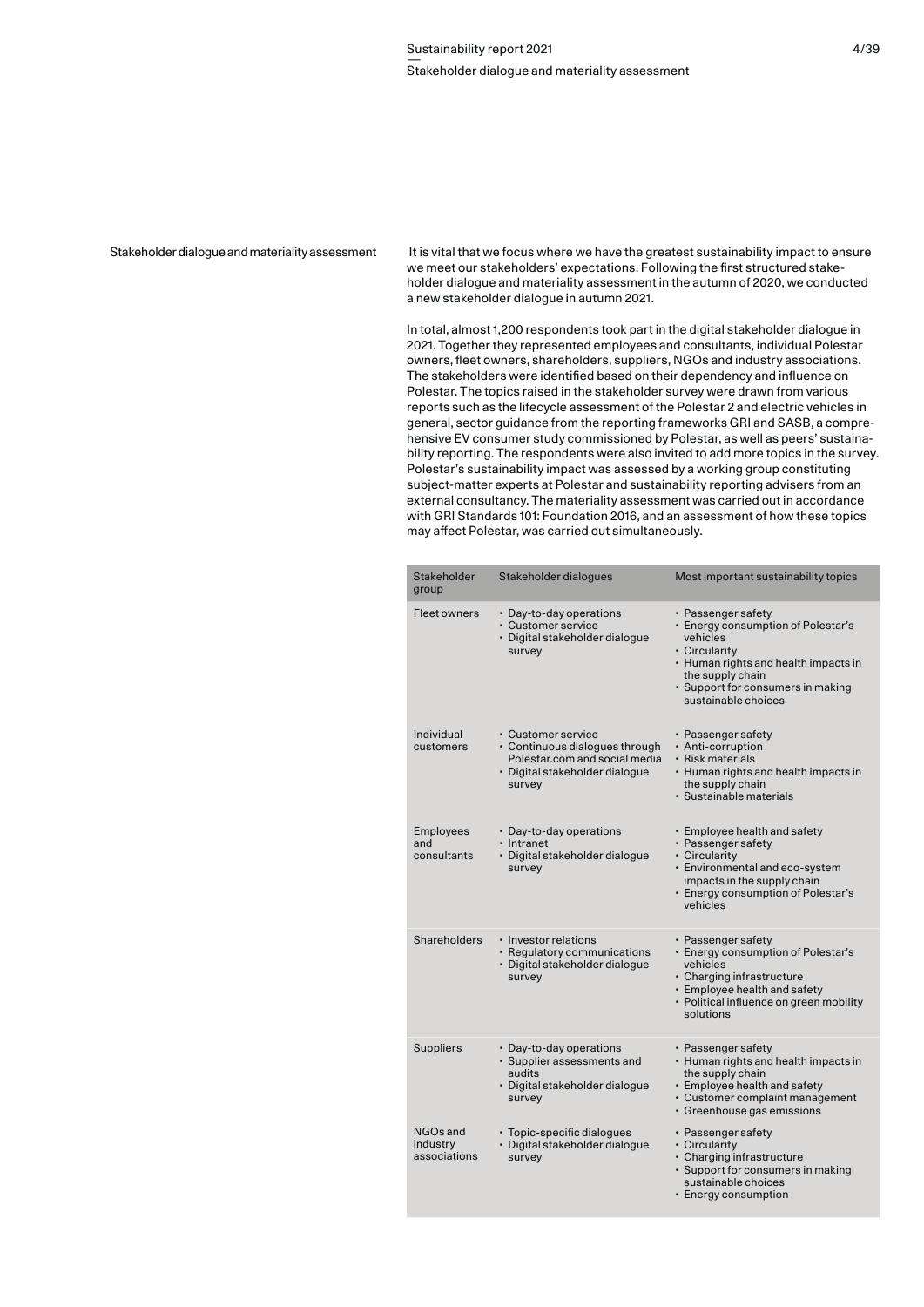### Polestar's sustainability agenda

Polestar's sustainability agenda comprises our four focus areas Climate Neutrality, Circularity, Transparency and Inclusion. Each focus area has a number of material topics, defined in the materiality assessment, and a set of strategic initiatives that are set to advance our business and sustainability progress over the coming years. Through a Sustainable Development Goals materiality assessment, we have also defined the goals and targets where Polestar has the greatest impact, read more on page 3.

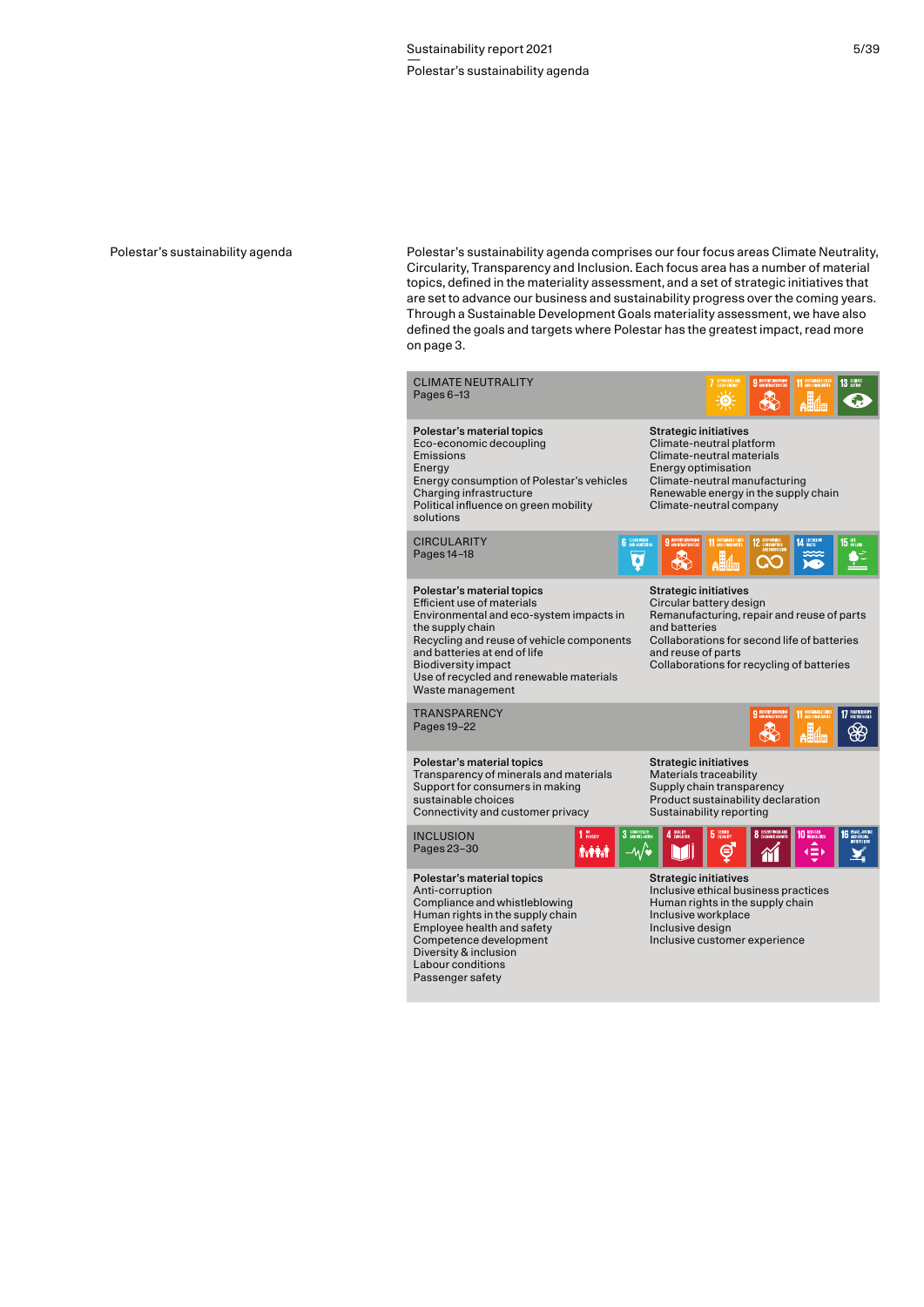# Climate Neutrality

Our overarching climate targets

The world is currently facing a climate crisis on an unprecedented scale. Its dire impacts can already be seen, and if not properly mitigated will result in catastrophic consequences to biodiversity, human life, society and the global economy. In August 2021, Working Group II of the Intergovernmental Panel on Climate Change (IPCC) released its sixth assessment report, which attested that climate change is widespread, rapid and intensifying. The report also confirmed that most of the greenhouse gas emissions, causing climate change, are results of human activities, and that its effects are already seen across the world. The report also stressed the importance of limiting global warming at 1.5 degrees Celsius compared with pre-industrial times. So far, we have already seen an increase of 1.1 degrees. Significant efforts, and investments, are required to decarbonise the global economy in time, and to mitigate physical climate risks. The IPCC report 'Mitigation of Climate Change' by Working Group III, released in April 2022, stressed that global GHG emissions must peak before 2025, at the very latest, to reach the 1.5 degrees Celsius limit. The transition to a low-carbon must be accelerated.

Most industries are still struggling to innovate low-carbon alternatives to conventional products and services. In the automotive industry, the low-carbon alternative has already been placed on the market. Electric vehicles are therefore a part of the transition to a carbon-neutral economy. However, the lifecycle of electric vehicles still substantially contributes to climate change through emissions of greenhouse gases in the supply chain, manufacturing, logistics, use-phase and at end-of-life. This is something that we are committed to change.

Challenging times call for bold action. In spring 2021, we launched the moon-shot goal of delivering a climate-neutral car by 2030. The project was dubbed Polestar 0. The project builds on the data and insights from Polestar's lifecycle assessments. To take on the task to remove all greenhouse gas emissions in the supply chain is an unprecedented challenge, but our LCAs clearly showed us how electric cars offer us a route to climate-neutral mobility. The project sets out to eliminate all emissions from raw material extraction, material manufacture, product manufacture and end-of-life. The Polestar 0 project will therefore require us to operate, and cooperate, to an extent not seen before. Not only to advance existing technology, but to tap into solutions that are still in the ideation stage. To reach our target by 2030, we need to start now! A call for action to join Polestar in partnerships to develop Polestar 0 kick-started the project in 2021, and in early 2022 we signed letters of intent with SSAB, Hydro, ZKW, Autoliv and ZF, and more will follow. Over the coming eight years, the project will go through the three phases of research, advanced engineering and product development.

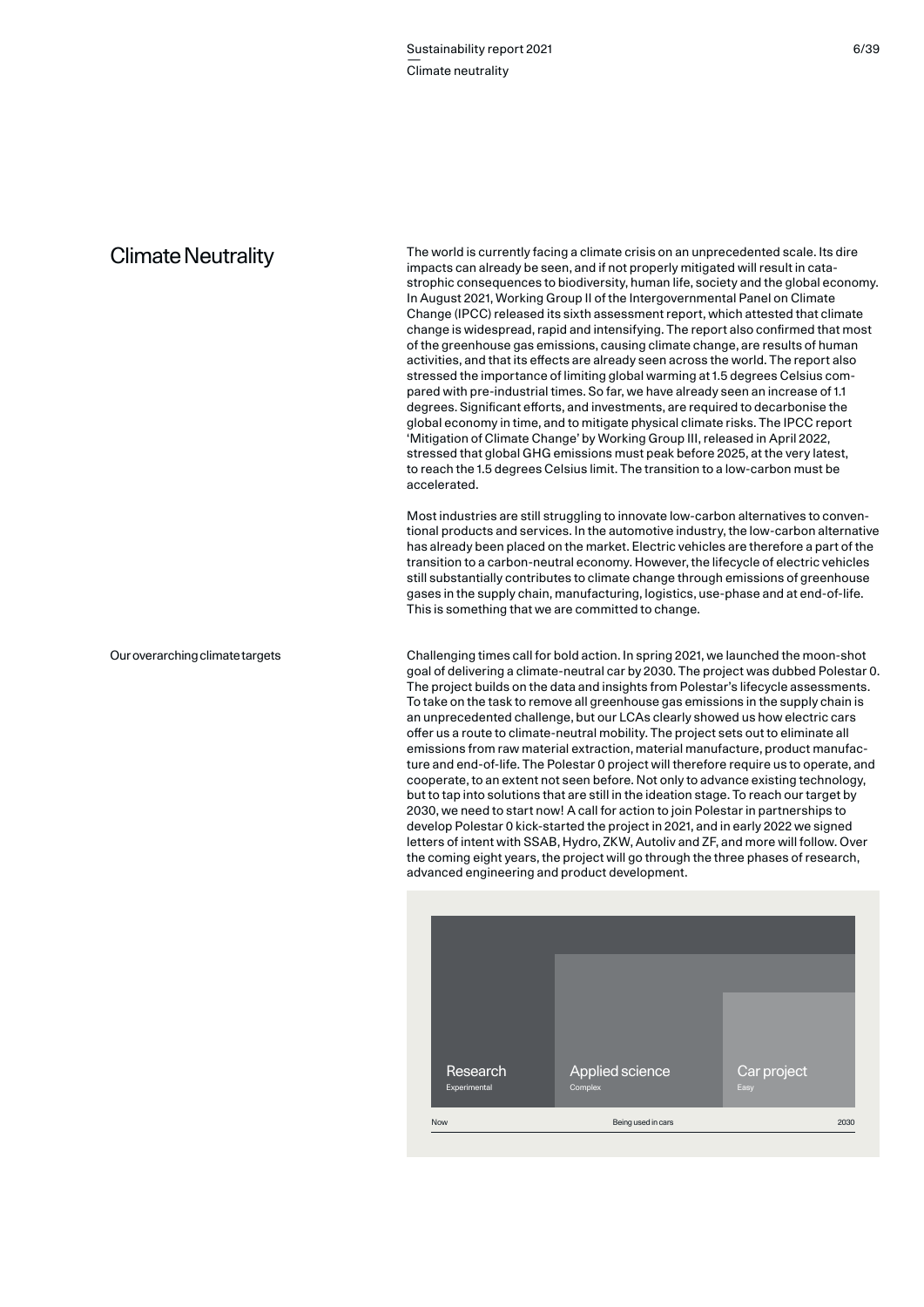We have also set the overarching target of reaching climate neutrality across our value chain by 2040. A climate roadmap for our journey to reach the climate targets has been drawn up and endorsed by our management team. The climate roadmap encompasses our strategic initiatives: climate-neutral platform, climate-neutral materials, energy optimisation, climate-neutral manufacturing, renewable energy in the supply chain, and climate-neutral company. It sets out targets for the four five-year periods leading up to the target year 2040. Each focus area has been assigned to a specific department within Polestar, apart from climate-neutral company which covers all group function departments.

Annually, each department is tasked with putting together a climate action plan, setting out the path and initiatives for the coming year. In line with our integrated approach, climate investments are allocated from the departments' regular budgets. The climate action plans are approved by the relevant management forum and followed up biannually. Climate neutrality was also included as a key performance indicator in the global employee bonus programme in 2021, to kick-start Polestar's departmental action plans and reduction efforts. This integrated way of working enables action in all departments and makes sure that we take the necessary steps to reach our targets.

In 2021, Polestar joined the Exponential Roadmap Initiative as well as the UN initiative Race to Zero. When joining Exponential Roadmap Initiative, Polestar not only committed to reach net zero before 2050, but also to decrease our emissions in accordance with the Carbon Law. This law states that we as a world need to halve our emissions every decade until 2050, in order to not overshoot and thereby emit more greenhouse gas emissions then the remaining carbon budget allows. However, as a new and fast-growing company, creating and manufacturing cars to phase out fossil-fuelled cars and decrease global transport emissions, we know our company's greenhouse gas emissions will increase for a few years. We have therefore set the target to halve our emissions per sold car by 2030, compared with 2020. By selling our product, we will provide our customers with the opportunity to heavily reduce their climate impact.



The road to climate neutrality

With these goals, we have a clear vision of the future and we know that every internal combustion engine car replaced by an electric vehicle is a step in the right direction and enables the fulfilment of climate-neutral mobility. But we are also well aware that our rapid growth will increase Polestar's absolute greenhouse gas emissions over the coming years. Therefore, we primarily track our progress by looking at the greenhouse gas emissions intensity, that is, the quantity of carbon dioxide equivalents emitted for each new car put on the market. In 2021, the greenhouse gas emissions intensity was 40.2 (2020: 42.8) tonnes CO $_{\rm 2}$ e per sold car. This is a decrease of six percent compared with the baseline year 2020. Our target is to halve our carbon intensity by 2030, compared with 2020. Achieving this target would be a result of eco-economic decoupling, where economic growth is no longer dependent on increased carbon and environmental footprints.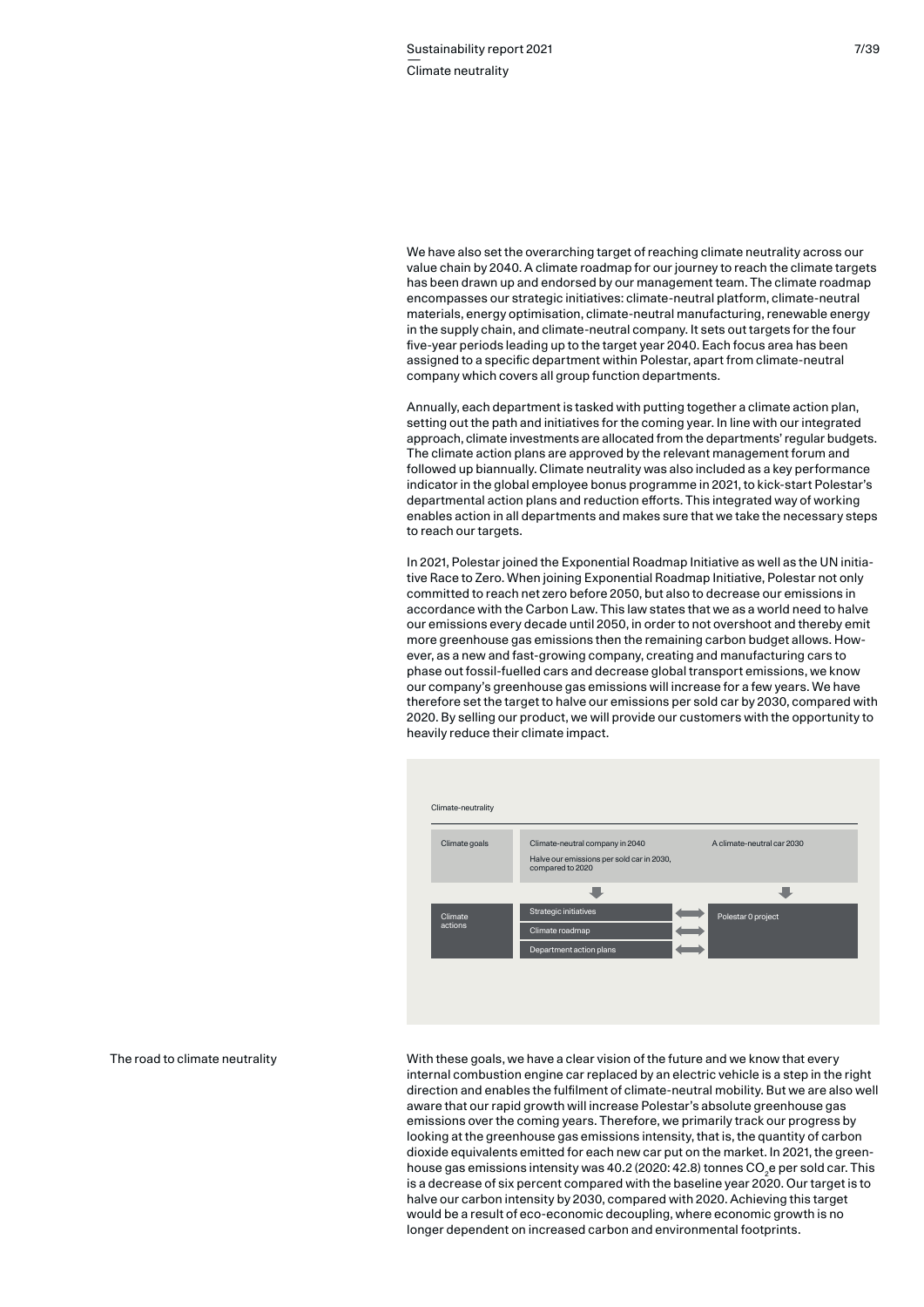Our 2040 target is set based on absolute emissions and these are closely followed up. To meet this target, our absolute emissions must start reducing in the second half of this decade. In 2021, the absolute emissions across our value chain increased by 165 percent, up to 1,126,224 tonnes CO<sub>2</sub>e.

 $G$ reenhouse gas emissions<sup>1)</sup>

| tonnes CO <sub>2</sub> e                                     | 2021      | 2020    | Change, % |
|--------------------------------------------------------------|-----------|---------|-----------|
| Direct GHG emissions, Scope 1 <sup>2)</sup>                  | 733       | 897     | $-18$     |
| Indirect GHG emissions, Scope 2 <sup>3)</sup> (market-based) | 8.734     | 1.031   | 747       |
| Total GHG emissions in Scope 1 and 2                         | 9.467     | 1.928   | 391       |
| Other indirect GHG emissions, Scope 3                        | 1,116,961 | 422,777 | 164       |
| Total GHG emissions in Scope 1, 2 and 3                      | 1,126,428 | 424.705 | 165       |
| Total GHG emissions per sold car                             | 40.2      | 42.8    | -6        |

1) Emissions are calculated based on the guidance of the Greenhouse Gas Protocol and this includes emissions within our financial control. The following categories have been excluded: capital goods, processing of sold products and investments. For detailed information about the methodology used, see page 37 polestar had biogenic GHG emissions of 0.6 (2020: 0.6) tonnes CO<sub>2</sub>e in 2021.

3) Location-based emissions in Scope 2: 9,640 tonnes of CO<sub>2</sub>e in 2021.

The main contributors to our greenhouse gas emissions are the purchased goods for producing our cars, followed by the use of our cars by the customers, together making up for 83 percent of the total greenhouse gas emissions. Some factors related to our company's growth have led to increased absolute emissions, such as increased sales, more employees, and greater market presence with new retail locations. However, a certain scale effect can be seen as the emissions per vehicle has decreased year-on-year.

| Emission source, tonnes CO <sub>2</sub> e | 2021        | Share of<br>total<br>emissions<br>2021, % | 2020    | Change,<br>absolute<br>emissions<br>year-on-<br>year, % |
|-------------------------------------------|-------------|-------------------------------------------|---------|---------------------------------------------------------|
| Overhead <sup>1)</sup>                    | $2.718^{2}$ | $\Omega$                                  | 937     | 188                                                     |
| Manufacturing                             | 16,558      | $\mathbf{1}$                              | 16,518  | $\mathbf 0$                                             |
| <b>Transportation and logistics</b>       | 84,398      | $\overline{7}$                            | 45,931  | 84                                                      |
| of which inbound                          | 21,793      | $\overline{2}$                            | 27,000  | $-19$                                                   |
| of which outbound                         | 62,605      | 6                                         | 18,931  | 231                                                     |
| Purchased goods                           | 715,109     | 63                                        | 277,090 | 158                                                     |
| of which direct materials                 | 658,144     | 58                                        | 239,182 | 175                                                     |
| of which indirect materials               | 56,965      | 5                                         | 37,908  | 50                                                      |
| Sales <sup>3</sup>                        | 10,306      | $\mathbf{1}$                              | 1,266   | 714                                                     |
| Use of sold products                      | 282,725     | 25                                        | 77,950  | 263                                                     |
| of which EMEA                             | 125,175     | 11                                        | N/A     | N/A                                                     |
| of which China                            | 59,830      | 5                                         | N/A     | N/A                                                     |
| of which APAC (excl. China)               | 1,914       | $\mathbf 0$                               | N/A     | N/A                                                     |
| of which Americas                         | 95,806      | 9                                         | N/A     | N/A                                                     |
| End-of-life treatment of sold products    | 14,410      | $\mathbf{1}$                              | 5,013   | 187                                                     |
| Total GHG emissions in Scope 1, 2 and 3   | 1,126,428   | 100                                       | 424,705 | 165                                                     |

1) Includes offices, business travel and employee commuting. 2) This increase is almost entirely a result of updates in emission factors used to calculate emissions from

travelling. 3) Includes locations, events and company-owned cars.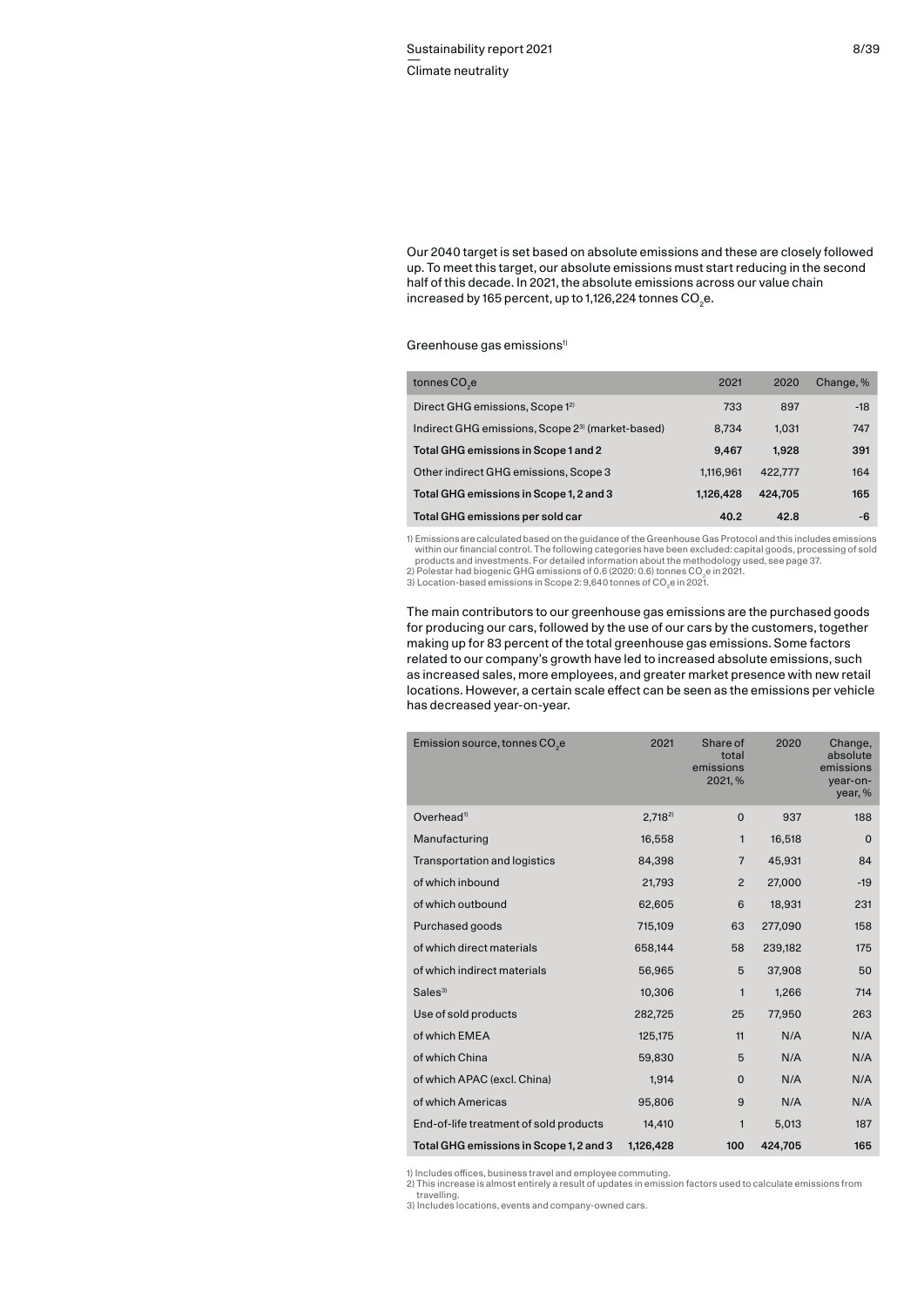#### Energy and emissions in the supply chain

In total, 63 percent of our value chain greenhouse gas emissions can be traced to the supply chain. Most of these emissions are related to the use of fossil fuels in energy conversion. Coal power is highly present in our supply chains as we operate, and predominantly source, in China. Aside from greenhouse gas emissions, the burning of fossil fuels also leads to emissions of sulphur dioxide, nitrogen oxides and particulates that affect the environment and the health of people living in the areas around the power plants. This means that the use of renewable energy in the Polestar supply chain is key for us to reach climate neutrality and improve local air quality. That is why an increased share of renewable energy in the supply chain is one of our strategic initiatives. Our climate roadmap includes milestones identifying the share of renewable energy for every five-year period throughout our supply chain. We also have a target that all electricity use in Tier 1 is fossil-free by 2025.

# Continuous reduction of greenhouse gas emissions

To maintain the pace needed in the reduction of our greenhouse gas emissions, it is not enough to work with emission reduction in the development phase of our cars. The cars stay in production for many years, and during this time we are as committed to lower the emissions year by year, as before the car launches. This is why we started a CO $_{\tiny 2}$  reduction programme for Polestar 2, where we chase continuous improvement to the cars' carbon footprint, both through design changes and changes to our supply chain.

Besides the use of renewable energy, material resource efficiency is crucial for Polestar as well as for any manufacturing business trying to reach climate neutrality. Our climate road map also includes milestones when certain levels of recycling, remanufacturing and reuse must be achieved for different materials used in our cars. We clearly see that only relying on recycling comes with a high risk in terms of supply of recycled material, which is why we also want to explore the possibilities of increased remanufacturing and reuse of parts. Read more about or work on circularity on pages 14–18.

# Energy and emissions at Polestar

Our greenhouse gas emissions in Scope 1 and 2 represents one percent of our total greenhouse gas emissions. They can be derived from electricity and fuel consumption from company-owned cars, natural gas used for heating and in the paint shop of the Chengdu plant, as well as purchased electricity for running the machinery, cooling and lighting at the plant. In 2021, electricity consumption increased by 224 percent to 100,122,556 (2020: 30,876,602), mainly because of a large increase in company-owned cars, which is a result of the company's rapid expansion. Electricity and natural gas use in the Chengdu plant decreased due to the phasing out of Polestar 1 production.

## Energy at Chengdu plant

Polestar's plant in Chengdu was the first car factory in China to attain Gold status in Leadership in Energy and Environmental Design (LEED) ratings, making it one of the most environmentally responsible car factories in the country. LEED measures environmental performance in building design, construction and use. Polestar has secured 100 percent renewable electricity contracts for the plant, of which around 65 percent of the electricity is now hydroelectric, while the remainder comes from solar, wind and other renewable sources.

| <b>MJ</b>                     | 2021        | 2020       | Change, % |
|-------------------------------|-------------|------------|-----------|
| Electricity                   | 100,122,556 | 30,876,602 | 224       |
| <b>Fuels</b>                  |             |            |           |
| Natural gas                   | 10,728,000  | 14,105,618 | $-24$     |
| Petrol                        | 232,481     | 235.282    | $-1$      |
| Total non-renewable fuels     | 10,960,481  | 14,340,901 | $-24$     |
| Ethanol (admixture in petrol) | 7,933       | 8.029      | $-1$      |
| Total renewable fuels         | 7,933       | 8,029      | -1        |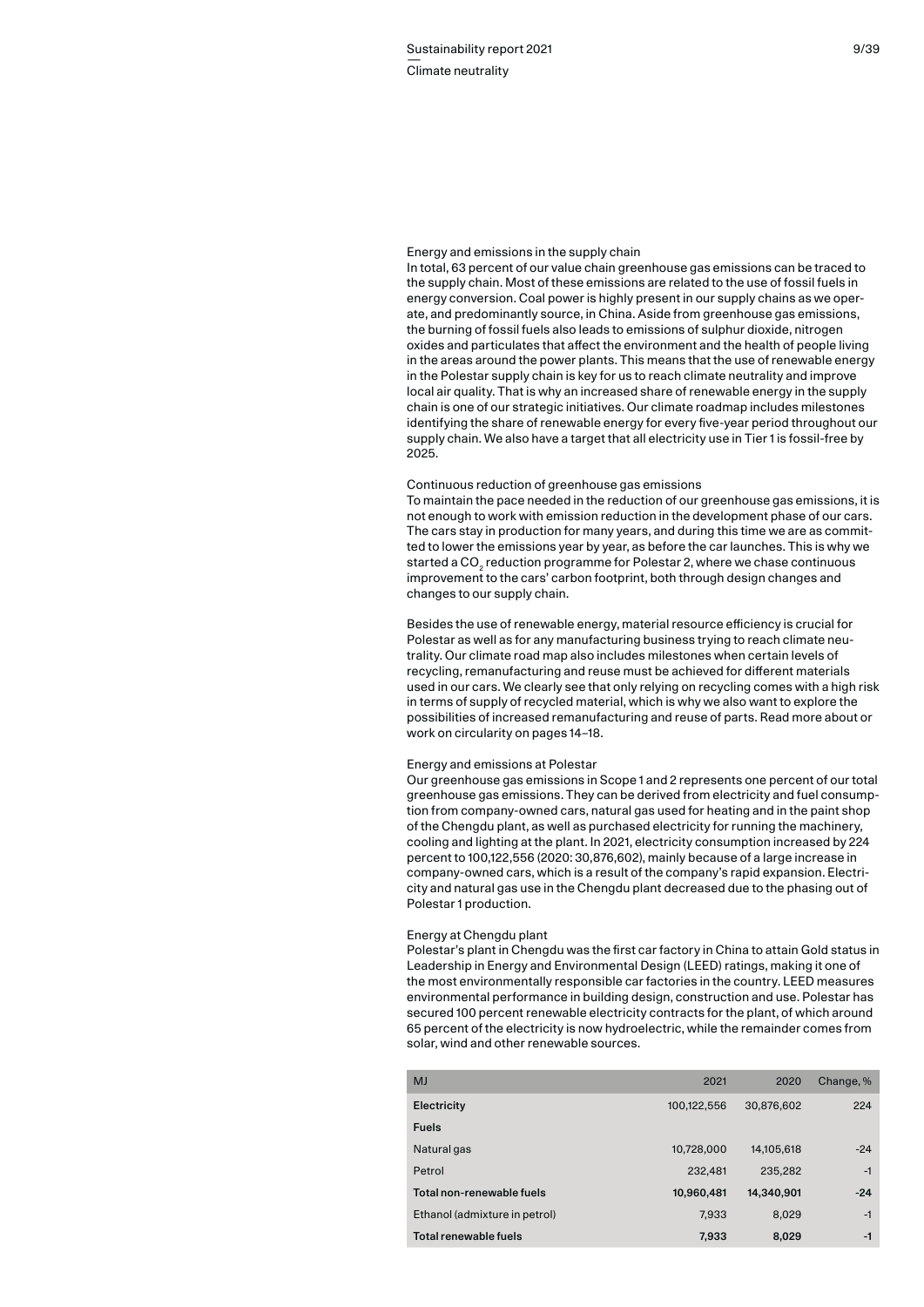### Energy at the Taizhou plant, leased offices and Locations

We also report on electricity and natural gas consumption at the Volvo Cars-owned Taizhou plant, where Polestar 2 is manufactured, as well as electricity consumption in Polestar's leased offices and Locations. We include the share of energy use from Taizhou corresponding to the share of the produced cars in the plant that are Polestar cars. 54 percent of the electricity consumption at Taizhou plant is renewable through Renewable Energy Certificates and on-site solar panels. In total, the centre's energy consumption fell by 5.2 percent in 2021 due to improved energy efficiency. 55 percent of the energy purchased for leased offices and Locations is renewable.

| MJ <sup>1</sup>                       | 2021        | 2020         | Change % |
|---------------------------------------|-------------|--------------|----------|
| Electricity, operations <sup>2)</sup> | 135.547.417 | 73,827,3663) | 84       |
| Natural gas, operations               | 80,301,059  | 53,262,0023) | 51       |
| District heating                      | 5,713,524   | 2,828,498    | 102      |

1) Consumption of energy in kWh is converted to MJ with conversion factor 3.6MJ/kWh.

2) 'Electricity, operations' includes electricity from the Taizhou factory (both from grid and on-site PV), offices, spaces. For 2021, the five biggest marketing events are also included.

3) The numbers for 2020 have been restated. The row 'Electricity, operations' includes the electricity consumption from on-site PVs at the Taizhou factory in 2020. Furthermore, both rows have been adjusted to account only for Polestar's share of the energy consumption at the Taizhou plant, corresponding to 34.2 percent of the total energy use.

#### Use-phase energy and emissions

The energy consumption of our vehicles is one of our strategic initiatives within Climate Neutrality. To reach our decarbonisation targets, the energy consumption of new models will have to decrease over time. Milestones regarding the energy consumption per kilometre for future car models are part of our climate road map. These milestones play an important role for us to contribute to climate neutrality also in the use of our products. Polestar has taken on the challenge of assessing lifecycle performance in the R&D phase of new models. This includes powertrain technologies and materials selection. In 2021, we strengthened the process of acquiring relevant data from suppliers throughout the R&D process and integrated lifecycle considerations into the process of all new models. These are now included at all major project gates, and roadmaps will be developed for each project.

There are indirect emissions relating to the electricity which our cars are charged with. Many customers do not have access to 100 percent renewable energy. To read more about the climate impact of different charging scenarios, read about our Polestar 2 LCAs on page 19.

## Total energy consumption in the use-phase<sup>1)</sup>

| <b>MJ</b>                     | 2021          | 2020          | Change, % |
|-------------------------------|---------------|---------------|-----------|
| Electricity                   | 3,797,987,760 | 1,421,151,048 | 167       |
| Petrol                        | 933,660       | 6.162.156     | $-85$     |
| Ethanol (admixture in petrol) | 31,860        | 210,276       | $-85$     |

1) Consumption of energy in kWh is converted to MJ with conversion factor 3.6MJ/kWh. For consumption of fuel in litres, litres are converted according to the heat values from Energimyndigheten and Drivkraft Sverige. Petrol is assumed to have an admixture of 5 percent ethanol in general. Use-phase is calculated for an average lifetime distance of 200,000 km per sold car. WLTP (Worldwide Harmonised Light Vehicle Test Procedure) cycle is used as consumption.

In total, the consumption of electricity and fuels in the use-phase increased by 158 percent due to more vehicles being sold. Use-phase emissions are closely connected to the energy type used to charge the car. If charged with renewable energy, Polestar 2 has half the lifetime carbon footprint of an equivalent petrol car. Therefore, we urge politicians and charging station providers to put renewable energy on the charging grid and transparently communicate the origin of the electricity to customers. As our 2040 climate target includes the use-phase, we are dedicated to work with charging partners with superior sustainability credentials and the greatest share of renewable energy. In 2021, we developed an assessment tool aimed at evaluating the partners' sustainability approach and performance.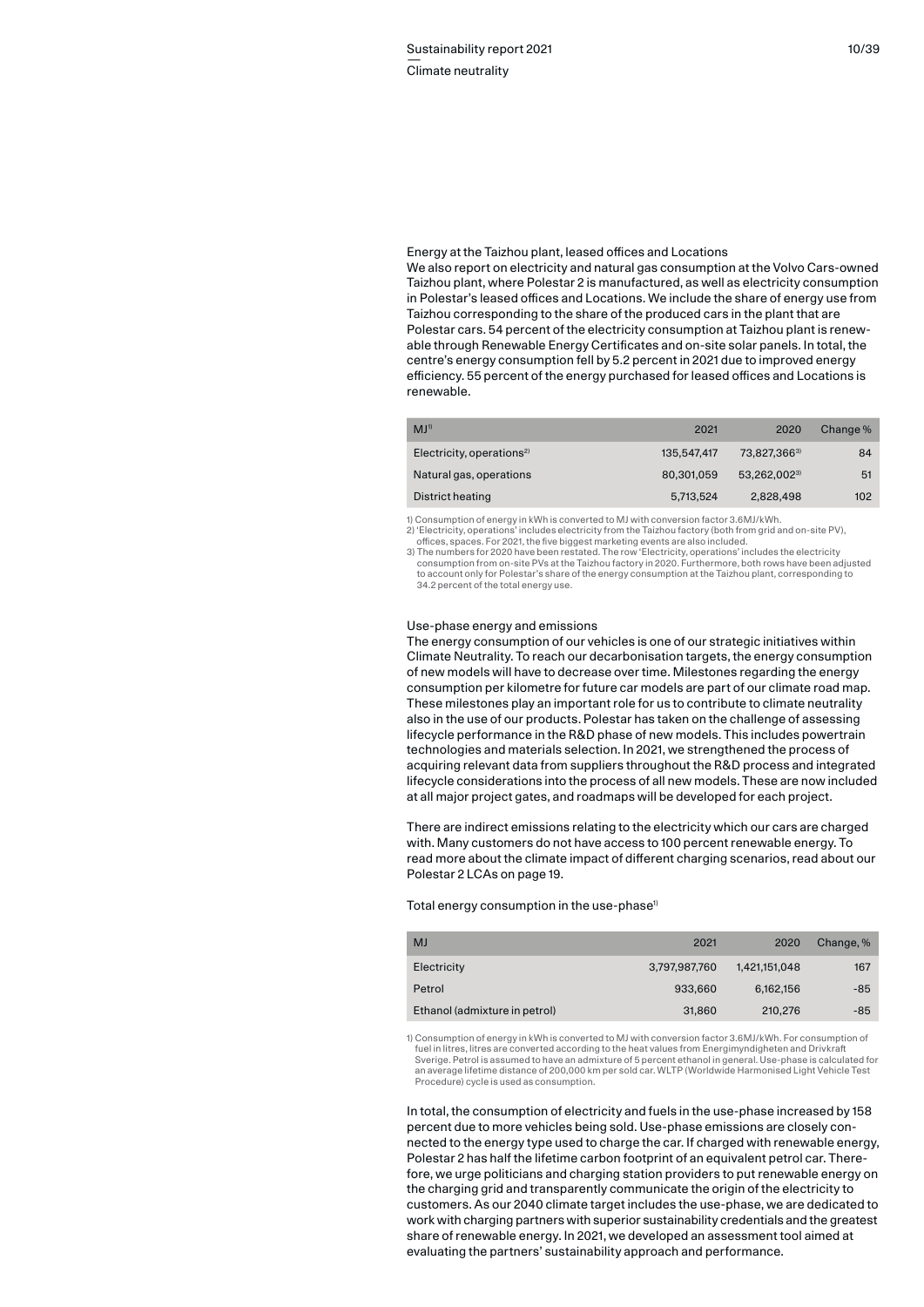Polestar continuously forms partnerships with both public charging providers and companies providing wall boxes for home charging. One of our larger charging partners is Plugsurfing, an e-mobility alliance gathering charge point operators across Europe. Together, they offer more than 250,000 charging points in the region, using the same app and payment solution regardless of location. The partnership allows us to set up campaigns and preferential pricing, which facilitates and makes charging more affordable for our customers. We are also working to cut out the drama of charging, inspiring new electric vehicle owners to embrace the possibilities of charging, rather than fuelling the car.

Polestar's biggest sales are in countries with rather low emissions from their average electricity mix. Increased sales in markets such as China and the US will lead to increased emissions from the use of sold products. This further underlines the importance of actively working to influence what electricity our customers use to charge their vehicles.

We truly believe in collaboration, which is why we have joined up with Exponential Roadmap, an initiative bringing together some of the world's most progressive companies. Through 36 solutions, aided by policy, funding, digital technology and climate leadership, participants in the initiative can make true progress towards the goal of halving emissions by 2030, as outlined in the Paris Agreement. These actions will be crucial to hold off some of the worst impacts of climate change, and avoid irreversible damage to societies, economies and the natural world.

Through the partnership, we also join the United Nations' Race to Zero campaign, just in time for its one-year anniversary. This global campaign is rallying companies, cities, regions, and financial and educational institutions, assembling the largest ever alliance committed to halving global emissions by 2030 and achieving net-zero emissions by 2050. All members are committed to the same overarching goal: reducing emissions swiftly and fairly in line with the Paris Agreement, with transparent action plans and robust near-term targets.

We also push for more companies in our industry to take climate action. For instance, during 2021 we participated in COP26 in Glasgow and Climate Week NYC in New York. We use these platforms to push OEMs and suppliers alike to embrace transparency with regards to measuring and communicating carbon footprints, supply chain ethics and materials traceability. This is the same reason we publish the LCAs of all our models, starting with Polestar 2 – read more on page 19.

Another area where collaboration is important is the use of batteries in the energy infrastructure. While the transition from internal combustion engines to electric vehicles drives demand for electricity, electric vehicles' batteries could potentially also be used as a solution to expand power grids. The batteries can balance out fluctuations in power supply and offer benefits in terms of flexibility in the load and the possibly of also discharging back to the grid. This would enable electric vehicles to be a part of an energy system, providing back-up capacity for peak periods. In a five-partner project supported by the Swedish Energy Agency, Polestar has joined Chalmers University of Technology, Gothenburg energy supplier Göteborg Energi, charging solution provider CTEK and energy provider Ferroamp. The project aims to accelerate the development of technical solutions while also investigating benefits, barriers and potential business models.

Leading the way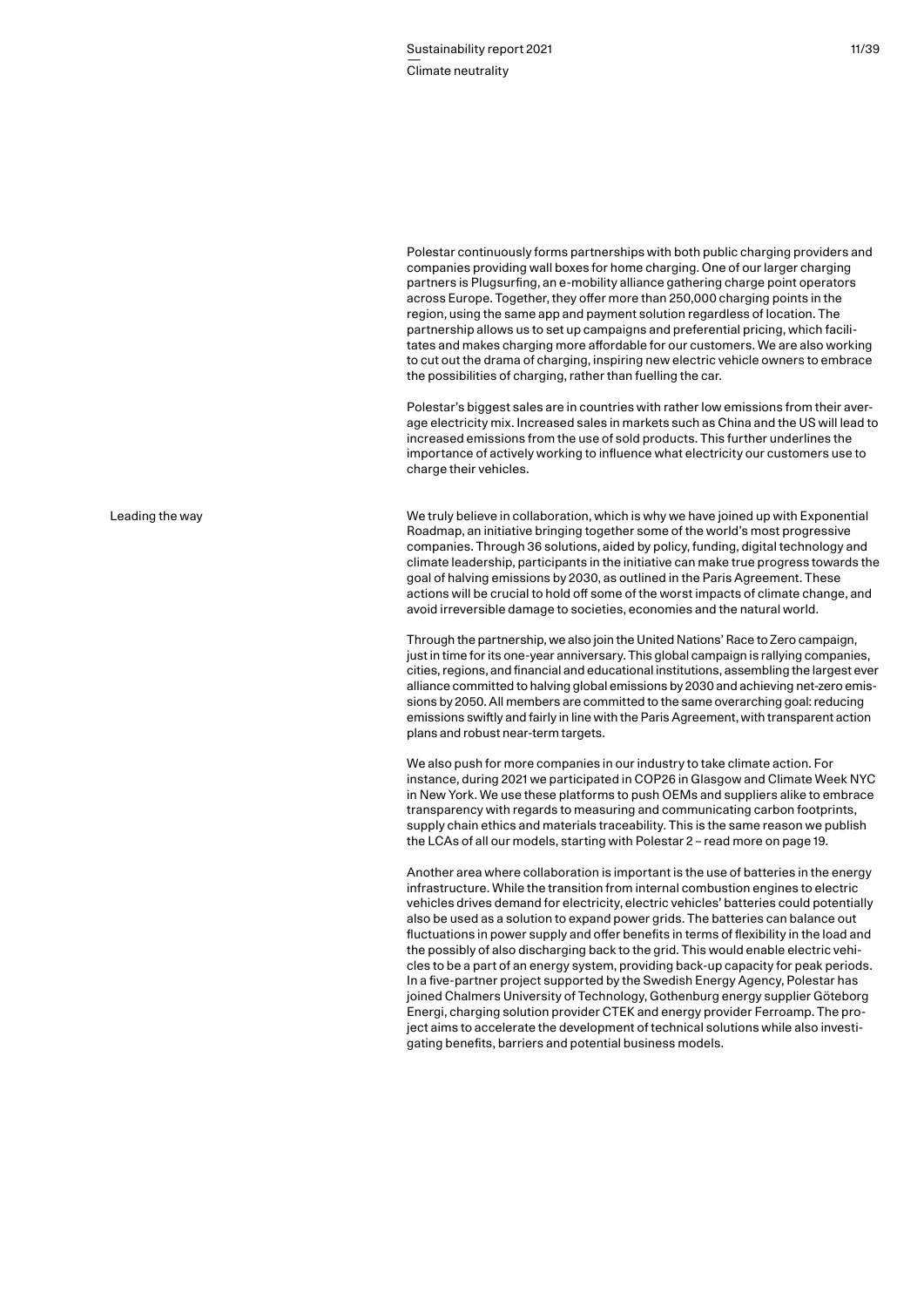#### Climate-related financial risks

Reporting in accordance with the

Taxonomy Regulation

The climate crisis poses unprecedented risks, but also opportunities, to businesses. These include transition risks in meeting market change, new legislation and stakeholder expectations, but also physical risks such as flooding, heatwaves and other extreme weather events that may cause disruption to supply chains and manufacturing sites. To better understand these impacts on Polestar, we have conducted a gap analysis to see what is required from Polestar to follow the recommendations from the Taskforce on Climate-Related Financial Disclosures (TCFD), together with an external partner. The analysis showed that although Polestar has strategies and actions in place managing financial risks in general, climate-related financial risks have not been included in these processes. Climate-related financial risks need to be managed alongside other financial risks. The gap analysis resulted in an action plan with clear steps on how to implement governance specifically around climate-related financial risks and incorporate climate-related risks in the risk management work.

We have now identified areas where we have major climate-related financial risks. such as (but not limited to): high concentration of suppliers in areas that are often subjected to extreme weather (physical risk), increasing prices of sustainable raw materials (transition risk), not being able to access enough renewable energy for our supply chains (reputation and transition risk), changes in legislation and carbon pricing (transition risk / opportunity). We will now start our work on mitigating these risks, alongside work to implement and report according to TCFD for 2022.

With the intention of facilitating the financing of more sustainable businesses, the European Union has developed the taxonomy on sustainable activities. It defines screening criteria for specific economic activities, rendering certain performance sustainable. So far, the taxonomy defines criteria related to the objectives for climate change mitigation and adaptation, and focus on activities that have disproportionate negative environmental impacts or are enablers in the transition to a sustainable economy.

## Polestar and the EU taxonomy

As electrical vehicles play a crucial role in the development of sustainable transportation, one of the enabling activities listed is 'Manufacture of low-carbon technologies for transport'.

Polestar is not formally included in the scope of the Taxonomy Regulation. However, we fully support the intention of the taxonomy and aim to report in line with the Taxonomy Delegated Act 2021:4987 supplementing Article 8 of the Taxonomy Regulation, as a part of our ongoing transparency efforts. For the reporting year 2021, companies only have to report the share of taxonomy-eligible turnover, capital expenditure and operational expenditure.

|                                   | Total<br>(USD million) | Taxonomy<br>eligible, % | Non-taxonomy<br>eligible, % |
|-----------------------------------|------------------------|-------------------------|-----------------------------|
| Turnover                          | 1,337                  | 97                      | 3                           |
| Capital expenditure (Capex)       | 517                    | 100                     | $\Omega$                    |
| Operational expenditure<br>(Opex) | 22                     | 94                      | 6                           |

# Turnover

Turnover refers to the total turnover of Polestar. In total, 97 percent of our turnover in 2021 was taxonomy eligible, comprising the items 'Sale of vechicles' and 'Vehicle leasing revenue' (Note 1, F-4<sup>1)</sup>. This includes both Polestar 1 and 2. Polestar 2 is manufactured by Volvo Cars, but Polestar owns the product specification.

1 Filed with the Securities and Exchange Commission 21 April 2022.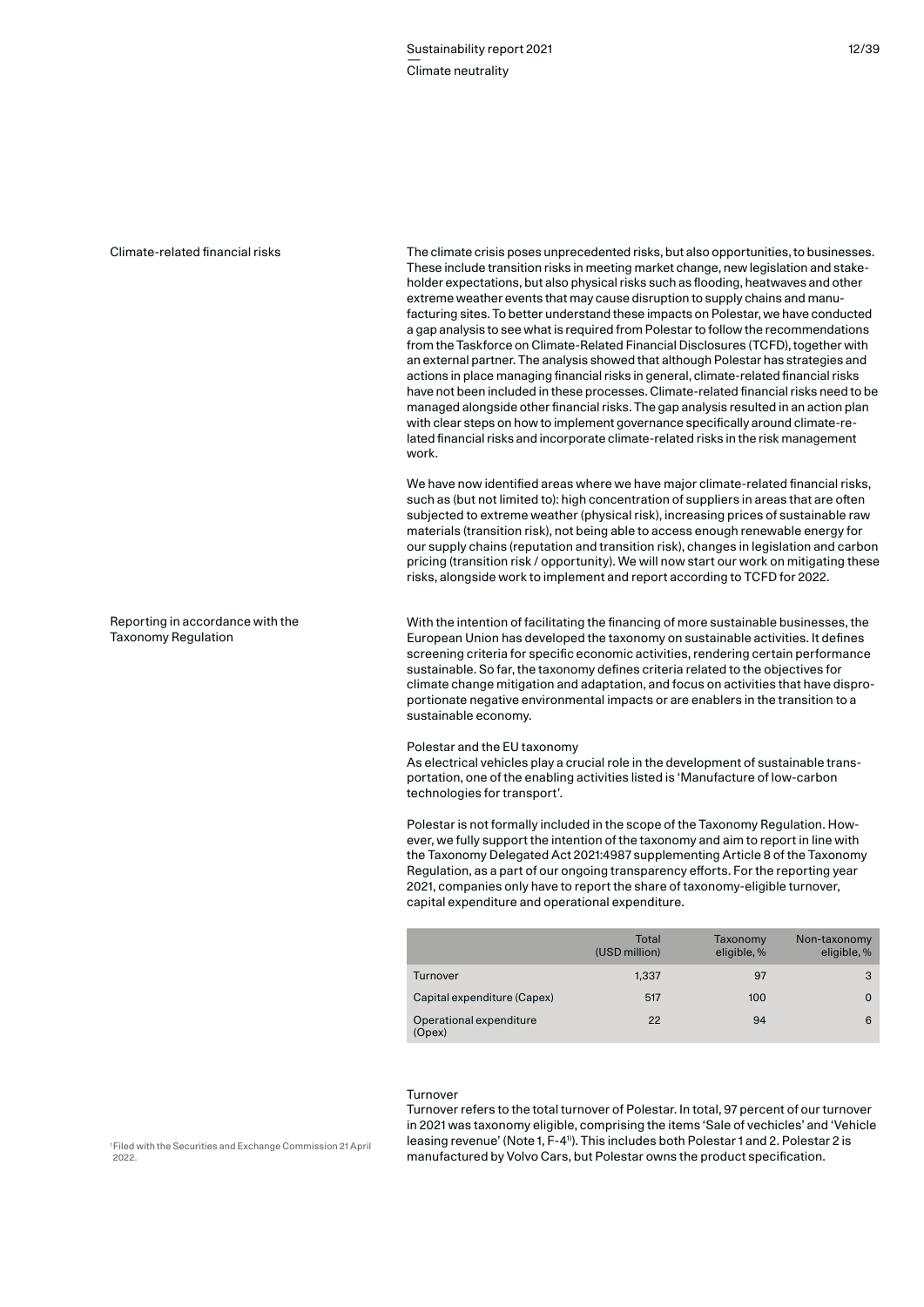### Capital expenditure

Capital expenditure includes additions to right-of-use assets (Note 9), intangible assets (Note 12) and property, plant and equipment (Note 13). This includes leases of buildings and manufacturing production equipment, internally developed intellectual property and acquisitions of intellectual property, for instance.

All the capital expenditure reported above is considered taxonomy-eligible as it relates to the activity 'Manufacture of low-carbon technologies for transport'.

# Operating expenses

Operating expenses include non-capitalised costs that relate to research and development, short-term leases, as well as maintenance and repair related to the Chengdu plant where Polestar 1 was manufactured.

In total 94 percent of our operating expenses, were taxonomy-eligible. In addition to non-capitalised costs for research & development and maintenance & repair, relating to the activity 'Manufacture of low-carbon technologies for transport', eligible operating expenditure also include items associated with the the activity 'Installation, maintenance and repair of charging stations for electric vehicles in buildings (and parking spaces attached to buildings)' as Polestar set up charging stations in Sweden in 2021. Short-term leases of of temporary spaces and small IT-equipment are considered non-taxonomy eligible.

### Looking ahead

In 2022, we will assess our economic activities based on the taxonomy's 'do no significant harm' criteria and its minimum safeguards, to be able to report taxonomy alignment going forward. This will include an assessment of physical climate risks for the climate adaptation criteria, water and biodiversity assessments of the manufacturing, and continued integration of the UN Guiding Principles of Business and Human Rights as well as the OECD Guidelines for Multinational Enterprises, into our processes.

We are closely following the European Union's new delegated acts and guidance, which may further clarify certain definitions and boundaries in the Taxonomy Regulation and consecutive delegated acts.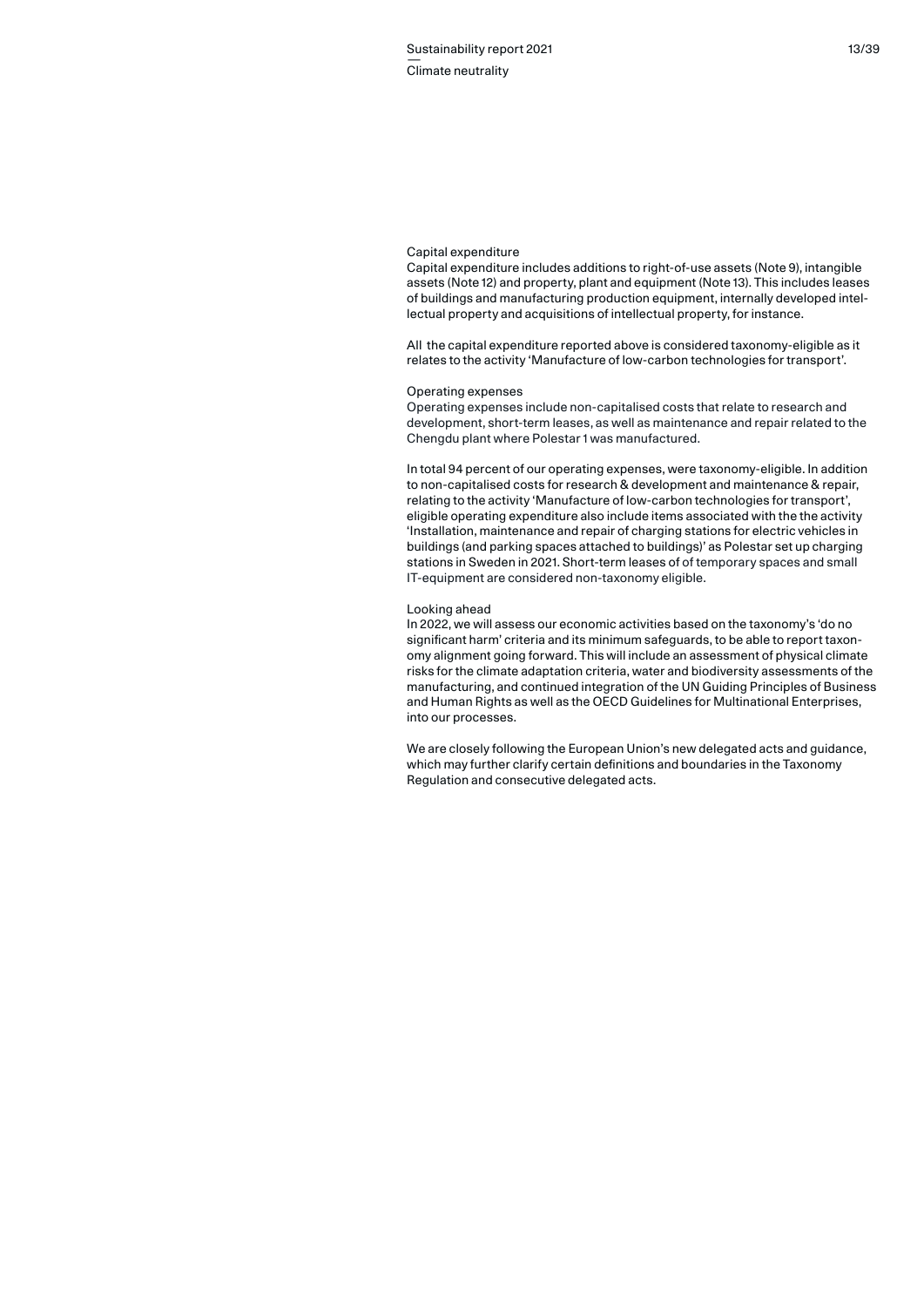| Circularity                                      | Circularity has been dubbed the next frontier of sustainability. While the mainstream<br>transition to circularity is still in its infancy, there is immense potential in a circular<br>approach. For Polestar, it is an important instrument in our decarbonisation strategy<br>and in our ambition to minimise our environmental footprint. It is also a path to create<br>new business opportunities, innovation and production efficiency.                                                                                                                                                                                                                                                                                                                                                                                                                                                                                                                             |
|--------------------------------------------------|----------------------------------------------------------------------------------------------------------------------------------------------------------------------------------------------------------------------------------------------------------------------------------------------------------------------------------------------------------------------------------------------------------------------------------------------------------------------------------------------------------------------------------------------------------------------------------------------------------------------------------------------------------------------------------------------------------------------------------------------------------------------------------------------------------------------------------------------------------------------------------------------------------------------------------------------------------------------------|
|                                                  | We focus our efforts to leverage the four strategic circularity initiatives: circular<br>battery design; remanufacturing and repair of parts and batteries; collaborations<br>for the second-life and reuse of batteries and parts; as well as collaborations for<br>recycling batteries. Circular battery design is led by our R&D department, and the<br>remainder of the strategic initiatives are managed by the Customer Experience<br>department in collaboration with other departments and functions. The work is<br>overseen and supported by Polestar's Circularity Lead. Preparations for a baseline<br>circularity evaluation of Polestar have been initiated in 2021 and the work will be<br>completed in 2022.                                                                                                                                                                                                                                               |
| A circular approach to minimise negative impacts | The use of materials is at the root of our biggest social and environmental impacts.<br>Paraphrasing a well-known adage: 'the most sustainable material is the one we<br>do not use'. The extraction, processing, use and waste treatment of materials is<br>associated with risks and potential negative impacts such as resource depletion;<br>pollution to air, soil and water; climate impact; loss of biodiversity; and human<br>rights violations. Pollution from metallurgical processes and mining activities also<br>affects the health of people working in the supply chain and their local environ-<br>ments. Since automotive personal mobility requires materials, the most sustaina-<br>ble solution is to use the materials we already have. By closing material loops, less<br>virgin materials and minerals need to be extracted and produced, which reduces<br>the total environmental impact.                                                          |
|                                                  | Our circular design approach enables us to meet these challenges by using an<br>increased share of recycled or biobased materials, as does designing for easy dis-<br>assembly where parts and materials can be upgraded, repaired, reused, remanu-<br>factured or more efficiently recycled. These circular strategies reduce our negative<br>impacts associated with materials, along with the risks. As demand for recycled<br>and more sustainably produced materials is expected to soar in the coming years,<br>we are increasing emphasis on prolonging the use of material and increasing<br>component value, to mitigate the need for new materials.                                                                                                                                                                                                                                                                                                              |
| Product development and materials strategy       | Together with our sustainability strategy, sourcing strategy, procurement process<br>and product development process, our materials strategy provides us with the<br>framework for many of our circularity efforts. It is continuously developed, based<br>on new insights and increased availability of data. In addition to lifecycle assess-<br>ments (LCA), we use global standards and recognised methodologies, various best<br>practice benchmarks and custom restricted substances lists to maintain and set<br>even stricter new standards for sustainable materials in cars. Particular materials<br>that we aim to phase out over the coming years, due to disproportionate negative<br>environmental impacts, lack of feasible end-of-life treatment options or incoming<br>regulatory changes, are also included in the strategy. Short- and long-term targets<br>for critical materials with significant environmental impacts have been drafted in<br>2021. |
|                                                  | New materials, that may replace conventional choices, are continuously assessed.<br>One of the materials assessed in 2021 was natural fibre polypropylene (PP), which<br>combines a natural fibre such as hemp for pulling strength and recycled polypro-<br>pylene for rigidity. The material is very light-weight and generates half the green-<br>house gas emissions of a fully polypropylene-based material, as well as requiring<br>less plastic material to fulfil the same function.                                                                                                                                                                                                                                                                                                                                                                                                                                                                               |
|                                                  | Polestar's materials strategy covers both new and existing Polestar models. For<br>new models, materials considerations are managed in the product development<br>process. Criteria for new vehicle models include share of recycled or biobased                                                                                                                                                                                                                                                                                                                                                                                                                                                                                                                                                                                                                                                                                                                           |

material contents, recycled minerals in batteries and easy disassembly of batteries and other components to enable repair, reuse and remanufacturing at end-of-life.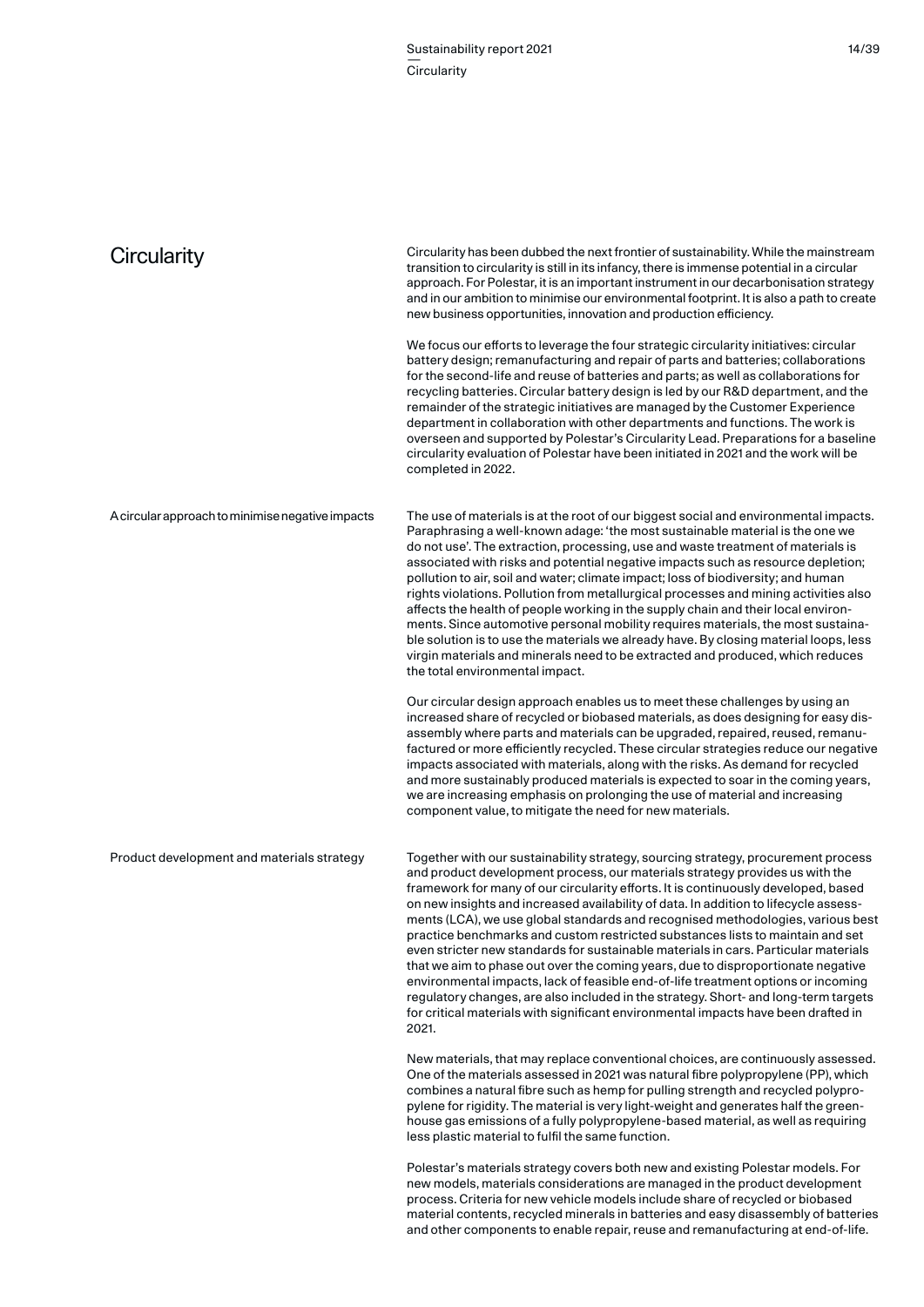For Polestar 2, materials changes are introduced in new model years. With the aim to extend our future cars' lifespan and increase recyclability, we initiated a circular design assessment for Polestar 2 in 2021, which will be completed in 2022.

Materials used per car, 2021

| kg                 | Polestar1      | Polestar <sub>2</sub><br>Long range<br>Dual motor | Polestar <sub>2</sub><br>Long range<br>Single<br>motor | Polestar <sub>2</sub><br><b>Standard</b><br>range<br>Single<br>motor |
|--------------------|----------------|---------------------------------------------------|--------------------------------------------------------|----------------------------------------------------------------------|
| Aluminium          | 441            | 391                                               | 380                                                    | 367                                                                  |
| Copper             | 74             | 71                                                | 73                                                     | 73                                                                   |
| <b>Elastomers</b>  | 85             | 83                                                | 78                                                     | 78                                                                   |
| <b>Fluids</b>      | 81             | 26                                                | 77                                                     | 71                                                                   |
| Glass and ceramics | 62             | 57                                                | 58                                                     | 58                                                                   |
| Magnesium          | $\overline{7}$ | $\overline{2}$                                    | $\overline{2}$                                         | $\overline{2}$                                                       |
| Other metals       | 29             | 25                                                | 22                                                     | 23                                                                   |
| Other polymers     | 242            | 89                                                | 86                                                     | 91                                                                   |
| <b>Others</b>      | 135            | 245                                               | 199                                                    | 183                                                                  |
| Steel and iron     | 991            | 880                                               | 826                                                    | 818                                                                  |
| Thermoplastics     | 230            | 239                                               | 229                                                    | 225                                                                  |
| <b>Total</b>       | 2,376          | 2,109                                             | 2,030                                                  | 1,989                                                                |

## Maximising value at end-of-life

In total, 85 percent of the materials used in Polestar 1 and Polestar 2 are recyclable, as required by the EU Directive on End-of-Life Vehicles. The directive is currently undergoing review and an updated directive is expected to be proposed in the fourth quarter of 2022. Polestar fully supports the European Union's intention to facilitate the disassembly of vehicles to recycle and reuse parts. However, whereas the European Union currently allows for downcycling of materials at end-of-life, our ambition is that our cars should allow for at least 85 percent closed-loop recycling, which is material recycling without loss of quality. A major challenge for the industry is maintaining material quality after recycling, which often leads to downcycling, as well as identifying feasible recycling pathways for low-value materials such as plastics and textiles. We aim to build a better understanding of these challenges to influence change.

During 2021, we developed Polestar 0<sub>2</sub>, which was launched to the world in early 2022. The more sustainable, performance-enhancing materials were integral in the design of the roadster concept. For instance, we used flax-fibre composites from Bcomp and labelled aluminium, which facilitates recycling, in the bonded-chassis car. A mono-material consisting of a highly recyclable thermoplastic makes up all the soft components of the interior.

A significantly valuable part of an electric vehicle at end-of-life is its battery. For instance, disused batteries from electric vehicles can potentially be used for grid balancing, back-up power for telecommunications or low-voltage mobility. In 2021, we teamed up with Volvo Cars for end-of-life management of batteries. In the future, Volvo Cars' service centre network will route used batteries recovered at service centres to regional battery centres where they will be sorted and deployed for repair, remanufacturing or recycling. Currently, very few batteries have entered this system as they are still in active use in cars that are almost new.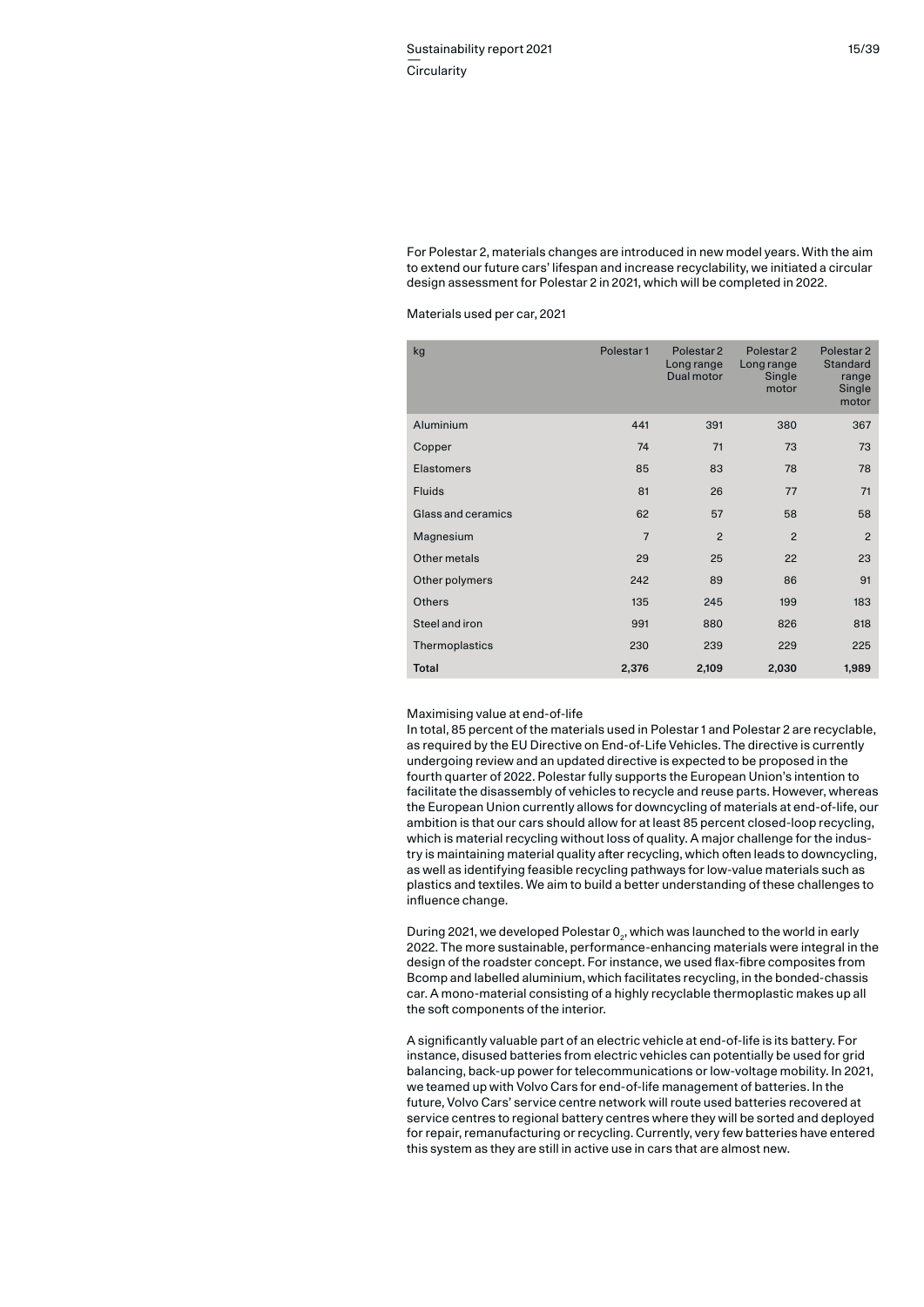Targets and partnerships to enhance circularity

In our quest to become a fully circular company, we are developing a set of circularity metrics. The ambitious, overarching aim is to reduce the mass of non-circular (i.e. non-recycled or non-biobased) materials per lifetime vehicle mileage to as close to zero as possible. This gives us two levers of impact: increasing the share of circular materials, and increasing car mileage. To reach this target, we will need to rethink the way we make, sell and treat cars during the whole lifetime of the vehicle and the customer journey. An indication of the challenge we face to achieve this is how the recycled content of cobalt in our batteries dropped to <2% in 2021 due to a shortage of supply of recycled cobalt on the market. This marks the general trend where battery EV technology mass production drives up demand for virgin material, whereas recycled content has not yet returned back to the market in sufficient quantities.

To better assess the circularity of our materials, we have scouted tools and methodologies for circularity assessment. We have also started to evaluate Cradleto-Cradle certifications for the automotive industry. These measure both qualitative and quantitative criteria across areas such as water usage, soil degradation, air pollution and greenhouse gas emissions, circularity, health and human rights.

One way of extending the cars' mileage is to design for easy maintenance and upgradeability, which also leads to lower cost of ownership. We have joined the two-year research project FAD-EV (Future Adaptive Design for Electric Vehicles) together with Research Institutes Sweden (RISE) and industry partners. The project, which is funded via the Swedish Energy Agency, aims to explore how our LCA of Polestar 2 can be used to rethink the design approach to create more sustainable products over their lifespan. Another way to prevent premature obsolescence of cars and get more miles out of our cars is through partnerships with car-sharing companies. On average, cars are parked for 95 percent of their lifetime and the average occupancy is 1.15 persons per journey, which presents a great opportunity for their more resource-efficient use.

Another particularly important stakeholder group is our suppliers. From 2025, we intend to source batteries manufactured with a reduced carbon footprint and increased circularity attributes, through the joint venture between Volvo Cars and Northvolt, as announced in February 2022. All our suppliers are assessed for their environmental impacts throughout the supply chain, and requested to commit to more sustainable pathways. Read more about supplier assessments on pages 21–22.

Circularity in manufacturing

Not only do our products, materials and supply chain need to meet our high standards, but we also have high standards for our manufacturing, where we aim to reduce waste and send zero waste to landfill. We follow up hazardous and nonhazardous waste per car manufactured and on an aggregated level. For the management of hazardous waste, we work with a small number of suppliers that are certified by the Chengdu Ecological Environmental Protection Bureau. Waste data is reported to the authorities. The Central Management Team at the Chengdu plant is responsible for production waste management with support by the local environment, health and safety team.

In 2021, our plant in Chengdu, China, generated 355.1 (2020: 238.9) tonnes of waste, of which 66.1 (2020: 41.1) tonnes was hazardous waste. The increase in generated waste is mainly a result of an increase in car production. Of the total waste generated, 78.15 (2020: 82.8) percent was recycled and 21.85 percent was sent to incineration with energy recovery. No waste was sent to landfill.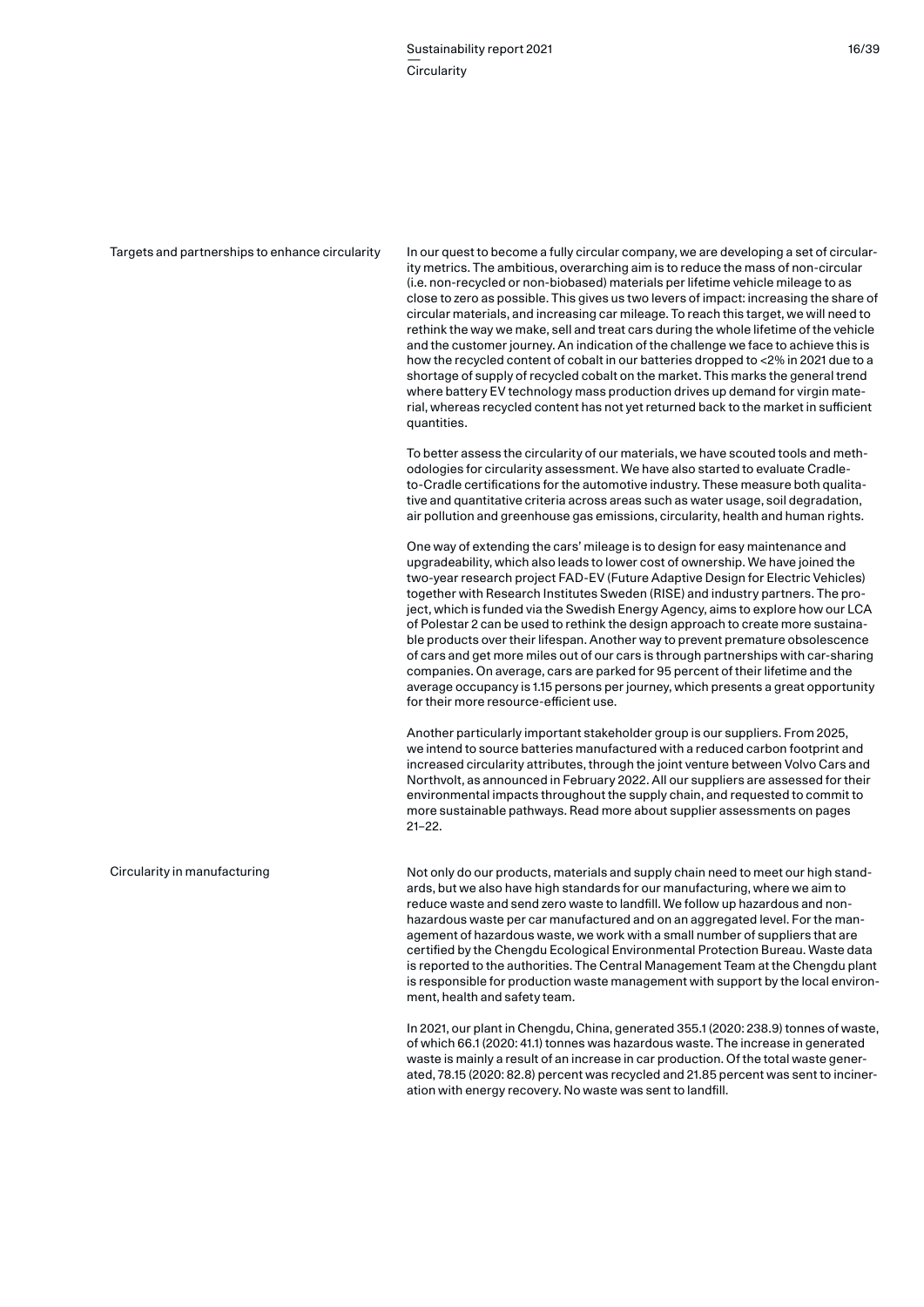# Waste generated, Chengdu plant

|                            |                    | 2021                                  |                                     |                    | 2020                                  |                                     |
|----------------------------|--------------------|---------------------------------------|-------------------------------------|--------------------|---------------------------------------|-------------------------------------|
| <b>Tonnes</b>              | Waste<br>generated | Waste<br>diverted<br>from<br>disposal | Waste<br>directed<br>to<br>disposal | Waste<br>generated | Waste<br>diverted<br>from<br>disposal | Waste<br>directed<br>to<br>disposal |
| <b>Plastics</b>            | 6.71               | 6.71                                  |                                     | 5.22               | 5.22                                  |                                     |
| Wood                       | 174.49             | 174.49                                |                                     | 129.78             | 129.78                                |                                     |
| Cardboard                  | 82.95              | 82.95                                 |                                     | 55.11              | 55.11                                 |                                     |
| Body iron                  | 5.69               | 5.69                                  |                                     | 4.29               | 4.29                                  |                                     |
| Other iron                 | 3                  | 3                                     |                                     | 2.30               | 2.30                                  |                                     |
| Aluminium                  | $\overline{0}$     | $\Omega$                              |                                     | 0.14               | 0.14                                  |                                     |
| Copper <sup>1)</sup>       | 0.039              | 0.039                                 |                                     |                    |                                       |                                     |
| Rubber                     | 1.69               | 1.69                                  |                                     | 0.98               | 0.98                                  |                                     |
| Containers                 | 2.92               | 2.92                                  |                                     | 1.63               | 1.63                                  |                                     |
| Solvent                    | 40.69              |                                       | 40.69                               | 26.23              |                                       | 26.23                               |
| Paint                      | 1.50               |                                       | 1.50                                | 0.72               |                                       | 0.72                                |
| Contaminants               | 7.84               |                                       | 7.84                                | 6.31               |                                       | 6.31                                |
| Oil                        | 0.72               |                                       | 0.72                                | 0.03               |                                       | 0.03                                |
| Glue                       | 7.27               |                                       | 7.27                                | 5.94               |                                       | 5.94                                |
| Carbon                     | 0.18               |                                       | 0.18                                | 0.18               |                                       | 0.18                                |
| Slag                       | 0.11               |                                       | 0.11                                | 0.04               |                                       | 0.04                                |
| Office waste <sup>1)</sup> | 14.4               |                                       | 14.4                                |                    |                                       |                                     |
| Filter box <sup>1)</sup>   | 4.88               |                                       | 4.88                                |                    |                                       |                                     |
| <b>Total</b>               | 355.08             | 277.49                                | 77.59                               | 238.90             | 199.45                                | 39.45                               |

1)The categories Copper, Office waste and Filter box were not included in last year's sustainability report.

# Waste diverted from disposal, Chengdu plant

|                                | 2021   |         |        | 2020   |         |        |
|--------------------------------|--------|---------|--------|--------|---------|--------|
| <b>Tonnes</b>                  | Onsite | Offsite | Total  | Onsite | Offsite | Total  |
| Preparation for<br>reuse       |        |         |        | 1.63   |         | 1.63   |
| Recycling                      |        | 2.92    | 2.92   |        |         |        |
| Total, hazardous<br>waste      |        | 2.92    | 2.92   | 1.63   |         | 1.63   |
| Recycling                      |        | 274.57  | 274.57 |        | 197.82  | 197.82 |
| Total, non-<br>hazardous waste |        | 274.57  | 274.57 |        | 197.82  | 197.82 |
| Waste prevented                |        | 277.49  | 277.49 | 1.63   | 197.82  | 199.45 |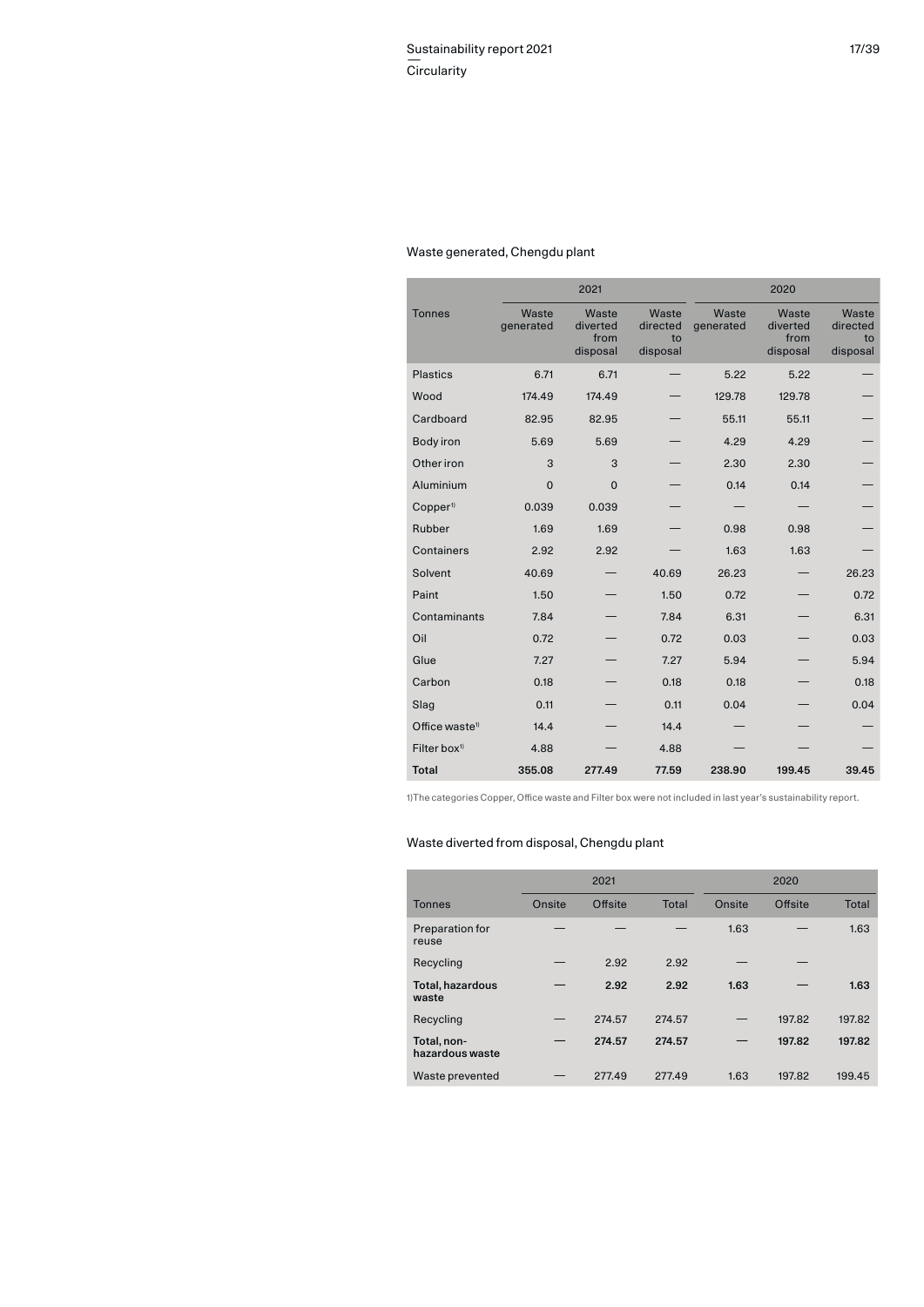# Waste directed to disposal, Chengdu plant

|                                              |        | 2021    |       |        | 2020    |       |
|----------------------------------------------|--------|---------|-------|--------|---------|-------|
| <b>Tonnes</b>                                | Onsite | Offsite | Total | Onsite | Offsite | Total |
| Incineration (with<br>energy recovery)       |        | 63.19   | 63.19 |        |         |       |
| Incineration<br>(without energy<br>recovery) |        |         |       |        | 39.45   | 39.45 |
| Total, hazardous<br>waste                    |        | 63.19   | 63.19 |        | 39.45   | 39.45 |
| Incineration<br>(with energy<br>recovery)    |        | 14.4    | 14.4  |        |         |       |
| Total, non-<br>hazardous waste               |        | 14.4    | 14.4  |        |         |       |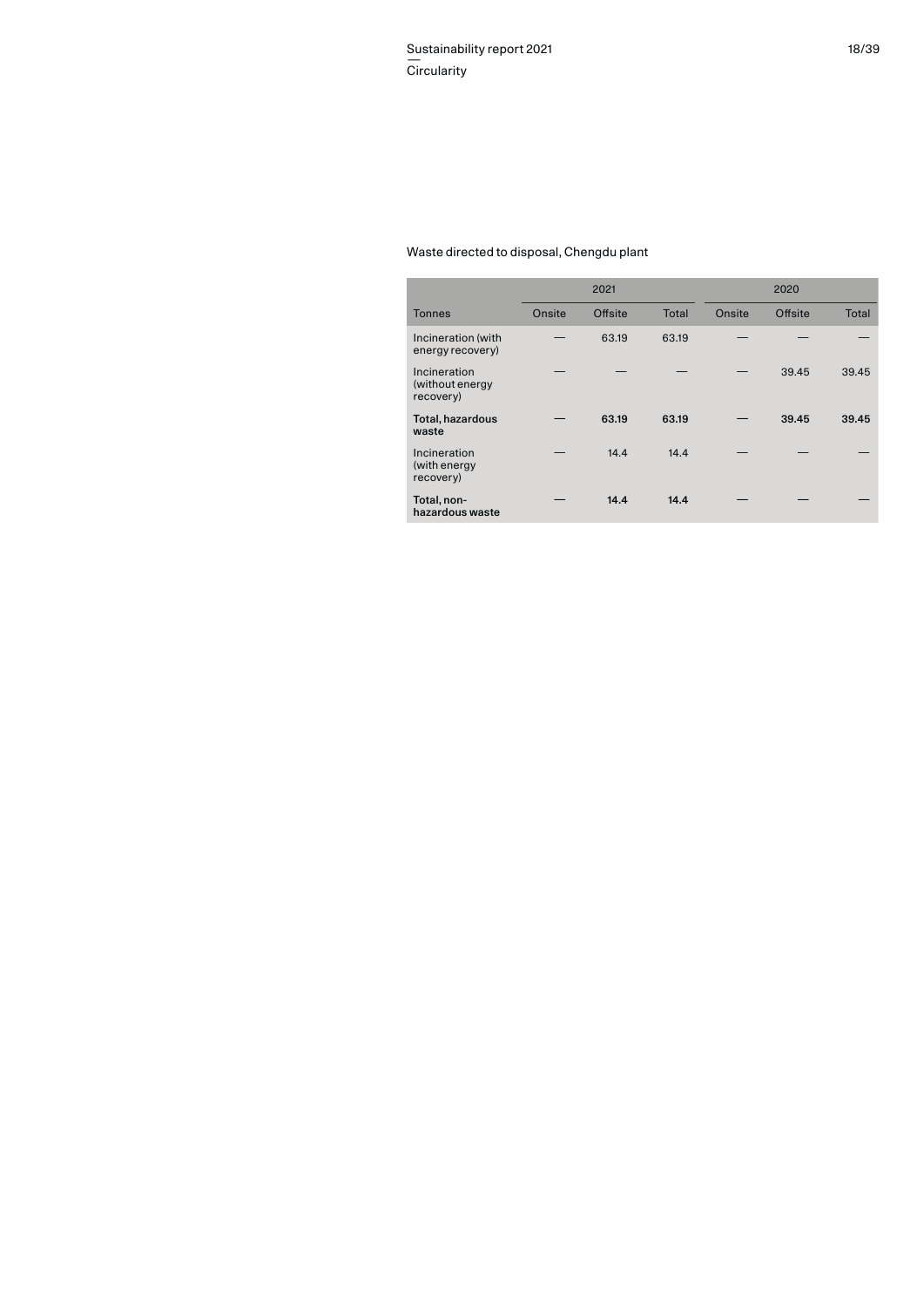reporting.

# **Transparency**

Product sustainability declaration and communication

This year, we launched our product sustainability declaration, which helps customers assess the sustainability performance of our cars. The declaration, displayed both in spaces and on our website, discloses the cradle-to-gate tonne greenhouse gas emissions and traced materials. For instance, Polestar 2 rolls out of the production facilities with a 26.2-tonne CO $_2$ e footprint. We also disclose the traced risk materials in the car, which during 2021 was cobalt. As we progress in data transparency, we hope to add more parameters to the declaration, for example recycled content. Our endeavour to provide customers with transparent information was celebrated by the Swedish Association of Green Motorists, as Polestar won the 2021 award for best lifecycle assessment and transparency. Polestar 2 was also dubbed 'Product Innovation of the Year' at the edie Sustainability Leaders Awards 2021.

Our planet deserves real action. We are aware of the true social and environmental impact of electric vehicles and the realities of the supply chain and manufacturing involved. But we also see the great potential in electric vehicles, and we are com-

By integrating sustainability into everything we do, and by setting ambitious targets for the years to come, we are raising the stakes. This approach provides us with a clear vision, but also poses a reputational risk to our business and brand. To ensure that we make real progress, we are transparent about where our risks and impact lie and what methodologies and data we use to measure ourselves. We are also setting a standard that others who want to make similar claims must follow. Our focus area transparency includes the strategic initiatives materials traceability, supply chain transparency, product sustainability declaration, and sustainability

mitted to addressing our impact, proactively and transparently.

The greenhouse gas emission footprint in the product sustainability declaration has been drawn from our lifecycle assessment (LCA) of Polestar 2. The Polestar LCA provides information on the cars' cradle-to-grave greenhouse gas footprint and describes the full methodology behind these estimates. The LCA, first published in 2020 on Polestar's long-range, dual motor Polestar 2 variant, has been complemented with two LCAs on the long range, single motor and standard range, single motor Polestar 2 variants launched in 2021. The LCAs highlight that the choice of energy source for charging has significant effects on the lifecycle emissions of an electric vehicle. Compared with a Volvo Cars XC40 with an internal combustion engine, all the Polestar 2 variants have a lower cradle-to-grave carbon footprint, spanning from a 14 percent reduction for 'Long range Dual motor with global electricity mix' to a 57 percent reduction for 'Standard range Single motor with wind power'.

## Communications activities in 2021

We have also launched communications activities in 2021 to further educate and inspire consumers. The collaboration with mechanical engineer and former NASA astronaut Karen Nyberg resulted in a film about the so-called Overview Effect, highlighting the interconnectedness and the need for action to combat our common challenges. We also participated in a scientific study to survey the use of renewable energy at charging stations in our markets. The study concluded that charging stations in reality supply a lower share of renewables than the grid mix, something that must change. We urge charging station companies to increase the share of renewable energy in their products and disclose their share of renewable energy to consumers. Our Polestar 0 project is another great example of how we want to educate and inspire both consumers and our industry. Read more on page 15.

The mining of battery minerals and processing of batteries has intensified some of the automotive industry's environmental and social challenges. It is vital that we avoid shifting the burden from one supply chain to another in this transition. Rather, we must manufacture batteries and cars as sustainably as possible, from mineral sourcing to manufacturing and end-of-life.

Materials traceability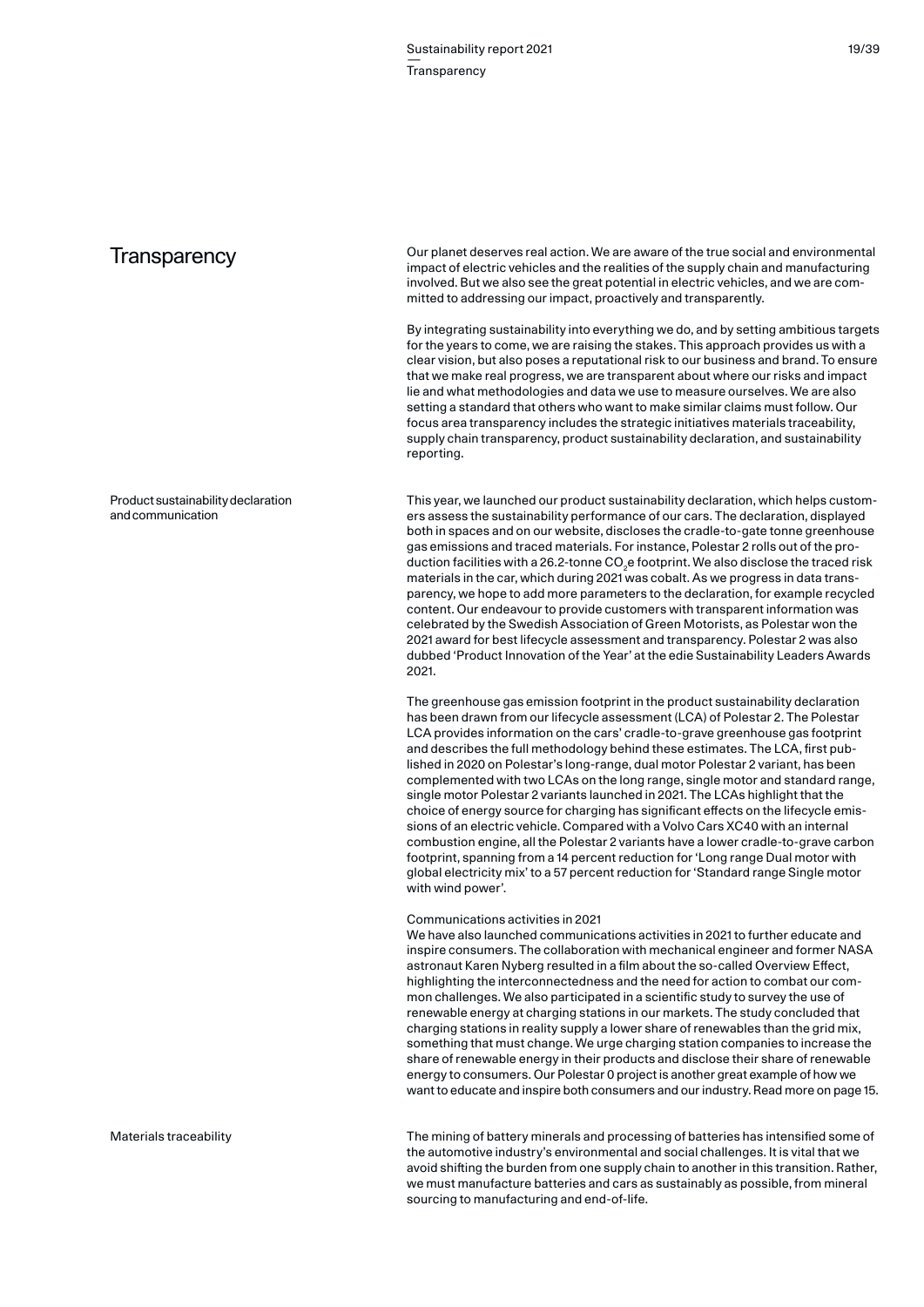These critical minerals used in the manufacturing of electric vehicles are essential in the transition to a low-carbon economy, yet the economic wealth generated from the mining often does not benefit the local communities. Around half of the world's known cobalt reserves are in the Democratic Republic of Congo, and Russia and India together supply more than 90 percent of the global production of sheet mica. In many of these supply chains, there are also high risks of human rights violation, particularly child labour and forced labour, as well as negative environmental impacts, not to mention military conflicts and weak rule-of-law. Materials traceability is a key enabler of supply chain transparency and can work as a tool to create a greater sustainability impact if coupled with programmes for responsible sourcing.

We collaborate with Circulor, a traceability-as-a-service provider, to employ blockchain<sup>1</sup> technology to trace the origins of the cobalt used in Polestar 2 batteries, throughout our supply chain. We are constantly working to add more critical minerals, and in 2021, we started tracing mica which is used in the thermal barriers of Polestar 2's batteries. The traceability service tracks origin, weight, size, chain of custody, and information showing the participants' adherence to OECD Guidelines on Responsible Sourcing of Minerals. Starting in spring 2022, customers buying a Polestar 2 are also given the choice of traced leather as upholstery. All hides have 100 percent traceability and are sourced from suppliers in the United Kingdom and Ireland. The suppliers are regulated within the Cattle Tracing Scheme and are rated by the Animal Protection Index. Their leather also carries a superior carbon footprint – in fact a lifecycle assessment has shown that it has the lowest carbon intensity in the industry. The leather is tanned using chrome-free production and certified to Leather Working Group Gold level.

All new Polestar models have traceability targets to ensure that we are pushing ourselves and making a lasting impact. We are looking to expand these efforts to further mitigate the risks related to materials. This includes additional assessments of critical risk materials and a materials strategy. Read more on pages 14–16. We are also looking to enhance our supplier due diligence processes through international benchmarks and new digital systems. This will allow us to improve business partner due diligence and provide us with better insight into the sub-suppliers further down the supply chain.

Traceability initiatives are led by Polestar's Procurement department with support from Polestar's Sustainability team. In early 2022, a Transparency Lead was appointed, who will support our strategic initiatives and ongoing processes. To read more about our sourcing practices and how we integrate sustainability assessments into our procurement process, see pages 21–22 and 29. Through our collaboration with Volvo Cars, Responsible Mining Initiative's tools and resources are implemented in our supply chain.

Our ambition is to only source components with tin, tantalum, tungsten and gold, so called '3TGs' or 'conflict minerals', from validated conflict-free smelters. 3TG suppliers need to disclose the smelters in their supply chain in a Conflicts Minerals Reporting Template (CMRT) provided by Responsible Minerals Initiative (RMI). By tracing minerals in the supply chain and promoting smelters validated to conform with the Responsible Minerals Assurance Program (RMAP), RMI´s third-party verification of smelter and refiner management systems as well as sourcing practices is carried out in line with global standards.

Volvo Cars conducts regular supply chain investigations to identify, assess, and mitigate risks and to improve supply chain performance. Volvo Cars has investigated the smelters' conformance to RMI's requirements since 2017. 147 suppliers participated in this year's conflict minerals survey. Volvo Cars follow a due diligence process for conflict minerals to identify potential discrepancies, select suppliers for independent OECD-aligned audits and follow up on risk mitigation action plans to address adverse impact. The current level of conflict-free smelters is 82 percent, as concluded by Volvo Cars based on its aggregated evaluation of disclosed supplier data.

<sup>1</sup>A blockchain is a digital register of records which are linked to one another via cryptography. It creates transaction records within a supply chain which cannot be altered, recording the same set of data in each transaction. It also guarantees that the information contained in these records cannot be changed without detection. Circulor's traceability service is based on a permission-based blockchain platform. It does not use the energy intense proof-of-work blockchain technology.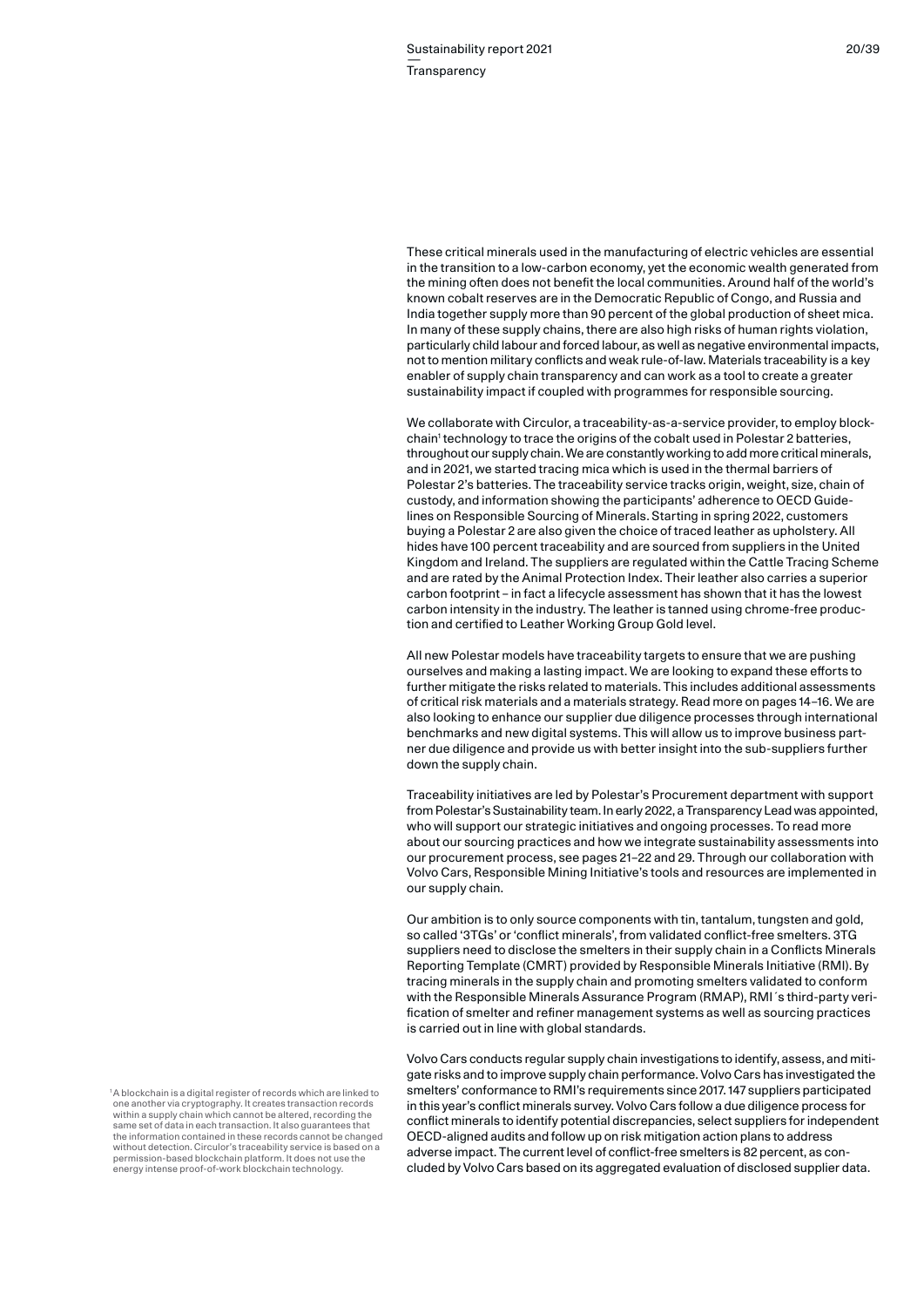#### Supply chain transparency

Polestar's main suppliers play a major role in the design and production of our products. Sustainability is therefore a vital part of the procurement process. Our procurement department integrates sustainability into day-to-day operations, and the department is supported by our Global Procurement Sustainability Lead and Supply Chain Climate Expert. Our Code of Conduct for Business Partners provides the foundation for our supplier requirements and expectations. We require our suppliers to protect working conditions and human rights, care for the environment and do business with integrity. The Code of Conduct for Business Partners is included in the contract package for new suppliers.

# Procurement for Polestar 1 and 2

In total, around 500 suppliers manufacture components and materials used in Polestar 1 and 2. Volvo Cars have contracted these suppliers. Most of the direct suppliers are in China, particularly in the regions surrounding the production plants in Chengdu and Taizhou, whereas some components are sourced globally. Volvo Cars analyses suppliers using a Risk Assessment Tool developed by Responsible Business Alliance. Suppliers are also requested to fill out a Sustainability Self-Assessment Questionnaire (SAQ) that has been developed by the Drive Sustainability Initiative. The SAQ covers sustainability areas such as business ethics, human rights, environmental management and responsible sourcing. At year-end 2021, 71 (2020: 71) percent of Polestar's suppliers were included in the Volvo Cars risk assessment tool and 63 (2020: 89) percent had completed the sustainability self-assessment questionnaire.

# Procurement for Polestar 3 and 4

In 2021, Polestar 3 and 4 had not yet gone into production, but sourcing and nomination of suppliers for Polestar 3 started in 2021. Volvo Cars and Geely have contracted these suppliers. Prospective suppliers are assessed using a wide array of tool such as Risk Assessment Tool developed by Responsible Business Alliance and the Sustainability Self-Assessment Questionnaire (SAQ) by Drive Sustainability Initiative, as well as sustainability audits carried out by third-party auditors.

At year-end 2021, 79 percent of Polestar's suppliers were included in the risk assessment tool and 73 percent had completed the sustainability self-assessment questionnaire.

#### Procurement for Polestar 5

In 2021, Polestar built inhouse procurement capability and developed procurement processes ahead of the production of Polestar 5, which is expected to be launched in 2024. The nomination process of suppliers to Polestar 5 started in the first half of 2021, and the selection of new suppliers is expected to close in the first half of 2022.

We have developed a sustainability assessment programme to promote Polestar's values and sustainability goals in the supply chain. It consists of three main elements: a sustainability Self-Assessment Questionnaire (SAQ), the Polestar Supplier Sustainability Index and our Code of Conduct for Business Partners. The industry-wide SAQ, aligned with the Global Automotive Sustainability Guiding Principles, is used to assess social and environmental sustainability, business conduct and compliance, and supplier management. The SAQ is completed and submitted by the supplier.

Prospective suppliers are assessed using a wide array of tools and shortlisted based on parameters such as quality, engineering, sustainability supplier assessment score, and price. Direct material suppliers that qualify for the submission of quotes are also assessed via Polestar's newly developed Supplier Sustainability Index (SSI) which measures suppliers' maturity in relation to our four sustainability pillars: climate neutrality, circularity, transparency and inclusion. Prospective suppliers are required to commit to our sustainability approach, track their progress and implement initiatives related to the focus areas in their business and supply chains. The SSI is filled out and submitted by the supplier and analysed and assigned a score by Polestar's Global Sustainability Procurement Lead. This year's score will provide a baseline for future improvements among selected suppliers and will be a part of all contracts signed with suppliers. The methodology of including required continuous improvements related to sustainability in contractual agreements is a completely new approach in the automotive industry.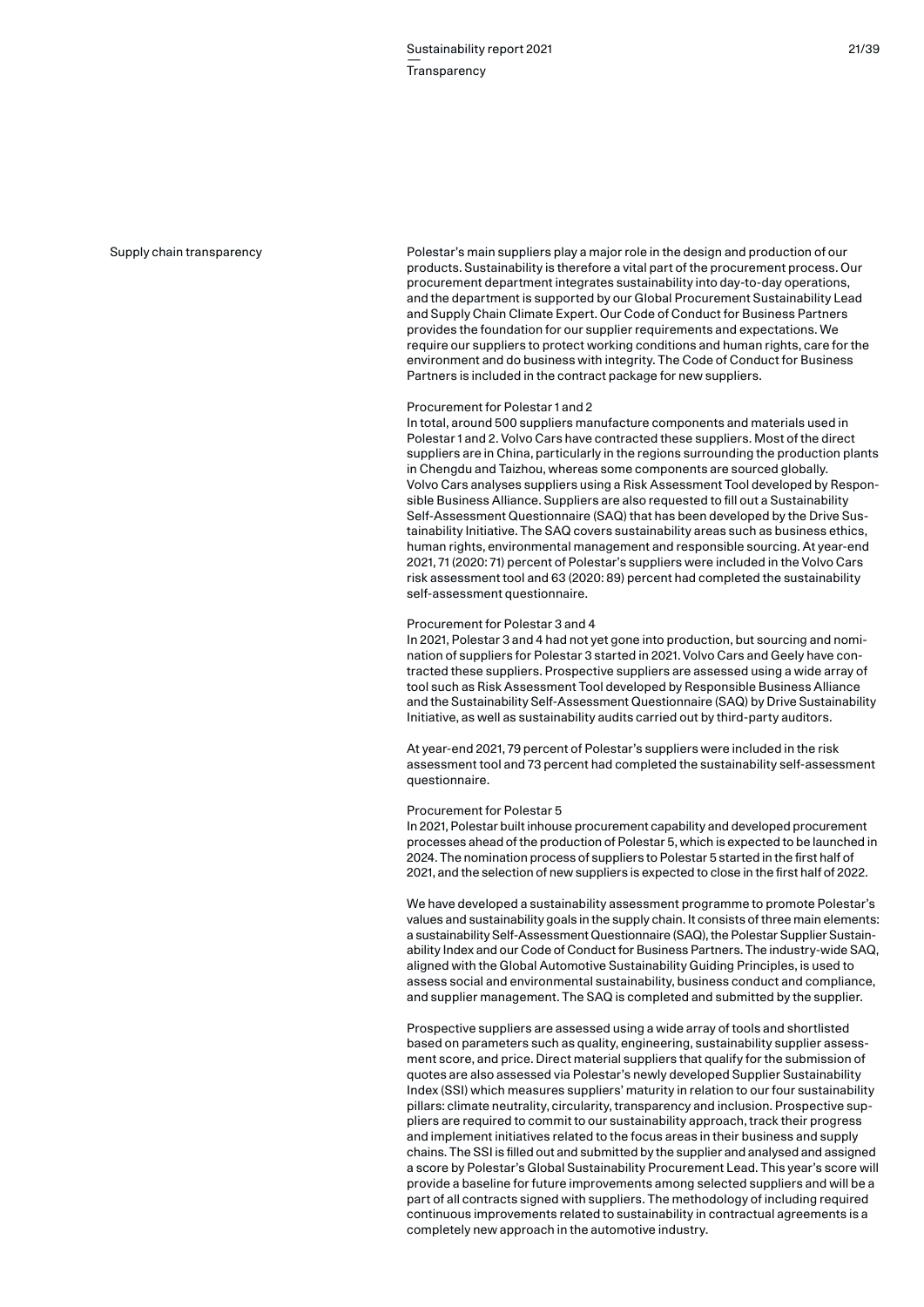As the sustainability performance of the final product always starts with the design and product specifications of a new product, we are also looking to include findings from the supply chain assessments into our product development and factor in human rights and inclusion considerations into the materials selection and design processes. Further developments relating to supply chain transparency, that are currently in the pipeline, include continuing development of our due diligence process, audit scheme and indirect material procurement process.

As a manufacturer and seller of connected vehicles, the use and integrity of customers' data must adhere to the various privacy regulations applicable around the world to build and retain customer trust. The greatest risks are related to the collection and use of customer data in connection with the different business processes and from the connected vehicles. Data breaches, both in relation to vehicle data and to customer data, as well as security incidents, remain threats to customer privacy. In addition, connected vehicles are subject to increased attention from supervisory authorities, as they contain ample possibilities for data collection using cameras, sensors or other measuring points. Vehicles as a potential data source also open possibilities for data monetisation, which adds another perspective to customer privacy.

Polestar is a global actor and must ensure its business follows applicable privacy regulations worldwide. We are committed to respect and safeguard the privacy of our customers, prospects, employees and business partners. Customer data privacy is managed by our Legal department – please see pages 23–24 for more information on Polestar's ethical business practices.

Polestar's data privacy activities are based on the EU GDPR, containing key principles such as data processing activities having a clear and defined purpose, processing activities having a legal basis, individuals being informed of Polestar's processing activities, setting retention times for data, and honouring individuals' rights. Data privacy regulations generally apply to all of Polestar's use of customer and prospect data, as well as vehicle data related to customers' vehicles.

In addition to Polestar's Code of Conduct and the Code of Conduct for Business Partners, the Data Protection Policy and the Data Protection Directive are applicable. Polestar's commitments to customers and other data subjects are codified in its Privacy Policy published on polestar.com

Polestar is currently developing the compliance programme relating to data privacy and data protection. This includes the implementation of processes related to the California legislation CCPA and the roll-out of data privacy champions across Polestar's business. In 2021, an improved consent management system was introduced to Polestar's corporate website, allowing visitors to more easily accept or reject cookies.

In 2021, there were 11 (2020: 6) substantiated breaches of customer data privacy. Of these, two were reported to data protection authorities under the obligation to report data breaches under the EU GDPR, comprising a total of 1,000–5,000 data subjects. The other cases were documented by Polestar as unlikely to result in a risk to the rights and freedoms of natural persons. There were no complaints from regulatory bodies.

# Customer data privacy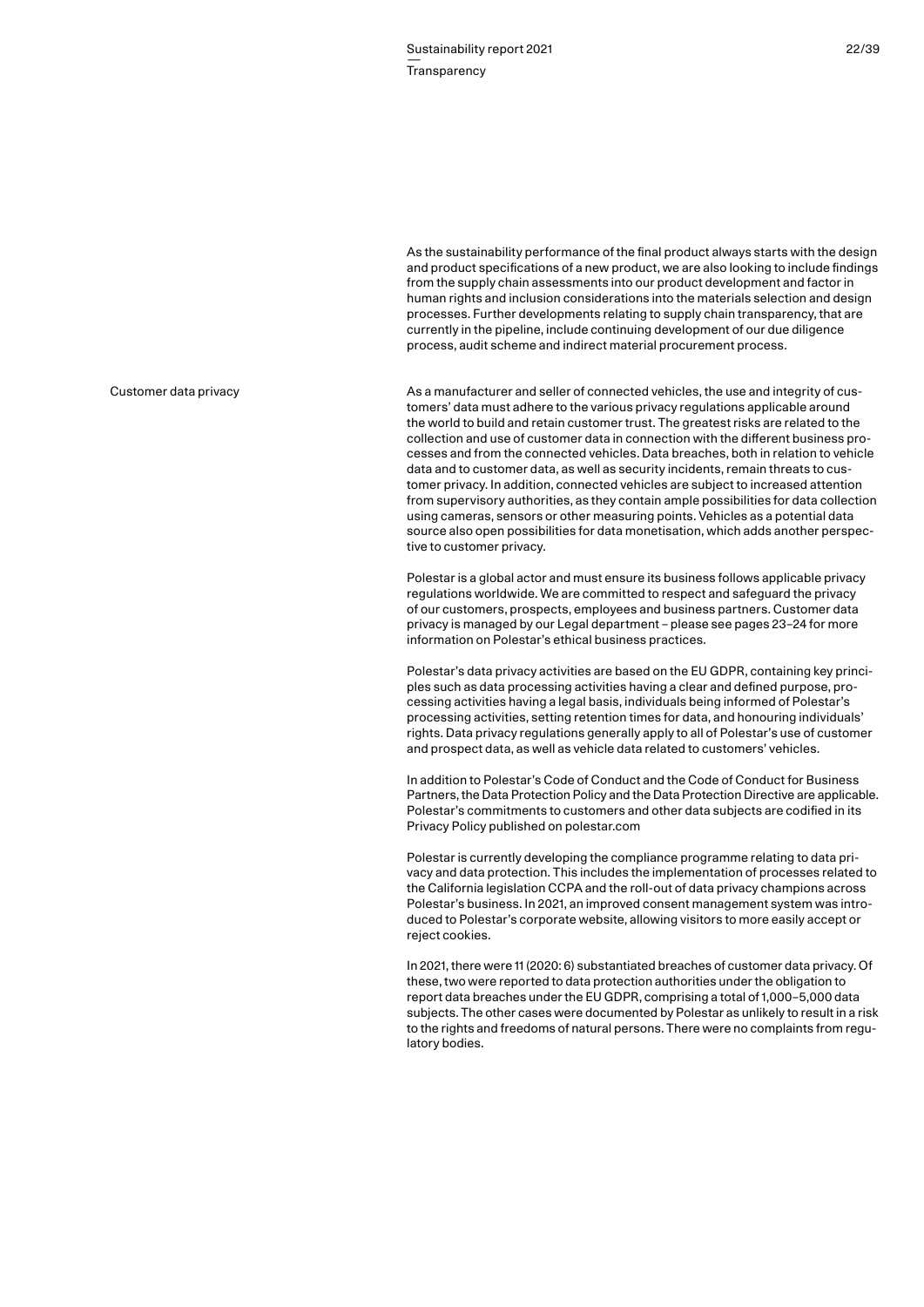| Inclusion                            | Inclusion is diversity, representation and equality working in harmony. We see<br>inclusion as a powerful tool to promote human rights. By committing to this strate-<br>gic focus area, we strive to stand up for the rights of people throughout our value<br>chain – from the workers producing the material of our cars, to our employees in<br>factories or Polestar Locations, to customers and consumers around the world.<br>Within the focus area Inclusion, we have launched five strategic initiatives: inclu-<br>sive ethical business practices, human rights in the supply chain, inclusive work-<br>place, inclusive design, and inclusive customer experience. All strategic initiatives<br>are managed by their respective department, making it a priority throughout the<br>company. The departments are supported by our Inclusion Lead. |
|--------------------------------------|--------------------------------------------------------------------------------------------------------------------------------------------------------------------------------------------------------------------------------------------------------------------------------------------------------------------------------------------------------------------------------------------------------------------------------------------------------------------------------------------------------------------------------------------------------------------------------------------------------------------------------------------------------------------------------------------------------------------------------------------------------------------------------------------------------------------------------------------------------------|
| Inclusive ethical business practices | Polestar is committed to act responsibly and compete fairly and always adhere to<br>applicable laws and regulations. All employees and consultants working on behalf<br>of Polestar must adhere to Polestar's Code of Conduct and the applicable policies.<br>Key compliance areas for Polestar include anti-corruption, data privacy, human<br>rights, environmental compliance and socioeconomic compliance. The latter com-<br>prises topics such as competition law, labour law and trade sanctions.                                                                                                                                                                                                                                                                                                                                                     |
|                                      | Compliance, including anti-corruption and data privacy, is managed by Polestar's<br>Compliance and Ethics function which in 2021 gained two employees. Additionally,<br>an internal auditor has been appointed in 2021, reporting to the Audit Committee of<br>the Board of Directors. The Audit Committee receives biannual reports on<br>Polestar's compliance programme, whistleblowing cases and internal control.                                                                                                                                                                                                                                                                                                                                                                                                                                       |
|                                      | <b>Updated Polestar Code of Conduct</b><br>With the purpose of strengthening our corporate values, core behaviours and sus-<br>tainability strategy, we launched an updated Code of Conduct in December 2021,<br>approved by the Board of Directors. At the same time, a number of policies were<br>updated, including the Conflict of Interest Policy and the Speak Up Policy. Addition-<br>ally, the messaging relating to human rights was further developed.                                                                                                                                                                                                                                                                                                                                                                                             |
|                                      | In conjunction with the launch of the updated Code of Conduct, group-wide train-<br>ing was rolled out within Polestar. All employees and consultants with company<br>computers were invited to an e-learning. At the Chengdu plant, employees were<br>invited to face-to-face training. By the end of 2021, just three weeks after the<br>launch, 40 percent of our employees had undertaken Code of Conduct training,<br>with the aim to have all relevant employees covered by the end of the first quarter of                                                                                                                                                                                                                                                                                                                                            |

2022. The Code of Conduct, anti-corruption policy and compliance also constitutes part of the mandatory onboarding training for new employees, and a similar introduction to compliance, including anti-corruption, is provided to all new Board members on appointment to Polestar's Board of Directors.

# Code of Conduct for Business Partners

We expect our business partners to follow our Code of Conduct for Business Partners or similar principles. Polestar's Code of Conduct for Business Partners is included in all contracts with Polestar Locations operators and handover centres, as well as production material suppliers, and is also communicated to all potential production material suppliers requested to provide a quote to Polestar. For indirect material suppliers, Polestar's Code of Conduct for Business Partners is referenced in Polestar's purchasing terms and conditions. In 2022, we are looking to invite business partners to voluntary training on our Code of Conduct for Business Partners.

# SpeakUp – our whistleblowing system

Polestar encourages a speak-up culture where our employees ask questions and raise concerns without fear of retaliation. We encourage employees and other stakeholders to report,via several channels, any suspected breach of laws or regulations as well as any conduct that is not consistent with our Code of Conduct, corporate policies and directives.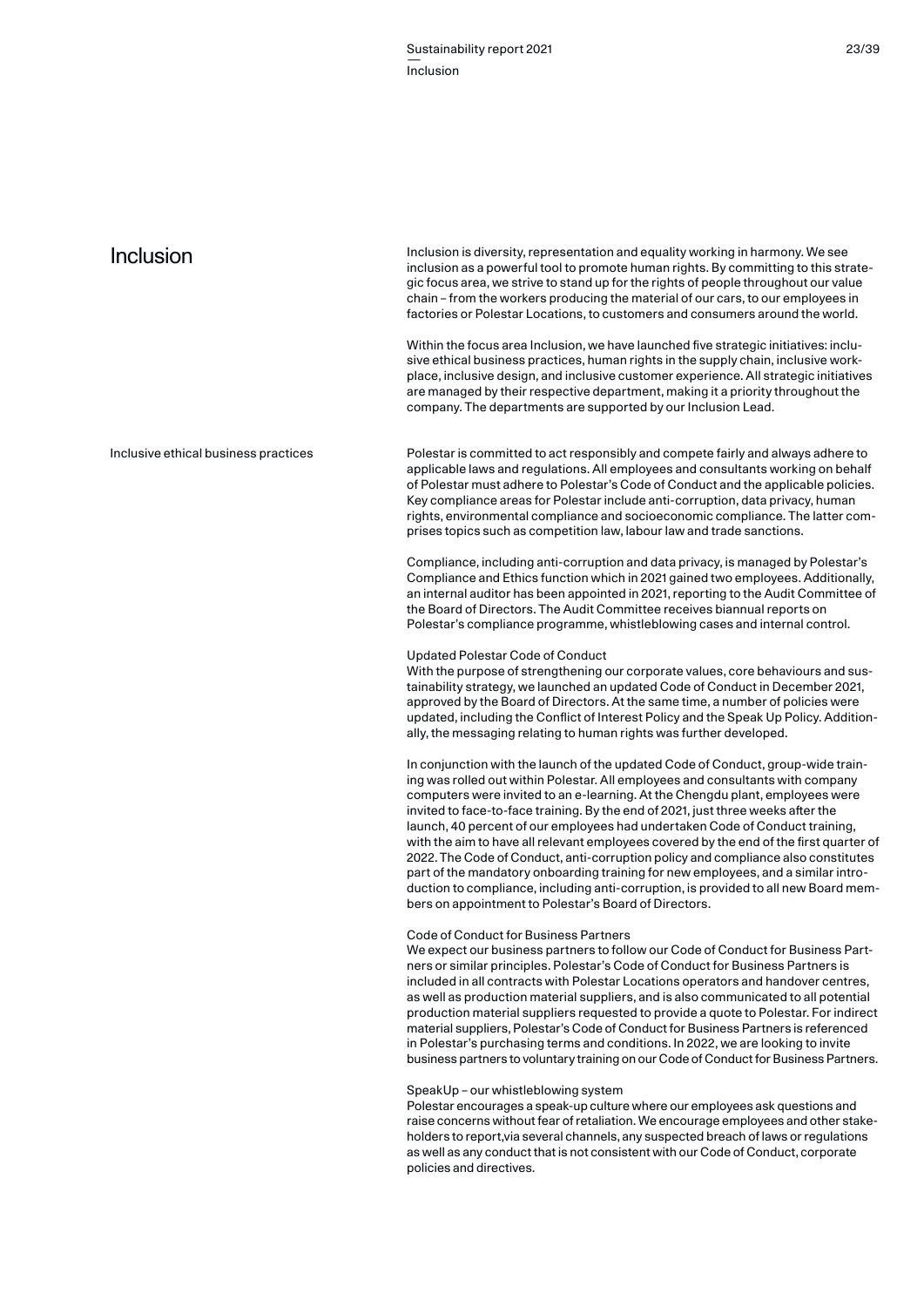Suspicions of severe violations can be reported through the global whistleblower system SpeakUp, which was launched in summer 2021. The whistleblower system guarantees full anonymity and complies with the European Union's Whistleblower Directive (Directive (EU) 2019/1937). Before the launch of SpeakUp, whistle-blower cases were reported to Polestar's Human Resources or Legal team. Nine (2020: 4) cases were reported in 2021, of which seven were reported through SpeakUp, an indication of a successful implementation. However, we will continue our efforts to spread awareness of the whistleblowing system and facilitate for external stakeholders to report cases through our website. Of the cases reported in 2021, two (2020: 3) cases were closed with merit, whereas the other cases were either closed without merit or were open at year end.

#### Anti-corruption

It is important for governments and companies, like Polestar, to combat corruption as it destroys business value and undermines efforts to achieve sustainable development. Polestar has a zero-tolerance approach to bribery and corruption, and we are committed to following applicable laws and rules in all countries where we operate. Employees will never face any adverse consequences for refusing to pay or accept a bribe, even if it would lead to a loss of business.

The most significant risks of corruption in Polestar's value chain occur in the extraction of minerals, materials in the supply chain, and distribution of vehicles. Specific activities that are considered high-risk include the mining of raw materials, the establishment of production facilities and the production of vehicles. There are also corruption risks associated with logistic partners, tolls and customs, and interactions with governmental actors. Business partners in high and medium risk markets based on Transparency International's Corruption Perceptions Index are assessed through our Business Partner Due Diligence process.

In 2021, there was no (2020: 1) confirmed incident of a violation of the Code of Conduct related to corruption brought to the attention of management .

#### Socioeconomic compliance

Socioeconomic compliance includes competition law, trade sanctions and export control, as well as labour law. In addition to the Polestar Code of Conduct, the following policies are applicable within the area of socioeconomic compliance: the Conflict of Interest Policy, the Trade Sanctions and Export Control Policy, the Competition Law Policy, the People Policy, and the Speak Up Policy.

Competition law and unfair business practices topics are important to Polestar, not least because there are legal provisions in the markets Polestar is active in around the exchange of information with competitors and the abuse of dominant positions of undertakings. Trade sanctions prohibit trade with selected countries, organisations and individuals. Through our Business Partner Due Diligence process, we screen business partners against trade sanctions lists.

There have been no significant fines or non-monetary sanctions for non-compliance with laws in the social and economic area in 2021.

#### Environmental compliance

Environmental compliance includes regulations with regards to the cars' environmental performance, site permits and other environmental regulations. All Polestar cars meet strict international environmental requirements and are homologated by the relevant certifying authorities in each sales market. Polestar's R&D department collaborates with Volvo Cars in ensuring the cars' environmental compliance.

The plants where our cars are being manufactured have ISO 14001 certifications that ensure compliance with environmental laws and regulations, while also guaranteeing ongoing improvements. In 2021, Polestar's environmental management system at the headquarters in Gothenburg was also certified to ISO 14001.

There have been no significant fines or non-monetary sanctions for non-compliance with environmental laws in 2021.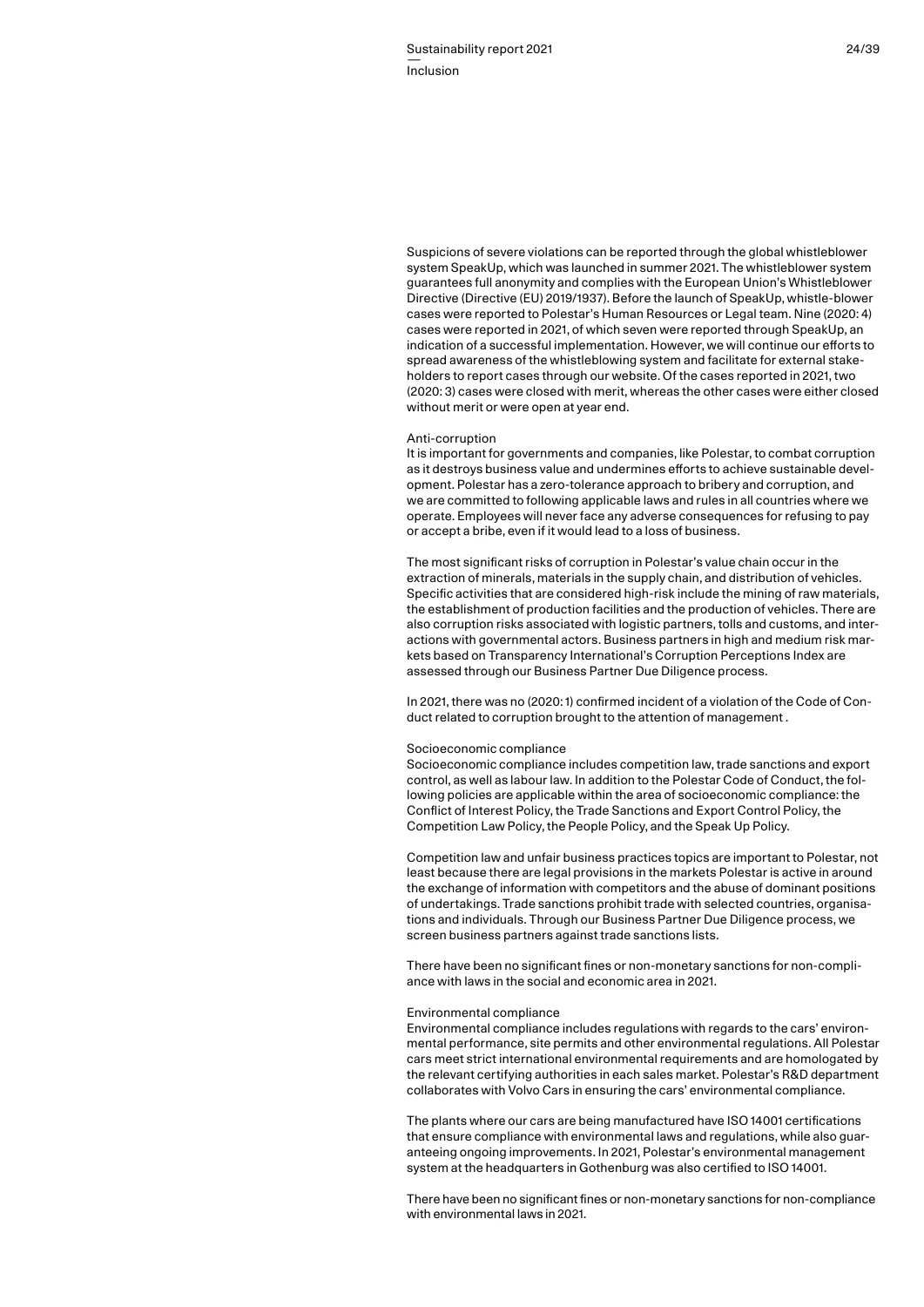### Inclusive workplace

To meet the rapid growth target of of producing 290,000 vehicles per year by the end of 2025, we are constantly growing our teams. In 2021 alone, we almost doubled the number of employees. We are focused on building a workforce that better represents our users and our world, and we strive to bring in different personal experiences, perspectives, and backgrounds. It is in our differences that we will thrive and we are committed to make diversity, equality, and inclusion part of everything we do. We have set out key priorities such as inclusive recruitment, inclusive retention and inclusive leadership to ensure that we find the right competencies and ensuring continued employee engagement, a prerequisite for our continued success. Our aim is that all Polestar employees should feel comfortable and connected, and that their contribution to the workplace is appreciated.

The human resources department at Polestar drives the People agenda and is responsible for Polestar's People Policy. The policy is complemented by other specific directives and guidelines addressing Polestar's role as a responsible employer, such as Work environment; Discrimination, harassment and bullying; Diversity and inclusion.

In 2021, Polestar had 1,302 employees, of which 40 (2020: 39) percent were covered by collective bargaining agreements, a reflection of the markets we are present in and their different conditions. In some parts of the company, such as the digital team, consultants are engaged. There are no significant seasonal variations in the number of employees during the year.

Total number of employees by employment contract, by gender

| Full-time equivalents (FTE) | 2021        | 2020           |
|-----------------------------|-------------|----------------|
| Men                         | 826         | 459            |
| Women                       | 354         | 149            |
| Gender not disclosed        | 113         | 49             |
| Total, permanent employees  | 1,293       | 657            |
| Men                         | 4           | 9              |
| Women                       | 5           | 6              |
| Gender not disclosed        | $\mathbf 0$ | $\overline{7}$ |
| Total, temporary employees  | 9           | 22             |
| Total, all employees        | 1,302       | 679            |

Total number of employees by employment type, by gender

| Full-time equivalents (FTE) | 2021           | 2020           |
|-----------------------------|----------------|----------------|
| Men                         | 828            | 462            |
| Women                       | 355            | 153            |
| Gender not disclosed        | 112            | 54             |
| Total, full-time employees  | 1,295          | 669            |
| Men                         | $\overline{2}$ | 6              |
| Women                       | $\overline{4}$ | $\overline{2}$ |
| Gender not disclosed        | 1              | 2              |
| Total, part-time employees  | $\overline{7}$ | 10             |
| Total, all employees        | 1,302          | 679            |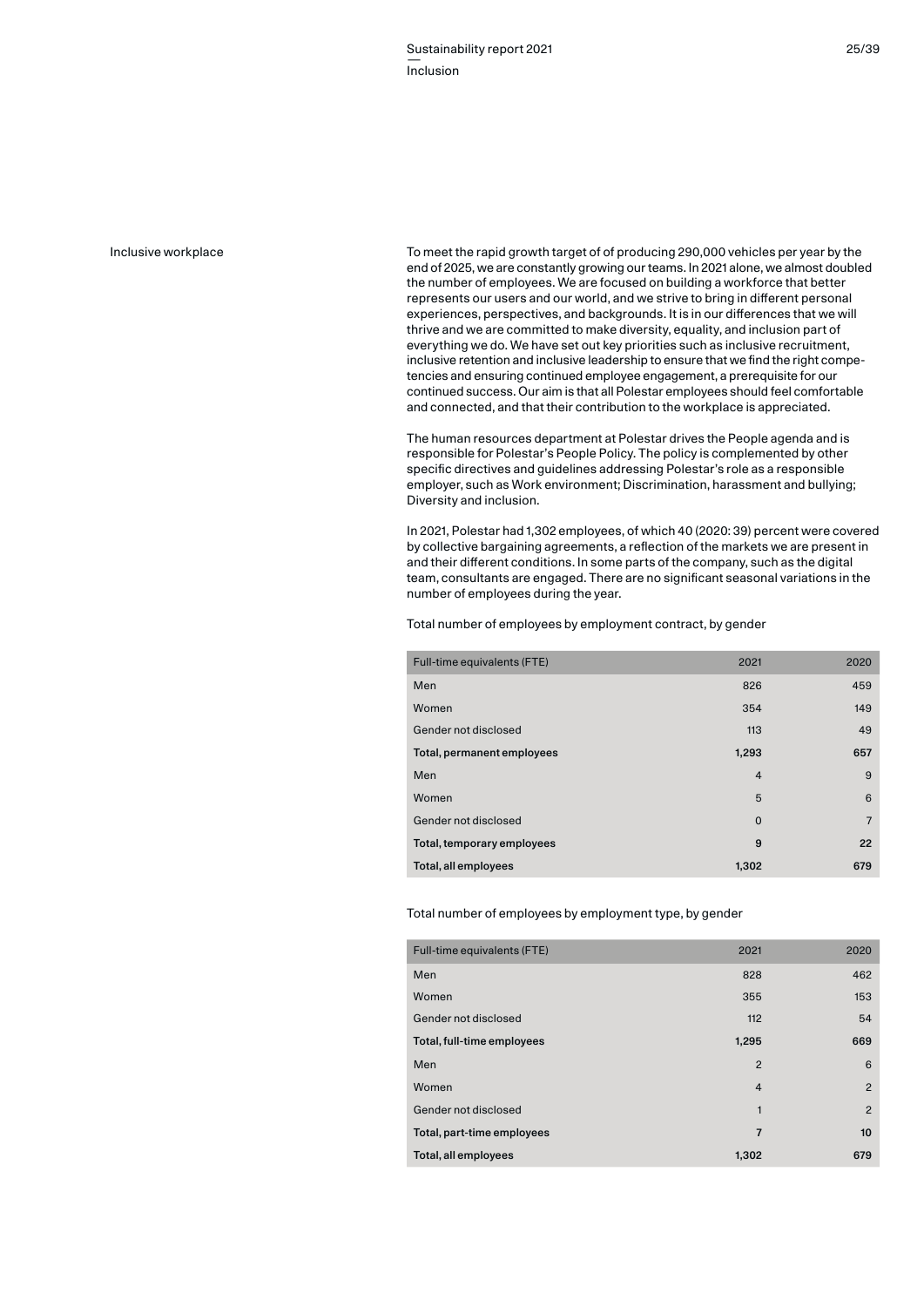## Total number of employees by employment contract, by region

| Full-time equivalents (FTE) | 2021        | 2020     |
|-----------------------------|-------------|----------|
| <b>EMEA</b>                 | 936         | 434      |
| Asia (incl. APAC)           | 284         | 204      |
| Americas                    | 54          | 19       |
| Total, permanent employees  | 1,293       | 657      |
| <b>EMEA</b>                 | 9           | 22       |
| Asia                        | $\mathbf 0$ | $\Omega$ |
| Americas                    | $\mathbf 0$ | $\Omega$ |
| Total, temporary employees  | 9           | 22       |
| Total, all employees        | 1,302       | 679      |

# Employee hires and turnover

|                      | <b>Total number</b><br>of hires | Rate of<br>recruitment, % | <b>Total number</b><br>of employees<br>who have left<br>the company | Employee<br>turnover, % |
|----------------------|---------------------------------|---------------------------|---------------------------------------------------------------------|-------------------------|
| Under 30 years old   | 243                             | 56                        | 86                                                                  | 20                      |
| 30-50 years old      | 406                             | 39                        | 110                                                                 | 11                      |
| Over 50 years old    | 73                              | 34                        | 11                                                                  | 5                       |
| Total, by age        | 722                             | 43                        | 207                                                                 | 12                      |
| Men                  | 415                             | 37                        | 155                                                                 | 14                      |
| Women                | 193                             | 42                        | 36                                                                  | 8                       |
| Gender not disclosed | 114                             | 95                        | 16                                                                  | 13                      |
| Total, by gender     | 722                             | 43                        | 207                                                                 | 12                      |
| <b>EMEA</b>          | 551                             | 46                        | 59                                                                  | 5                       |
| Asia                 | 129                             | 29                        | 141                                                                 | 32                      |
| Americas             | 42                              | 66                        | $\overline{7}$                                                      | 11                      |
| Total, by region     | 722                             | 43                        | 207                                                                 | 12                      |

For the last four years, our Chengdu plant has been the manufacturing site of our inaugural Polestar 1. As the model was discontinued in autumn 2021, we have supported our employees at the plant by being transparent about the end of production in a timely manner. Employees have been offered redundancy compensation according to labour law, as well as vacancy offers at Volvo Cars' and Geely Automobile's plants in Chengdu.

# Diversity and inclusion

Diversity and inclusion is about gathering people with different competencies, backgrounds, experiences and personalities to build an innovative and inclusive global culture and organisation. We take pride in our company's role in society, and striving for diversity and inclusion in all parts of our company will contribute to becoming a global employer of choice. Diversity broadens the talent pool and leads to better innovation.

We strive to give every employee the same rights and equality of opportunities regardless of gender, gender expression, ethnicity, religion, age, disability, sexual orientation, nationality, political opinion, union affiliation, social background and /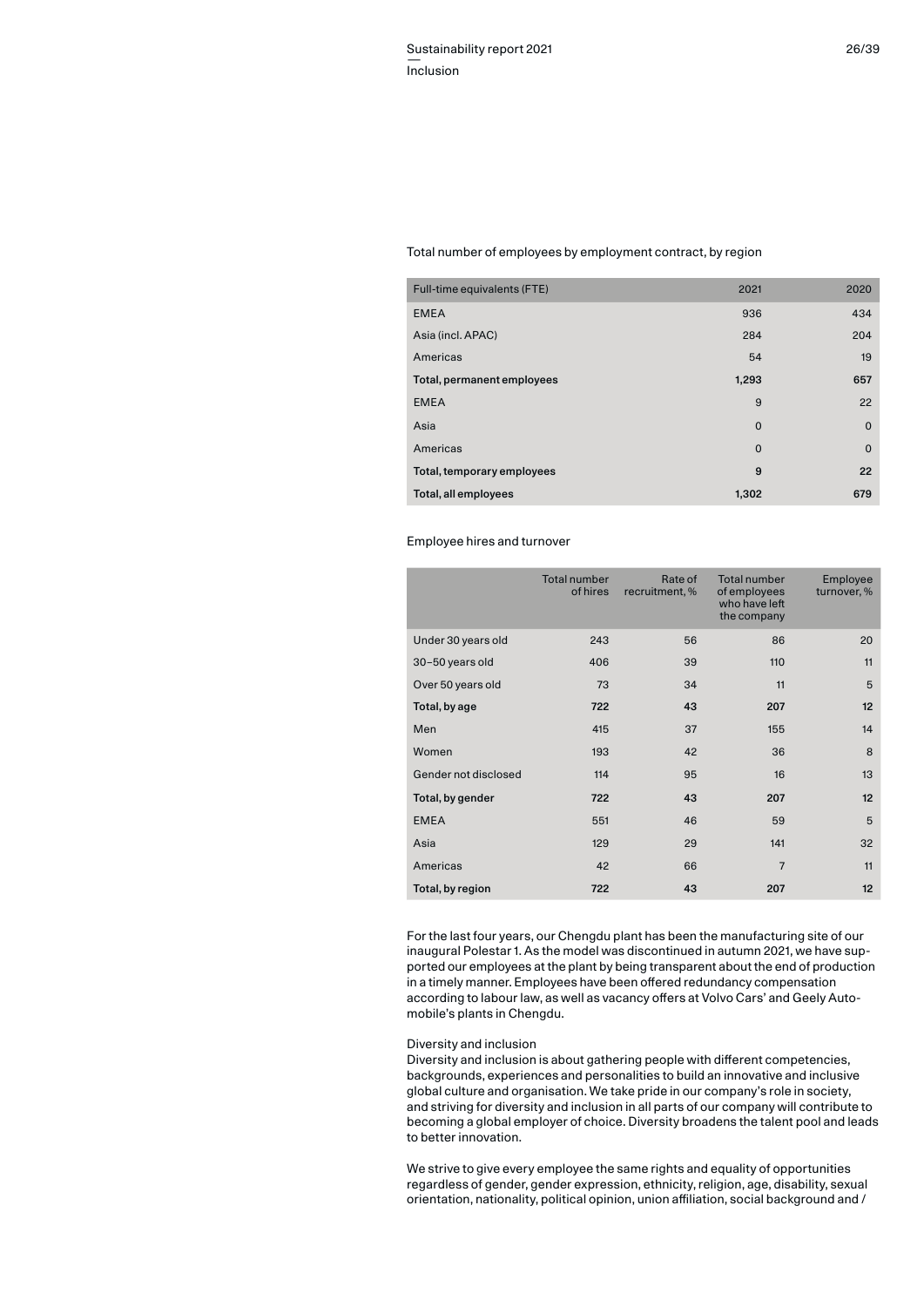or other characteristics protected by applicable law. Working conditions and terms of employment should as far as possible allow equal opportunities for all, and to facilitate a sound balance between work and private life. We set out to create the right conditions for all individuals to use their talents to advantage and to be able to develop. We do not tolerate any form of discrimination or harassment.

Our approach to diversity and inclusion is to be reflected in all aspects of our internal everyday work, as well as in our daily relations and communication with all employees, customers and business partners. Our work on diversity and inclusion is driven by the active involvement of management in all parts of Polestar. Our stance on this issue is described in our Diversity and Inclusion policy and is managed by the HR department.

Currently, our top priority is to ensure gender diversity in our recruitment. Even if the share of female employees at Polestar exceeds the industry standard, we are convinced that an improved gender balance will make us a better company. That is why we have set the target that 50 percent of our recruits in 2022 will be female. To support this target, we introduced bias training to all recruiters in 2021. We have also altered the recruitment process to ensure that job advertisements and interviews are not biased. In 2022, Polestar aims to support this priority with further leadership training and employer branding initiatives to encourage more women to consider the automotive industry as a viable career path.

# Diversity of governance bodies, by age

|                 | 2021                         |                                 | 2020                         |                                 |
|-----------------|------------------------------|---------------------------------|------------------------------|---------------------------------|
| $\frac{0}{0}$   | Board of<br><b>Directors</b> | Executive<br>Management<br>Team | Board of<br><b>Directors</b> | Executive<br>Management<br>Team |
| < 30 years old  | $\Omega$                     | $\Omega$                        | 0                            | 0                               |
| 30-50 years old | $\Omega$                     | 70                              | 30                           | 56                              |
| > 50 years old  | 100                          | 30                              | 70                           | 44                              |

# Diversity of employees, by age

|                      | 2021    |                    | 2020         |              |
|----------------------|---------|--------------------|--------------|--------------|
| $\frac{0}{0}$        | Leaders | Other<br>employees | <b>Total</b> | <b>Total</b> |
| < 30 years old       | 6       | 32                 | 28           | 24           |
| 30-50 years old      | 76      | 57                 | 60           | 56           |
| > 50 years old       | 18      | 11                 | 12           | 11           |
| Age not<br>disclosed |         |                    |              | 9            |

# Diversity of governance bodies, by gender

|               | 2021                         |                                 |
|---------------|------------------------------|---------------------------------|
| $\frac{0}{0}$ | Board of<br><b>Directors</b> | Executive<br>Management<br>Team |
| Men           | 83                           | 75                              |
| Women         | 17                           | 25                              |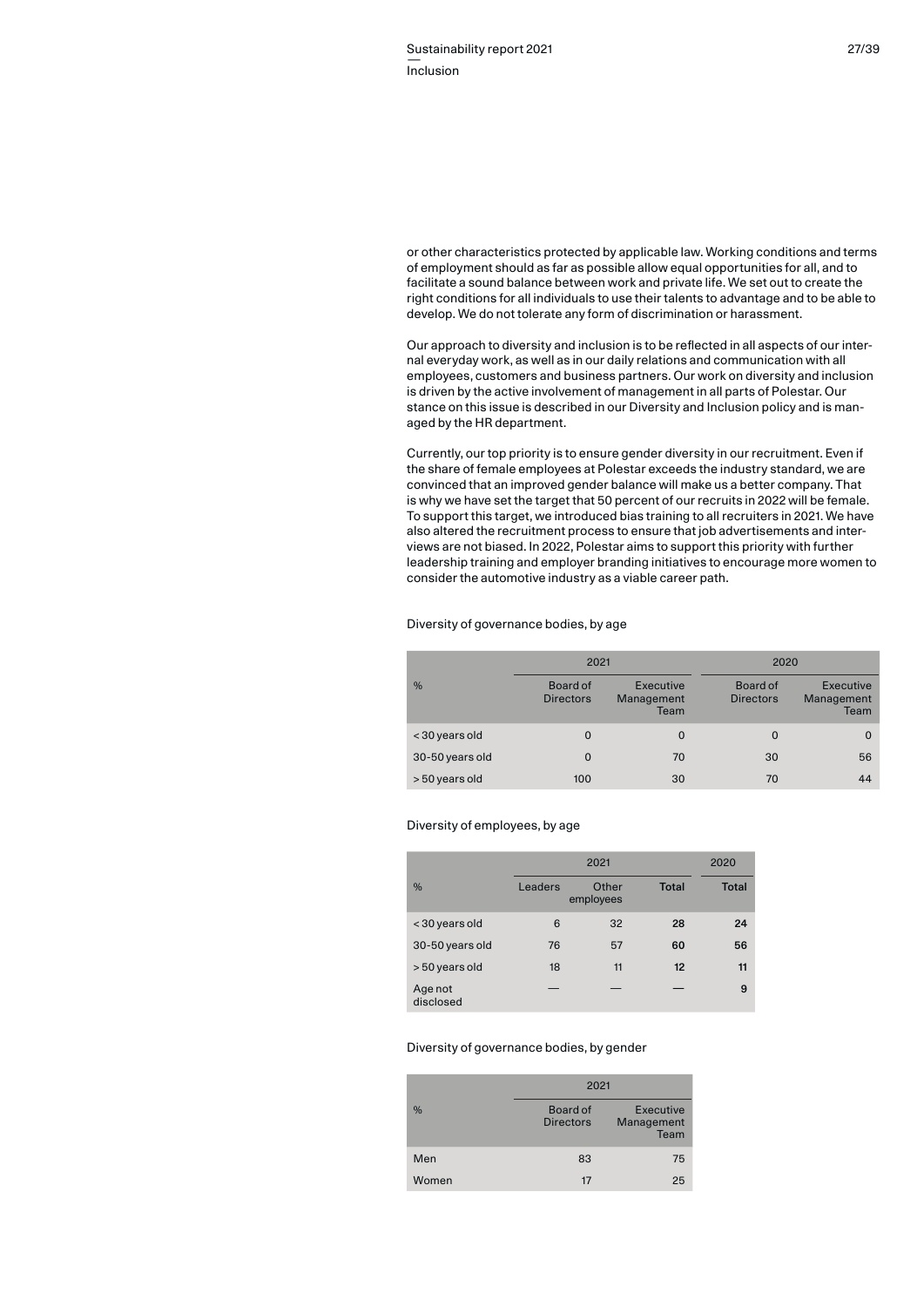#### Diversity of employees, by gender

|                         |         | 2021  |              |
|-------------------------|---------|-------|--------------|
| %                       | Leaders | Other | <b>Total</b> |
| Men                     | 70      | 62    | 64           |
| Women                   | 26      | 28    | 28           |
| Gender not<br>disclosed | 4       | 10    | 8            |

# Competence development

Competence development is all about providing employees with the right skills for the continued success. At Polestar we want to invest in our employees and provide them with the opportunities to further boost their competence by developing specific skills. This benefits both our employees and Polestar. Employees also feel that they are valued which increases employee satisfaction and performance. Additionally it provides us with the opportunity to address weaknesses in workplace skills and increase workplace productivity and adherence to quality standards.

The Polestar Performance Management process describes the way in which targets and results are followed up for each employee. Its quarterly cycle enables Polestar's overall priorities to be cascaded through the organisation and teams to individual employee priorities. Employees set a handful of priorities and discuss them with their closest manager. Throughout the quarter, employees share their progress and receive feedback, coaching and support. Towards the end of the quarter, employees review their individual priorities and perform self-assessment, and teams review their priorities in a group setting ahead of the next quarter. Employees are offered training and on-site learning depending on their needs.

In 2021, Polestar offered employees around 100 webinars for continued learning. These include product training, commercial training and onboarding for new employees. In addition to the bias training for recruiters, specific competence development initiatives in 2021 included customer experience training and training on sustainability topics such as the new Code of Conduct as well as climate, circularity, transparency and inclusion.

The health and safety of our employees is our top priority. Polestar's long-term objective is to ensure that nobody is fatally or seriously injured at the workplace and we work proactively towards a safe and secure workplace.

Our Work Environment Directive covers all employees as well as agency personnel who work at Polestar's premises or under the direction of Polestar. At every site, a systematic work environment programme is employed and followed up annually. The Work Environment Committee or Safety Review Board (SRB) in the line organisation of each unit approves objectives and action plans for the work environment. Risks are investigated and assessed regularly, and in the event of changes, necessary steps are taken. Polestar offers all employees the introduction and training they need to work safely and managers are provided with the skills, resources and powers to work for a good and safe working environment. Employees must follow instructions and procedures and report any risks identified.

In China, Health and Safety is carried out in accordance with the Production Safety Law of the People's Republic of China. The Chendy plant has a team of dedicated Environment, Health and Safety (EHS) specialists. Safety walks are carried out regularly and reported to the EHS committee along with follow-up actions. Employees must report work-related hazards and hazardous situations as well as potential risks, to the team leader who records these in a digital system. The health and safety specialist consolidates reports and shares the findings at the EHS committee's meetings, tracks status and launches action plans. Polestar undertakes basic safety assessments by employing a checklist outlining the purpose, method, current situation, plan, objectives and results. To further strengthen safety awareness,

Health & safety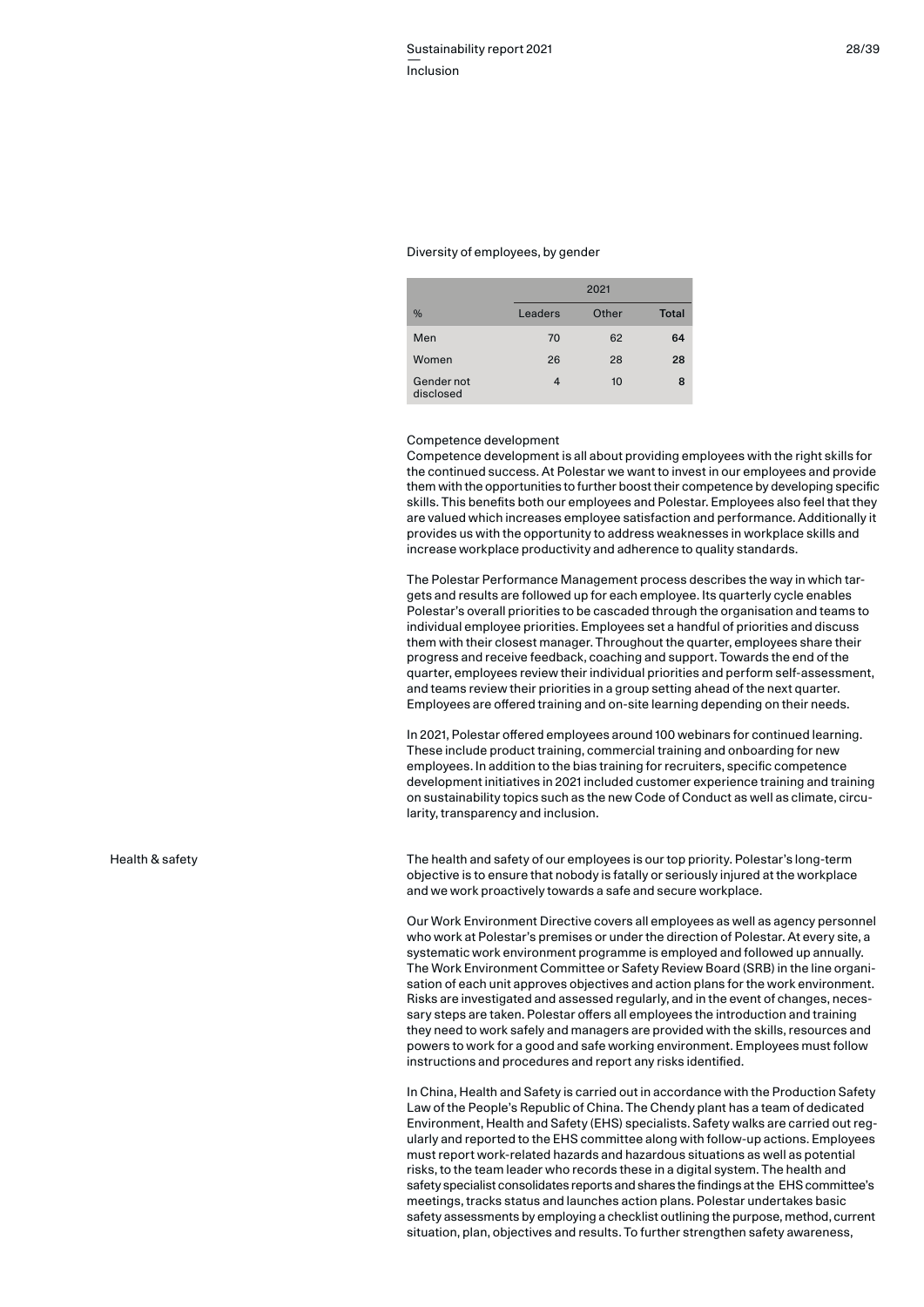each month the EHS team distributes 'Safety Talk', an internal newsletter addressing health and safety topics. There are also a yearly health and safety month and contest. In Sweden, Polestar carries out quarterly safety walks and meets union representatives to review risks and actions plans for work environment health and safety.

We strive to provide a sustainable work-life balance and prevent work-related illnesses that leads to long-term sick absenteeism. Managers are responsible for implementing rehabilitation programmes at an early stage and employees are expected to contribute and participate in the activities. Every unit has guidelines and routines in place for work-related rehabilitation. The line organisation sets objectives and decides on action plans to follow up the rehabilitation of each individual. Each Polestar site has an occupational health service provider supporting with preventive care and rehabilitation care. Employees are also offered annual health benefits and blue-collar employees are offered occupational health check support.

In 2021, there were no fatalities or work-related injuries at Polestar. This includes Polestar employees as well as consultants and agency personnel. There have been no stoppages or days idle.

# Human rights in the supply chain

Some of the automotive industry's greatest sustainability risks occur in the supply chain and many of these relate to human rights and for example child labour, forced labour and hazardous working conditions. Children and indigenous peoples are often disproportionally exposed to these risks, and the conditions surrounding the extraction and refining of minerals are particularly precarious. In some countries with raw mineral extraction there are high-intensity conflicts funded by mining.

Our Code of Conduct for Business Partners sets strict requirements on our suppliers to uphold human rights throughout the supply chain. All Polestar suppliers, including those managed by Volvo Cars, must adhere to the Code. We address human rights and labour rights in the supply chain through key strategies and processes such as our sustainability strategy, sourcing strategy, procurement process and product development process. To read more about our work on improving the traceability of materials and minerals, please see pages 19–20. To find out how we are managing our suppliers, please see pages 21–22.

Polestar did not receive any reports of incidents of human rights violations, including the rights of indigenous peoples, in 2021.

### Collaborations through multi-stakeholder initiatives

The complexity of the supply chain, along with the high-risk materials required to make electric vehicles, makes it necessary to collaborate within and outside of our industry. In 2021, we looked to join the Responsible Business Alliance (RBA) and Drive Sustainability, and became members of these organisations in early 2022. The RBA membership also gives us access to its initiatives Responsible Minerals Initiative and Responsible Labor Initiative. These multi-stakeholder initiatives are important as we build our own procurement processes and they will provide us with greater insight into our supply chain and give us a platform to further develop our supplier assessments.

Traditionally, the automotive industry has relied heavily on supplier self-assessment questionnaires. In 2021, Polestar and Volvo Cars jointly introduced the requirement that all new suppliers located in select regions, based on a sustainability risk assessment, must have a third-party audit. The audits cover suppliers in tier 1 and direct material suppliers in tier 2. Most commonly, corrective action plans are implemented but if the risks cannot be mitigated, collaboration with the supplier is halted. Due to the Covid-19 pandemic, the opportunities to conduct audits have been restricted. In total 12 (2020: 1) audits of high-risk suppliers were carried out in 2021. Audit findings include excessive working hours and weaknesses in health and safety management systems. Follow-up corrective actions were implemented to promote the suppliers' performance towards Polestar's Code of Conduct for Business Partners.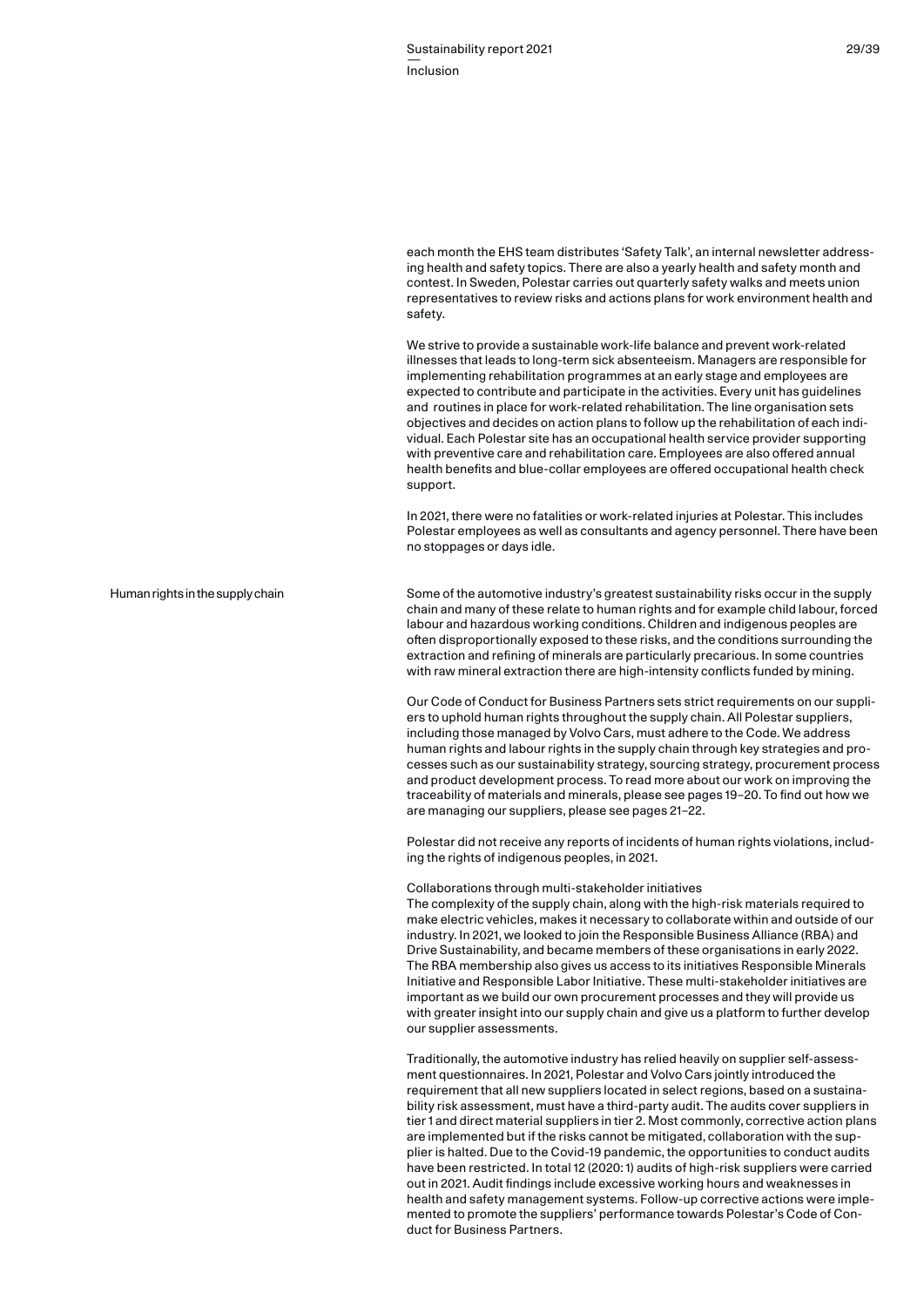| Inclusive customer experience and design | We want everyone in the Polestar universe to feel included. Our customers, current<br>and prospective, all have different needs and preferences. What would be better<br>than to base our customer experience and products on our inclusive approach?<br>That way we can build our brand and a more engaging customer experience.                                                                                                                                                                                                                                                                                       |  |  |
|------------------------------------------|-------------------------------------------------------------------------------------------------------------------------------------------------------------------------------------------------------------------------------------------------------------------------------------------------------------------------------------------------------------------------------------------------------------------------------------------------------------------------------------------------------------------------------------------------------------------------------------------------------------------------|--|--|
|                                          | In 2021, we launched The Polestar Way which is a credo that will permeate the<br>company. The 'digital first, human always' approach in The Polestar Way was<br>launched through company-wide training. A total of 1,300 hours was spent on this<br>training during 2021 and was one step on the road to establish the approach and<br>create a deeper knowledge of how our decisions impact customer decisions. The<br>training was the basis for Inclusive Customer Experience, in which all employees<br>had a hands-on experience on how decisions affect our customers and how we<br>should communicate with them. |  |  |
|                                          | In 2021, we also began assessing our customer experience from the gender and age<br>perspectives. We also explored how we can develop sales materials for customers<br>with disabilities, such as a hearing impairment. In the longer run, we aim to continue<br>tailoring the customer experience to other diversity groups, and extend diversity<br>considerations into the design process of new products. We want to challenge the<br>norm.                                                                                                                                                                         |  |  |
| Passenger safety                         | Polestar has health and safety close to our heart – it is part of our heritage from<br>Volvo Cars. Our vehicles come equipped with a suite of protective and preventative<br>safety features including Advanced Driver Assistance System (ADAS), which mini-<br>mises the risk of collision or injury. The responsibility for passenger health and<br>safety at Polestar lies with the R&D department. We are always aiming to make<br>our cars as safe as possible, and this is an integral factor when designing new cars,<br>both in terms of passive and active safety.                                             |  |  |
|                                          | All three models of Polestar 2 have secured overall 5-star safety ratings by Euro<br>NCAP and ANCAP (Australia and New Zealand New Car Assessment Program).<br>This corresponds to 100 percent of the tested models, as Polestar 2 have not yet<br>been tested in any other regional new car assessment programmes. According<br>to Euro NCAP, a 5-star safety rating translates to an 'overall excellent performance<br>in crash protection and well equipped with comprehensive and robust crash avoid-                                                                                                               |  |  |

the Battery Distribution Unit.

ance technology'. In 2021, 100 percent of safety-related defect complaints have been investigated by Polestar, and in total, 13,091 vehicles were recalled. Remediation work continued to rectify vehicles affected by the voluntary service recall issued in 2020. The voluntary service recall addresses the risk of a blown fuse on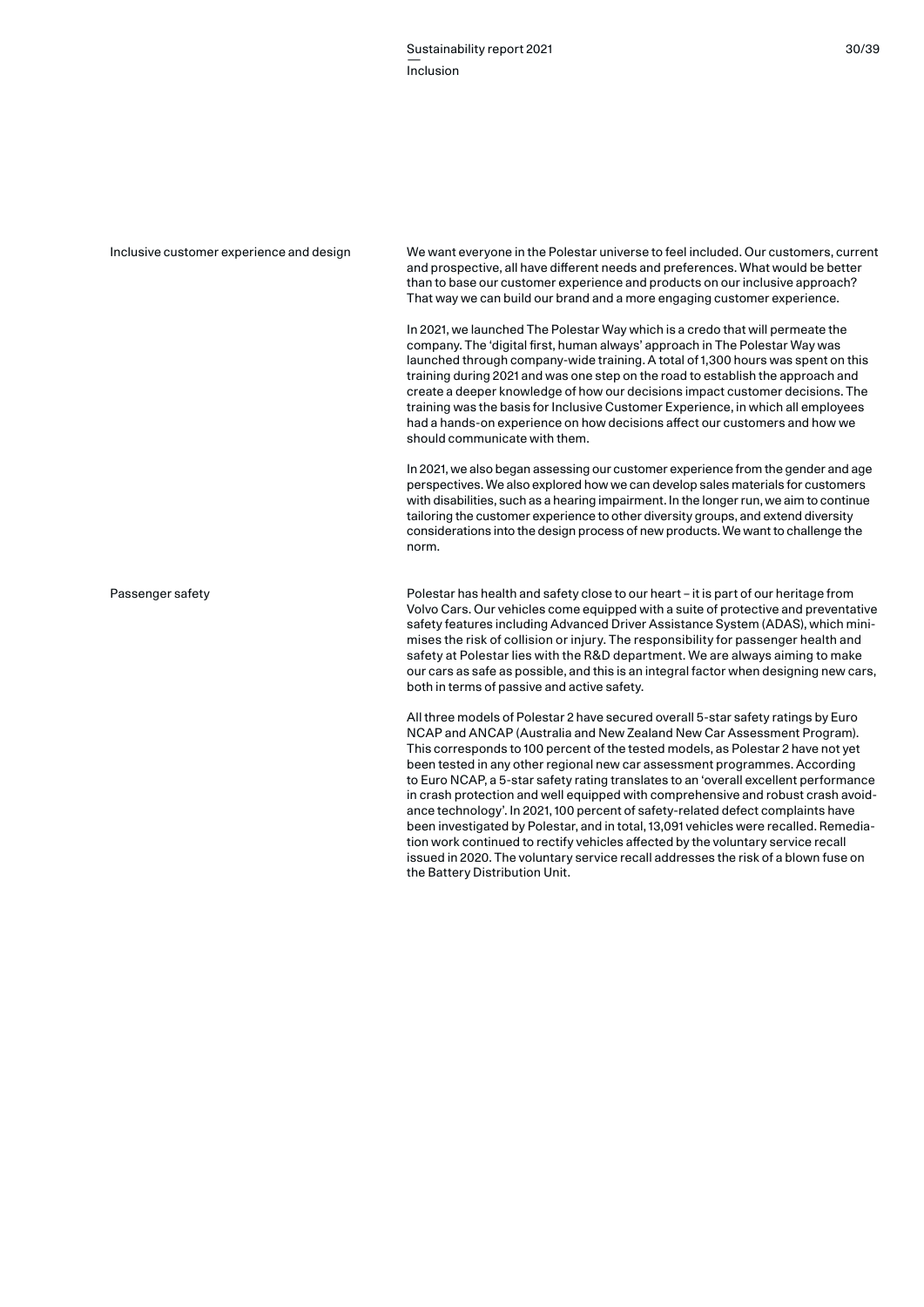# GRI Content Index

|                               | GRI 101: FOUNDATION 2016                                           |                    |
|-------------------------------|--------------------------------------------------------------------|--------------------|
|                               | GRI 102: GENERAL DISCLOSURES 2016                                  | Page references    |
| <b>Organizational Profile</b> |                                                                    |                    |
| $102 - 1$                     | Name of the organization                                           | $\overline{2}$     |
| $102 - 2$                     | Activities, brands, products, and services                         | $\overline{2}$     |
| $102 - 3$                     | Location of headquarters                                           | 24                 |
| $102 - 4$                     | Location of operations                                             | $\overline{2}$     |
| $102 - 5$                     | Ownership and legal form                                           | $^{10}$ , 2        |
| $102 - 6$                     | Markets served                                                     | $\overline{2}$     |
| $102 - 7$                     | Scale of the organization                                          | 2,25               |
| $102 - 8$                     | Information on employees and other workers                         | $25 - 26$          |
| $102 - 9$                     | Supply chain                                                       | 21                 |
| 102-10                        | Significant changes to the organization<br>and its supply chain    | $\overline{2}$     |
| $102 - 11$                    | Precautionary Principle or approach                                | 3                  |
| 102-12                        | <b>External initiatives</b>                                        | 3                  |
| 102-13                        | Membership of associations                                         | 7, 29              |
| Strategy                      |                                                                    |                    |
| $102 - 14$                    | Statement from senior decision-maker                               | <b>CEO Comment</b> |
| <b>Ethics and Integrity</b>   |                                                                    |                    |
| 102-16                        | Values, principles, standards, and norms of behaviour              | $3.23 - 24$        |
| Governance                    |                                                                    |                    |
| 102-18                        | Governance structure                                               | 3                  |
| Stakeholder Dialogue          |                                                                    |                    |
| 102-40                        | List of stakeholder groups                                         | $\overline{4}$     |
| $102 - 41$                    | Collective bargaining agreements                                   | 25                 |
| 102-42                        | Identifying and selecting stakeholders                             | 4                  |
| 102-43                        | Approach to stakeholder engagement                                 | 4                  |
| 102-44                        | Key topics and concerns raised                                     | $\overline{4}$     |
| <b>Reporting Practice</b>     |                                                                    |                    |
| 102-45                        | Entities included in the consolidated<br>financial statements      | 1)                 |
| 102-46                        | Defining report content and topic Boundaries                       | $4 - 5$            |
| $102 - 47$                    | List of material topics                                            | $32 - 35$          |
| 102-48                        | Restatements of information                                        | 10                 |
| 102-49                        | Changes in reporting                                               | 1, 17              |
| 102-50                        | Reporting period                                                   | 1                  |
| $102 - 51$                    | Date of most recent report                                         | 1                  |
| 102-52                        | Reporting cycle                                                    | 1                  |
| $102 - 53$                    | Contact point for questions regarding the report                   | 1                  |
| 102-54                        | Claims of reporting in accordance with the<br><b>GRI Standards</b> | 1                  |
| 102-55                        | <b>GRI</b> content index                                           | $31 - 35$          |
| 102-56                        | External assurance                                                 | 39                 |

1) Polestar is a privately-owned company which comprises the parent company Polestar Automotive Holding Limited and its subsidiaries.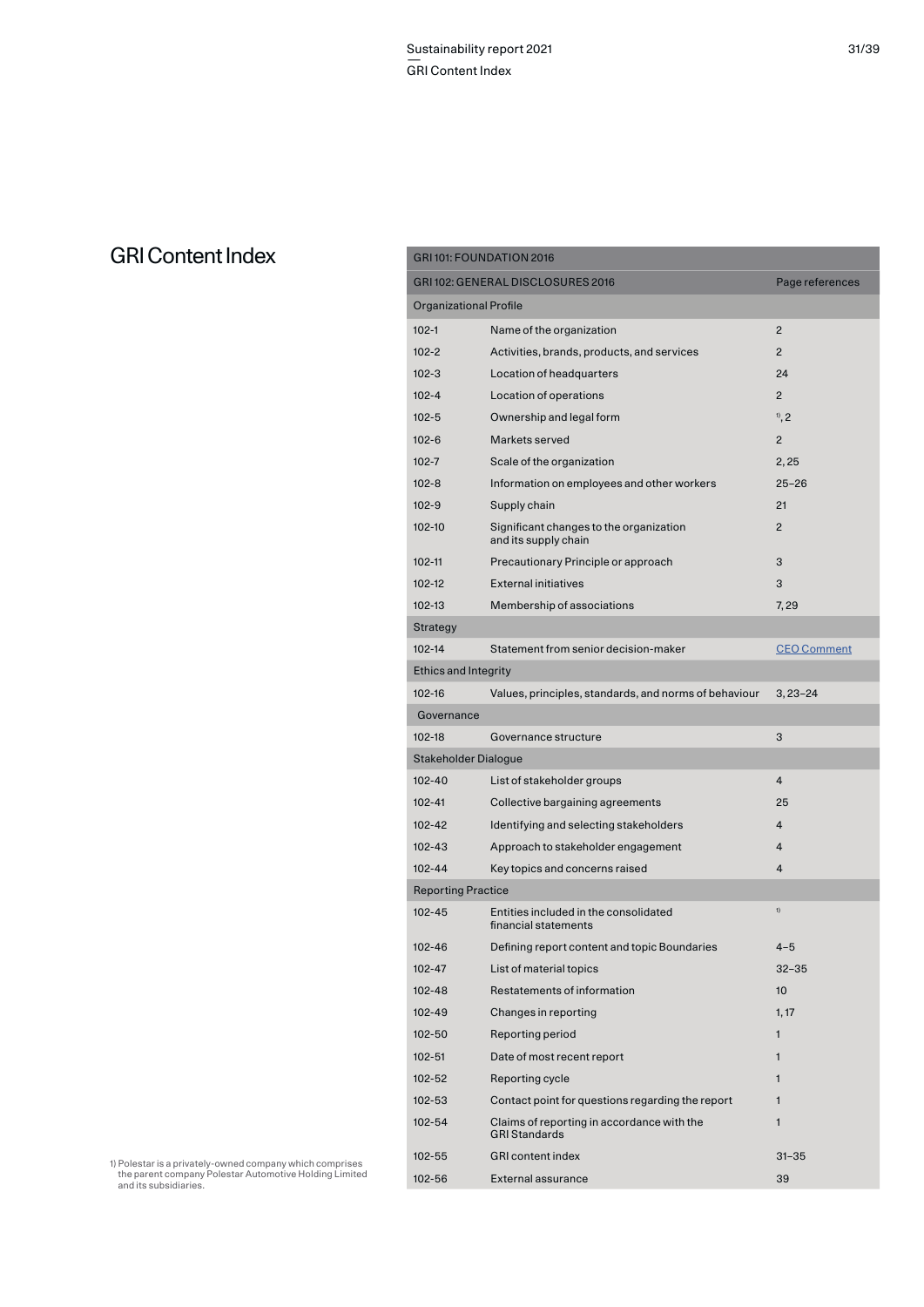# Polestar's material topics

| Reporting Standard                                                                       |                  | <b>Disclosure</b>                                                                                     | Page ref.   | Omissions |  |
|------------------------------------------------------------------------------------------|------------------|-------------------------------------------------------------------------------------------------------|-------------|-----------|--|
| Anti-corruption                                                                          |                  |                                                                                                       |             |           |  |
| GRI 103:<br>Management<br>approach 2016                                                  | $103 - 1 - 3$    | <b>Explanation of the material</b><br>topic, its management<br>approach and boundary                  | $23 - 34$   |           |  |
| GRI 205:<br>Anti-corruption<br>2016                                                      | $205 - 2$        | Communication and training<br>about anti-corruption policies<br>and procedures                        | 23          |           |  |
|                                                                                          | $205 - 3$        | Confirmed incidents of corrup-<br>tion and actions taken                                              | 24          |           |  |
| <b>Materials</b>                                                                         |                  |                                                                                                       |             |           |  |
| GRI 103:<br>Management<br>approach 2016                                                  | $103 - 1 - 3$    | <b>Explanation of the material</b><br>topic, its management<br>approach and boundary                  | $14 - 16$   |           |  |
| SASB<br>Automobiles<br>Standard 2018:<br><b>Materials</b><br>sourcing                    | TR-AU-<br>440a.1 | Description of the management<br>of risks associated with the use<br>of critical materials            | 14, 19–20   |           |  |
| <b>SASB</b><br>Automobiles<br>Standard 2018:<br><b>Materials</b>                         | TR-AU-<br>440b.2 | Weight of end-of-life material<br>recovered, percentage<br>recycled                                   | 15          |           |  |
| Efficiency &<br>Recycling                                                                | TR-AU-<br>440b.3 | Average recyclability of<br>vehicles sold                                                             | 15          |           |  |
| Energy                                                                                   |                  |                                                                                                       |             |           |  |
| GRI 103:<br>Management<br>approach 2016                                                  | $103 - 1 - 3$    | <b>Explanation of the material</b><br>topic, its management<br>approach and boundary                  | $7, 9 - 11$ |           |  |
| GRI 302:<br>Energy 2016                                                                  | $302 - 1$        | Energy consumption within the<br>organization                                                         | 9           |           |  |
|                                                                                          | $302 - 2$        | Energy consumption outside<br>the organization                                                        | 10          |           |  |
| <b>Biodiversity</b>                                                                      |                  |                                                                                                       |             |           |  |
| GRI 103:<br>Management<br>approach 2016                                                  | $103 - 1 - 3$    | <b>Explanation of the material</b><br>topic, its management<br>approach and boundary                  | 6, 14       |           |  |
| GRI 304:<br>Biodiversity 2016                                                            | $304 - 2$        | Significant impacts of activities,<br>products, and services on bio-<br>diversity                     | 6, 14       |           |  |
| <b>Emissions</b>                                                                         |                  |                                                                                                       |             |           |  |
| GRI 103:<br>Management<br>approach 2016                                                  | $103 - 1 - 3$    | <b>Explanation of the material</b><br>topic, its management<br>approach and boundary                  | $6 - 12$    |           |  |
| GRI 305:                                                                                 | $305 - 1$        | Direct (Scope 1) GHG emissions                                                                        | 8,36        |           |  |
| Emissions 2016                                                                           | $305 - 2$        | Energy indirect (Scope 2)<br><b>GHG</b> emissions                                                     | 8,36        |           |  |
|                                                                                          | $305 - 3$        | Other indirect (Scope 3)<br><b>GHG</b> emissions                                                      | 8,36-38     |           |  |
|                                                                                          | 305-4            | GHG emissions intensity                                                                               | 8           |           |  |
| SASB<br>Automobiles<br>Standard 2018:<br><b>Fuel Economy</b><br>& Use-phase<br>Emissions | TR-AU-<br>410a.3 | Discussion of strategy for<br>managing fleet fuel economy<br>and emissions risks and<br>opportunities | 10          |           |  |
|                                                                                          |                  |                                                                                                       |             |           |  |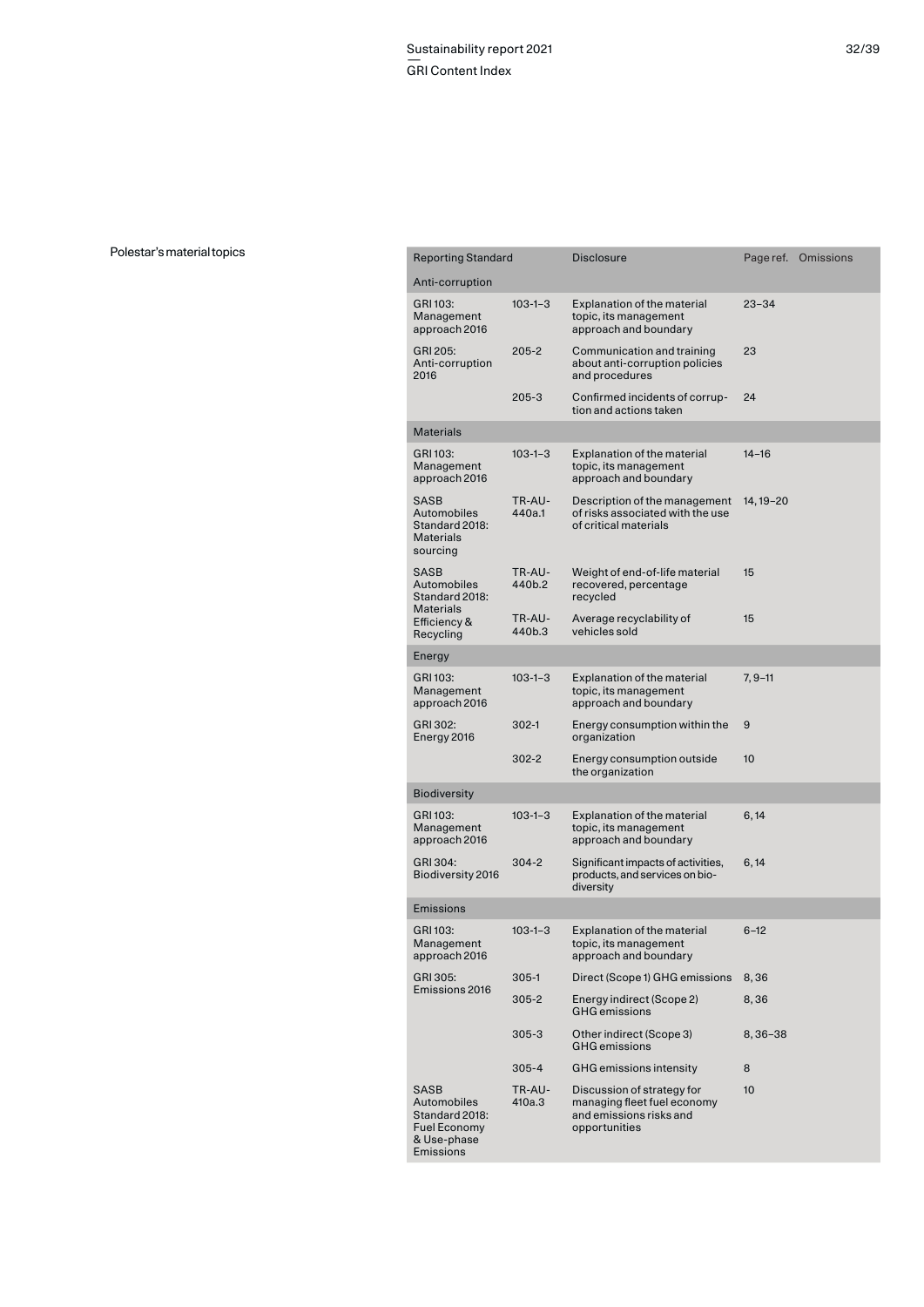| <b>Reporting Standard</b>                                                              |                  | Disclosure                                                                                                             | Page ref. | Omissions                                     |
|----------------------------------------------------------------------------------------|------------------|------------------------------------------------------------------------------------------------------------------------|-----------|-----------------------------------------------|
| Waste                                                                                  |                  |                                                                                                                        |           |                                               |
| GRI 103:<br>Management<br>approach 2016                                                | $103 - 1 - 3$    | <b>Explanation of the material</b><br>topic, its management<br>approach and boundary                                   | $14 - 16$ |                                               |
| GRI 306:<br><b>Waste 2020</b>                                                          | 306-1            | Waste generation and signifi-<br>cant waste-related impacts                                                            | $14 - 16$ | Only covers<br>waste from                     |
|                                                                                        | $306 - 2$        | Management of significant<br>waste-related impacts                                                                     | $14 - 16$ | Polestar's<br>Chengdu<br>plant. <sup>2)</sup> |
|                                                                                        | 306-3            | Waste generated                                                                                                        | 17        |                                               |
|                                                                                        | 306-4            | Waste diverted from disposal                                                                                           | 17        |                                               |
|                                                                                        | 306-5            | Waste directed to disposal                                                                                             | 17        |                                               |
| SASB<br>Automobiles<br>Standard 2018:<br><b>Materials</b><br>Efficiency &<br>Recycling | TR-AU-<br>440b.1 | Total amount of waste from<br>manufacturing, percentage<br>recycled                                                    | 16        |                                               |
| <b>Environmental Compliance</b>                                                        |                  |                                                                                                                        |           |                                               |
| GRI 103:<br>Management<br>approach 2016                                                | $103 - 1 - 3$    | Explanation of the material<br>topic, its management<br>approach and boundary                                          | 23-24     |                                               |
| GRI 307:<br>Environmental<br>Compliance 2016                                           | 307-1            | Non-compliance with environ-<br>mental laws and regulations                                                            | 24        |                                               |
| Supplier Environmental Assessment                                                      |                  |                                                                                                                        |           |                                               |
| GRI 103:<br>Management<br>approach 2016                                                | $103 - 1 - 3$    | <b>Explanation of the material</b><br>topic, its management<br>approach and boundary                                   | $21 - 22$ |                                               |
| GRI 308: Supplier<br>Environmental<br>Assessment 2016                                  | $308-1$          | New suppliers that were<br>screened using environmental<br>criteria                                                    | 21        |                                               |
| Employment                                                                             |                  |                                                                                                                        |           |                                               |
| GRI 103:<br>Management<br>approach 2016                                                | $103 - 1 - 3$    | <b>Explanation of the material</b><br>topic, its management<br>approach and boundary                                   | 25        |                                               |
| GRI 401: Employ-<br>ment 2016                                                          | $401 - 1$        | New employee hires and<br>employee turnover                                                                            | 26        |                                               |
| Occupational Health and Safety                                                         |                  |                                                                                                                        |           |                                               |
| GRI 103:<br>Management<br>approach 2016                                                | $103 - 1 - 3$    | Explanation of the material<br>topic, its management<br>approach and boundary                                          | 28        |                                               |
| GRI 403:<br>Occupational<br>Health and                                                 | 403-1            | Occupational health and safety<br>management system                                                                    | 28        |                                               |
| Safety 2018                                                                            | 403-2            | Hazard identification, risk<br>assessment, and incident<br>investigation                                               | 28        |                                               |
|                                                                                        | 403-3            | Occupational health services                                                                                           | 29        |                                               |
|                                                                                        | 403-4            | Worker participation, consul-<br>tation, and communication on<br>occupational health and safety                        | $28 - 29$ |                                               |
|                                                                                        | 403-5            | Worker training on occupa-<br>tional health and safety                                                                 | 29        |                                               |
|                                                                                        | 403-6            | Promotion of worker health                                                                                             | 29        |                                               |
|                                                                                        | 403-7            | Prevention and mitigation of<br>occupational health and safety<br>impacts directly linked by<br>business relationships | 29        |                                               |
|                                                                                        | 403-9            | Work-related injuries                                                                                                  | 29        |                                               |

2) For information on waste management at Volvo Cars' plants, please see Volvo Cars' Annual and Sustainability Report 2021 and its Sustainability Reference Index 2021.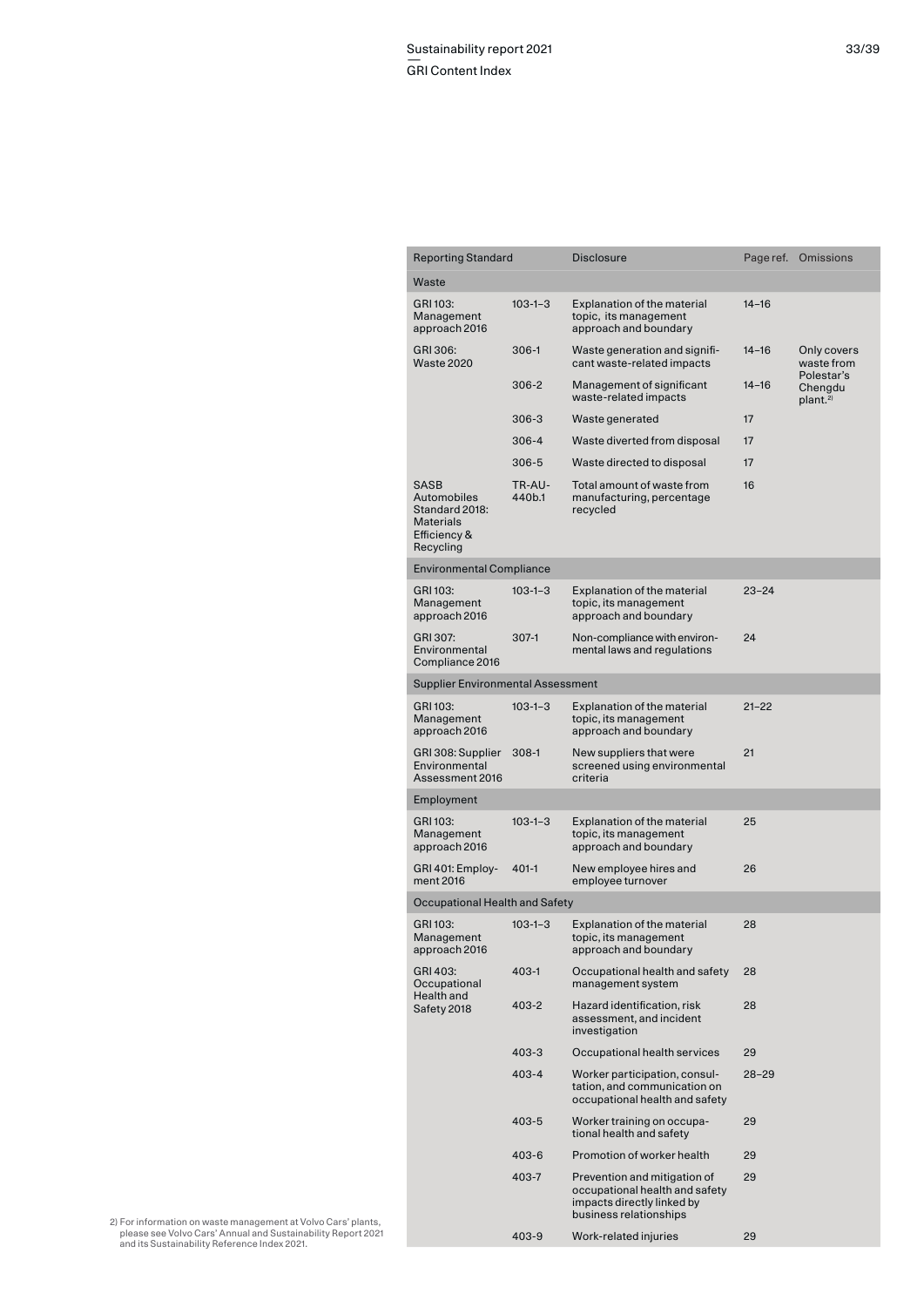| <b>Reporting Standard</b>                                        |                  | <b>Disclosure</b>                                                                                                                        | Page ref. | Omissions                                                                                                                   |
|------------------------------------------------------------------|------------------|------------------------------------------------------------------------------------------------------------------------------------------|-----------|-----------------------------------------------------------------------------------------------------------------------------|
| Occupational Health and Safety (cont.)                           |                  |                                                                                                                                          |           |                                                                                                                             |
| SASB<br>Automobiles<br>Standard 2018:<br><b>Labour Practices</b> | TR-AU-<br>310a.1 | Percentage of active workforce<br>covered under collective<br>bargaining agreements                                                      | 25        | Covers<br>Polestar's<br>employees.                                                                                          |
|                                                                  | TR-AU-<br>310a.2 | (1) Number of work stoppages<br>and (2) total days idle                                                                                  | 29        |                                                                                                                             |
| <b>Training and Education</b>                                    |                  |                                                                                                                                          |           |                                                                                                                             |
| GRI 103:<br>Management<br>approach 2016                          | $103 - 1 - 3$    | <b>Explanation of the material</b><br>topic, its management<br>approach and boundary                                                     | 28        |                                                                                                                             |
| GRI 404:<br>$404 - 1$<br>Training and<br><b>Education 2016</b>   |                  | Average hours of training<br>per year per employee                                                                                       |           | Unavailable<br>information.<br>Polestar aims<br>to report on<br>this disclosure<br>in the 2022<br>Sustainability<br>Report. |
| Diversity and Equal Opportunity                                  |                  |                                                                                                                                          |           |                                                                                                                             |
| GRI 103:<br>Management<br>approach 2016                          | $103 - 1 - 3$    | <b>Explanation of the material</b><br>topic, its management<br>approach and boundary                                                     | $26 - 27$ |                                                                                                                             |
| GRI 405:<br>Diversity and<br><b>Equal Opportunity</b><br>2016    | 405-1            | Diversity of governance bodies<br>and employees                                                                                          | $26 - 27$ |                                                                                                                             |
| <b>Child Labour</b>                                              |                  |                                                                                                                                          |           |                                                                                                                             |
| GRI 103:<br>Management<br>approach 2016                          | $103 - 1 - 3$    | <b>Explanation of the material</b><br>topic, its management<br>approach and boundary                                                     | 20,29     |                                                                                                                             |
| GRI 408: Child<br>Labour 2016                                    | 408-1            | Operations and suppliers at<br>significant risk for incidents of<br>child labour                                                         | 20,29     |                                                                                                                             |
| <b>Forced or Compulsory Labour</b>                               |                  |                                                                                                                                          |           |                                                                                                                             |
| GRI 103:<br>Management<br>approach 2016                          | $103 - 1 - 3$    | <b>Explanation of the material</b><br>topic, its management<br>approach and boundary                                                     | 20,29     |                                                                                                                             |
| GRI 409: Forced<br>or Compulsory<br>Labour 2016                  | 409-1            | Operations and suppliers at<br>significant risk for incidents of<br>forced or compulsory labour                                          | 20,29     |                                                                                                                             |
| <b>Rights of Indigenous Peoples</b>                              |                  |                                                                                                                                          |           |                                                                                                                             |
| GRI 103:<br>Management<br>approach 2016                          | $103 - 1 - 3$    | Explanation of the material<br>topic, its management<br>approach and boundary                                                            | 29        |                                                                                                                             |
| GRI 411: Rights<br>of Indigenous<br>Peoples 2016                 | $411 - 1$        | Incidents of violations involving<br>rights of indigenous peoples                                                                        | 29        |                                                                                                                             |
| Human Rights Assessment                                          |                  |                                                                                                                                          |           |                                                                                                                             |
| GRI 103:<br>Management<br>approach 2016                          | $103 - 1 - 3$    | <b>Explanation of the material</b><br>topic, its management<br>approach and boundary                                                     | 29        |                                                                                                                             |
| GRI 412:<br>Human Rights<br>Assessment 2016                      | 412-3            | Significant investment agree-<br>ments and contracts that<br>include human rights clauses or<br>that underwent human rights<br>screening | 29        |                                                                                                                             |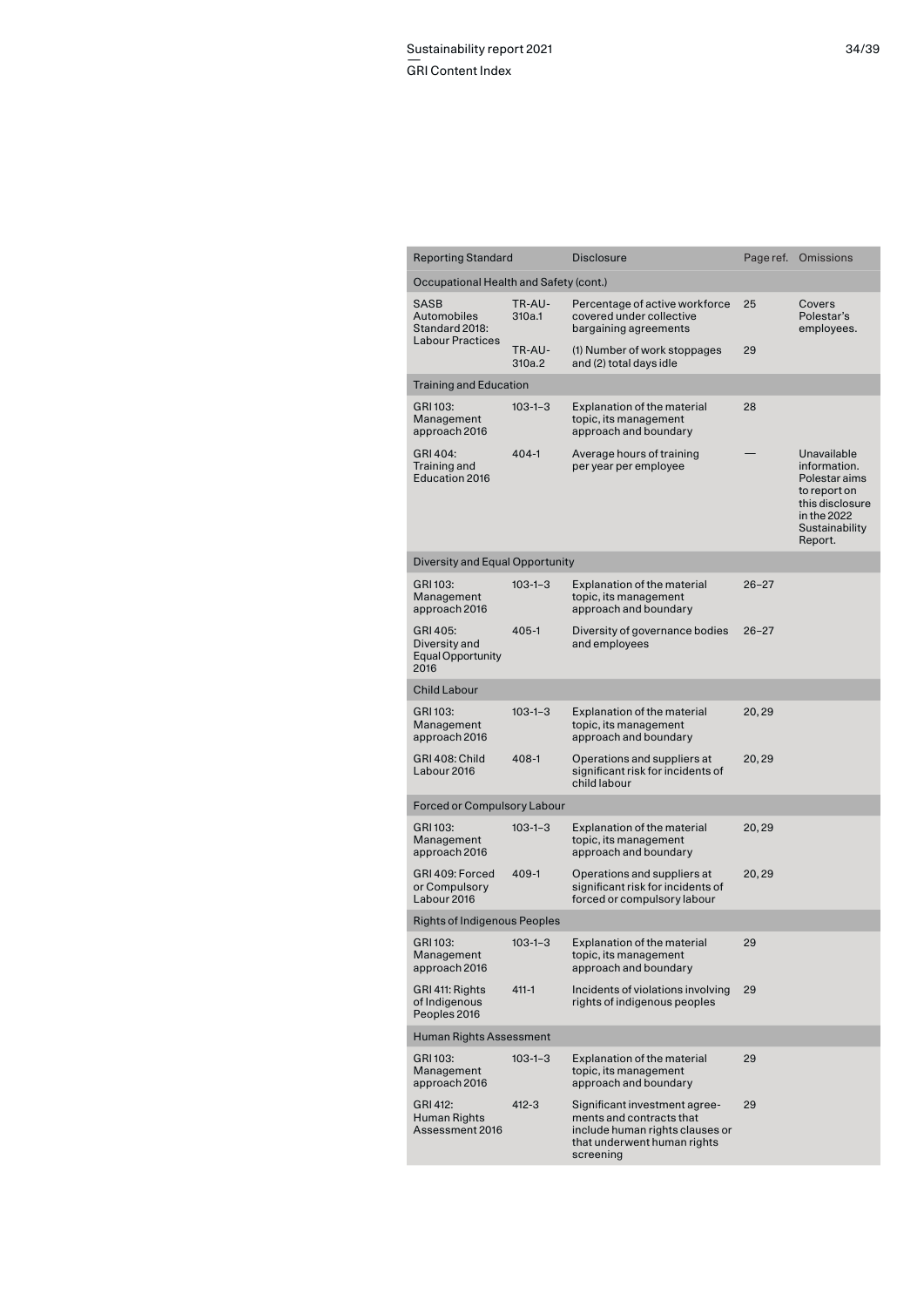|                                                                | <b>Reporting Standard</b>                                        |                  | <b>Disclosure</b>                                                                                               |               | Page ref. Omissions |
|----------------------------------------------------------------|------------------------------------------------------------------|------------------|-----------------------------------------------------------------------------------------------------------------|---------------|---------------------|
|                                                                | <b>Supplier Social Assessment</b>                                |                  |                                                                                                                 |               |                     |
|                                                                | GRI 103:<br>Management<br>approach 2016                          | $103 - 1 - 3$    | <b>Explanation of the material</b><br>topic, its management<br>approach and boundary                            | $21 - 22, 29$ |                     |
|                                                                | GRI 414:<br><b>Supplier Social</b><br>Assessment 2016            | $414 - 1$        | New suppliers that were<br>screened using social criteria                                                       | 21            |                     |
|                                                                | <b>Customer Health and Safety</b>                                |                  |                                                                                                                 |               |                     |
|                                                                | GRI 103:<br>Management<br>approach 2016                          | $103 - 1 - 3$    | <b>Explanation of the material</b><br>topic, its management<br>approach and boundary                            | 30            |                     |
|                                                                | <b>SASB Automo-</b><br>biles Standard<br>2018: Product<br>Safety | TR-AU-<br>250a.1 | Percentage of vehicle models<br>rated by NCAP programs with<br>an overall 5-star safety rating,<br>by region, % | 30            |                     |
|                                                                |                                                                  | TR-AU-<br>250a.2 | Number of safety-related<br>defect complaints, percentage<br>investigated                                       | 30            |                     |
|                                                                |                                                                  | TR-AU-<br>250a.3 | Number of vehicles recalled                                                                                     | 30            |                     |
| <b>Customer Privacy</b>                                        |                                                                  |                  |                                                                                                                 |               |                     |
|                                                                | GRI 103:<br>Management<br>approach 2016                          | $103 - 1 - 3$    | <b>Explanation of the material</b><br>topic, its management<br>approach and boundary                            | 22            |                     |
|                                                                | GRI 418:<br>Customer<br>Privacy 2016                             | 418-1            | Substantiated complaints con-<br>cerning breaches of customer<br>privacy and losses of customer<br>data         | 22            |                     |
| Socioeconomic Compliance                                       |                                                                  |                  |                                                                                                                 |               |                     |
|                                                                | GRI 103:<br>Management<br>approach 2016                          | $103 - 1 - 3$    | Explanation of the material<br>topic, its management<br>approach and boundary                                   | $23 - 24$     |                     |
|                                                                | GRI 419:<br>Socioeconomic<br>Compliance 2016                     | $419 - 1$        | Non-compliance with laws<br>and regulations in the social<br>and economic area                                  | 24            |                     |
| Company-specific topic: Traceability of materials and minerals |                                                                  |                  |                                                                                                                 |               |                     |
|                                                                | GRI 103:<br>Management<br>approach 2016                          | $103 - 1 - 3$    | <b>Explanation of the material</b><br>topic, its management<br>approach and boundary                            | $19 - 20$     |                     |
|                                                                | Company-specific<br>disclosure                                   |                  | Smelters and refiners approved<br>according to Responsible<br><b>Minerals Initiative</b>                        | 20            |                     |
|                                                                |                                                                  |                  |                                                                                                                 |               |                     |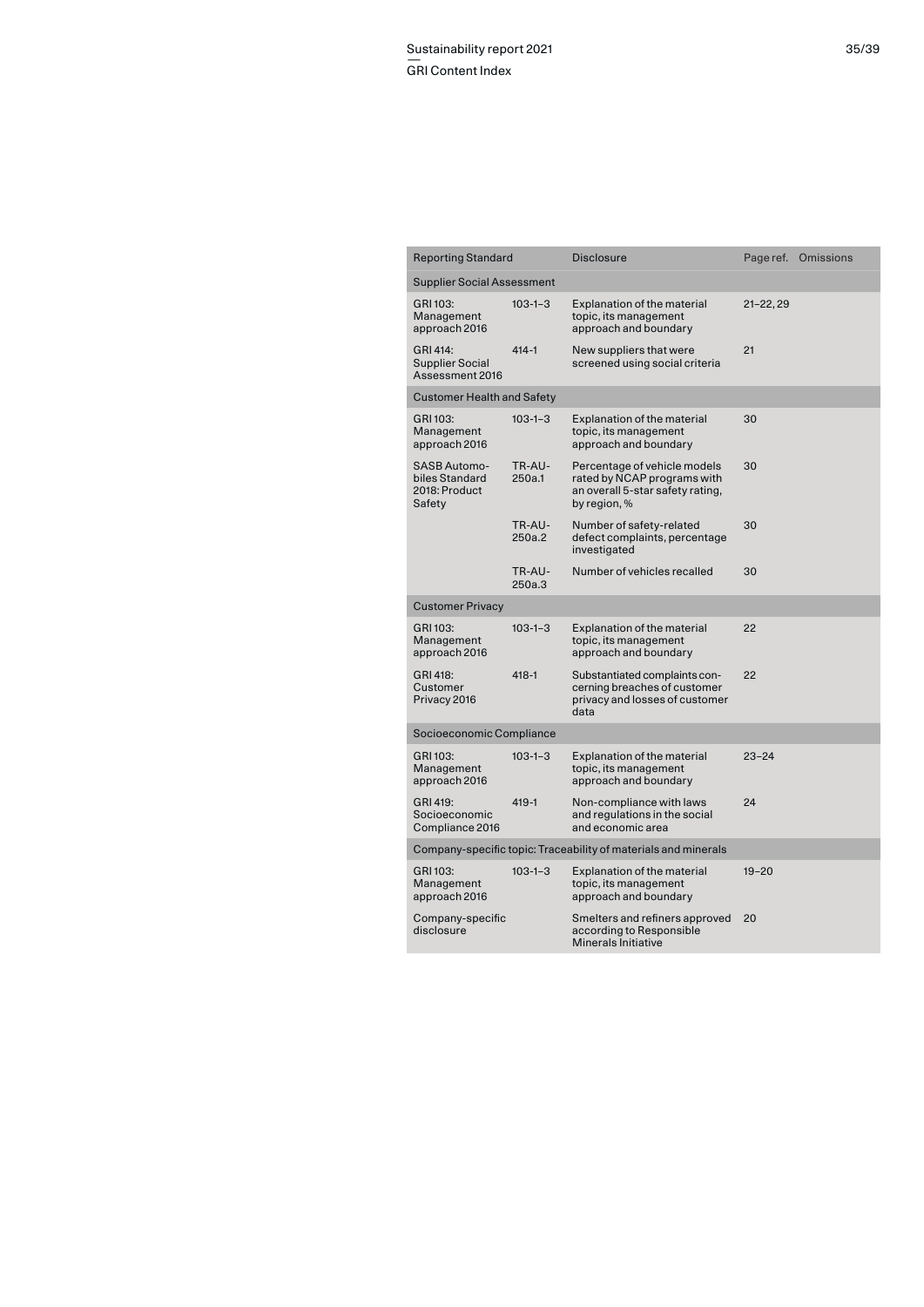| Greenhouse gas reporting<br>principles | Emissions are calculated based on the guidance of the Greenhouse Gas protocol<br>and this includes emissions within our financial control. The following categories<br>have been excluded: capital goods, processing of sold products and investments.                                                                                                                                                                                                                                                                                                                                                                                                                                                                                                                                                                                                                                                                                                                                                                                                                                                                                                |
|----------------------------------------|-------------------------------------------------------------------------------------------------------------------------------------------------------------------------------------------------------------------------------------------------------------------------------------------------------------------------------------------------------------------------------------------------------------------------------------------------------------------------------------------------------------------------------------------------------------------------------------------------------------------------------------------------------------------------------------------------------------------------------------------------------------------------------------------------------------------------------------------------------------------------------------------------------------------------------------------------------------------------------------------------------------------------------------------------------------------------------------------------------------------------------------------------------|
| Scope 1                                | Company-owned facilities<br>Consist of the GHG emissions from our manufacturing plant in Chengdu and<br>include refrigerant leakage and energy for heating and the paint shop. The energy<br>consumption / refrigerant leakage is multiplied by a specific emission factor.                                                                                                                                                                                                                                                                                                                                                                                                                                                                                                                                                                                                                                                                                                                                                                                                                                                                           |
|                                        | Company vehicles<br>GHG emissions from company vehicles are related to the fuel consumed by cars<br>(Polestar 1) owned by Polestar, estimated using external emission factors based on<br>data from the Swedish Energy Agency and the Swedish Environmental Protection<br>Agency.                                                                                                                                                                                                                                                                                                                                                                                                                                                                                                                                                                                                                                                                                                                                                                                                                                                                     |
| Scope 2                                | Purchased electricity, steam, heating and cooling for own use<br>Includes electricity consumption at the manufacturing plant in Chengdu. Polestar<br>does not own any other buildings. All other buildings are leased and are therefore<br>included in scope 3.                                                                                                                                                                                                                                                                                                                                                                                                                                                                                                                                                                                                                                                                                                                                                                                                                                                                                       |
|                                        | Company vehicles<br>GHG emissions from company vehicles are related to the electricity consumed by<br>cars (Polestar 1 and Polestar 2) owned by Polestar, estimated using emission fac-<br>tors shown in the table below.                                                                                                                                                                                                                                                                                                                                                                                                                                                                                                                                                                                                                                                                                                                                                                                                                                                                                                                             |
|                                        | Location-based emissions: 9,640 tonnes of $CO2e$                                                                                                                                                                                                                                                                                                                                                                                                                                                                                                                                                                                                                                                                                                                                                                                                                                                                                                                                                                                                                                                                                                      |
| Scope 3                                | Purchased goods and services<br>Emissions from purchased materials for Polestar 1 is derived from the material<br>compositions of the vehicles and $CO2e$ emissions factors from the GaBi profes-<br>sional database and Ecoinvent 3.7 (including the climate-relevant gases CO <sub>2</sub> , CH4,<br>NO <sub>2</sub> , HFC, PFC and SF6), multiplied by the total number of manufactured vehicles in<br>respective years. Additional upstream GHG emissions related to supplier activities<br>not already captured in the generic emissions factors mentioned above, for example<br>from the production and logistics of the components at suppliers, are added based<br>on internal analysis. Emissions from purchased materials for Polestar 2 is based on<br>the latest Carbon Footprints published for the cars multiplied by the total number<br>of manufactured vehicles in respective years. All details on the methodology can<br>be found in the Polestar 2 LCA report. GHG emissions caused by materials and<br>services not directly relating to the car are calculated on a spend-based approach<br>using emission factors from US EPA. |
|                                        | Transportation and distribution<br>GHG emissions from logistics include inbound and outbound transport for road,<br>air, sea and rail transport managed by Volvo Cars and paid for by Polestar, using<br>emission factors provided by Volvo Cars.                                                                                                                                                                                                                                                                                                                                                                                                                                                                                                                                                                                                                                                                                                                                                                                                                                                                                                     |
|                                        | Waste generated in operations<br>This category includes the waste generated at the manufacturing plant in Chengdu.<br>GHG emissions from waste generated in our Chengdu operations are calculated<br>by categorising waste volumes into types and treatment methods (landfill, material<br>recovery and energy recovery), as well as using external generic emissions factors<br>from Ecoinvent and the Swedish Energy Agency.                                                                                                                                                                                                                                                                                                                                                                                                                                                                                                                                                                                                                                                                                                                        |
|                                        | <b>Business travel</b><br>GHG emissions from air travel are calculated by using number of flights, routes,<br>and travel distance (extracted from our travel agencies) and calculated using flight<br>distances between airports and emissions factors from NTM. Radiative forcing<br>factors are used. Emissions caused by other modes of business travel are calcu-<br>lated based on travel data reported by the offices, using emissions factors from                                                                                                                                                                                                                                                                                                                                                                                                                                                                                                                                                                                                                                                                                             |

external sources.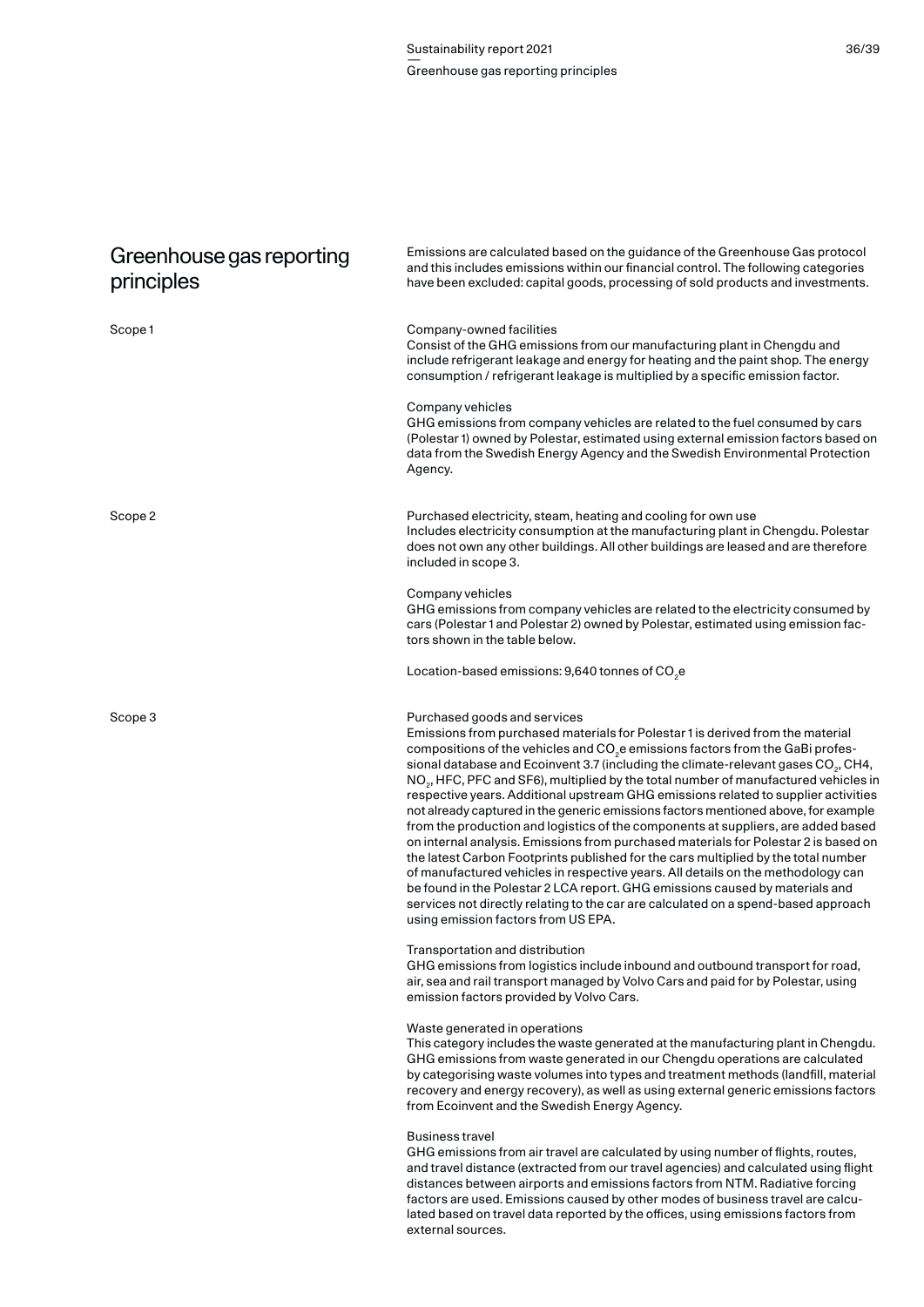#### Employee commuting

GHG emissions from employee commuting are based on assumptions on Polestar employees' travel modes and patterns. The assumptions are based on number of employees, type of personnel, country and transport mode. Emission factors used are based on data from the Swedish Transport Administration as well as NTM.

# Leased assets

This category includes Polestar offices, leased spaces, and the manufacturing plant in Taizhou. For the offices in Sweden, China and UK the calculations are based on reported energy consumption. For offices in the US market, the energy consumption for the offices in Sweden, China and the United Kingdom are extrapolated using square meters. For offices in other markets the energy consumption for Sweden, China and the United Kingdom are extrapolated using number of employees for every office. Emissions factors for electricity is based on data presented in the table below. The office in Sweden also uses district heating from renewable sources. GHG emissions from spaces are based on collected energy use data from most of the spaces. For other spaces, data have been extrapolated based on square meters. The GHG emissions from the manufacturing plant in Taizhou include waste generated in operations (based on weight and waste treatment method), energy (electricity and heating) and refrigerant leakage.

#### Use of sold products

Average GHG emissions from the use of sold products are based on official data (WLTP) of Polestar's manufactured cars. The WLTP consumption is multiplied by an assumed average lifetime distance of 200,000 km per car. The total GHG emissions from the use of produced products are calculated by multiplying the lifetime consumption per car by the number of sold cars per market. For each specific market, the average electricity mix is used to calculate the electricity consumption emission. For Polestar 1, data from The Swedish Energy Agency is used to calculate the emissions from petrol use. Refrigerant leakage during lifetime has been included and is based on leakage assumptions. The accuracy of the calculation method can be influenced by real world factors not covered by the official data, such as driving behaviour and different usage of auxiliary loads. Polestar's ambition is to increase knowledge and accuracy over time and to be as transparent as possible regarding our GHG emissions from the use of our products.

# End-of-life treatment of sold products

GHG emissions caused by the end-of-life treatment of sold products are estimated based on LCA data for Polestar 2 and number of sold cars. Emissions at end-of-life treatment for Polestar 1 is assumed to be the same as for Polestar 2. This category also includes potential refrigerant leakage in the end-of-life treatment process.

# Franchise

This category includes spaces categorised as franchise. The GHG emissions is calculated on the same principles as for leased spaces where the energy consumption for each space was either collected or extrapolated based on square meters. Emission factors are based on each market's electricity mix.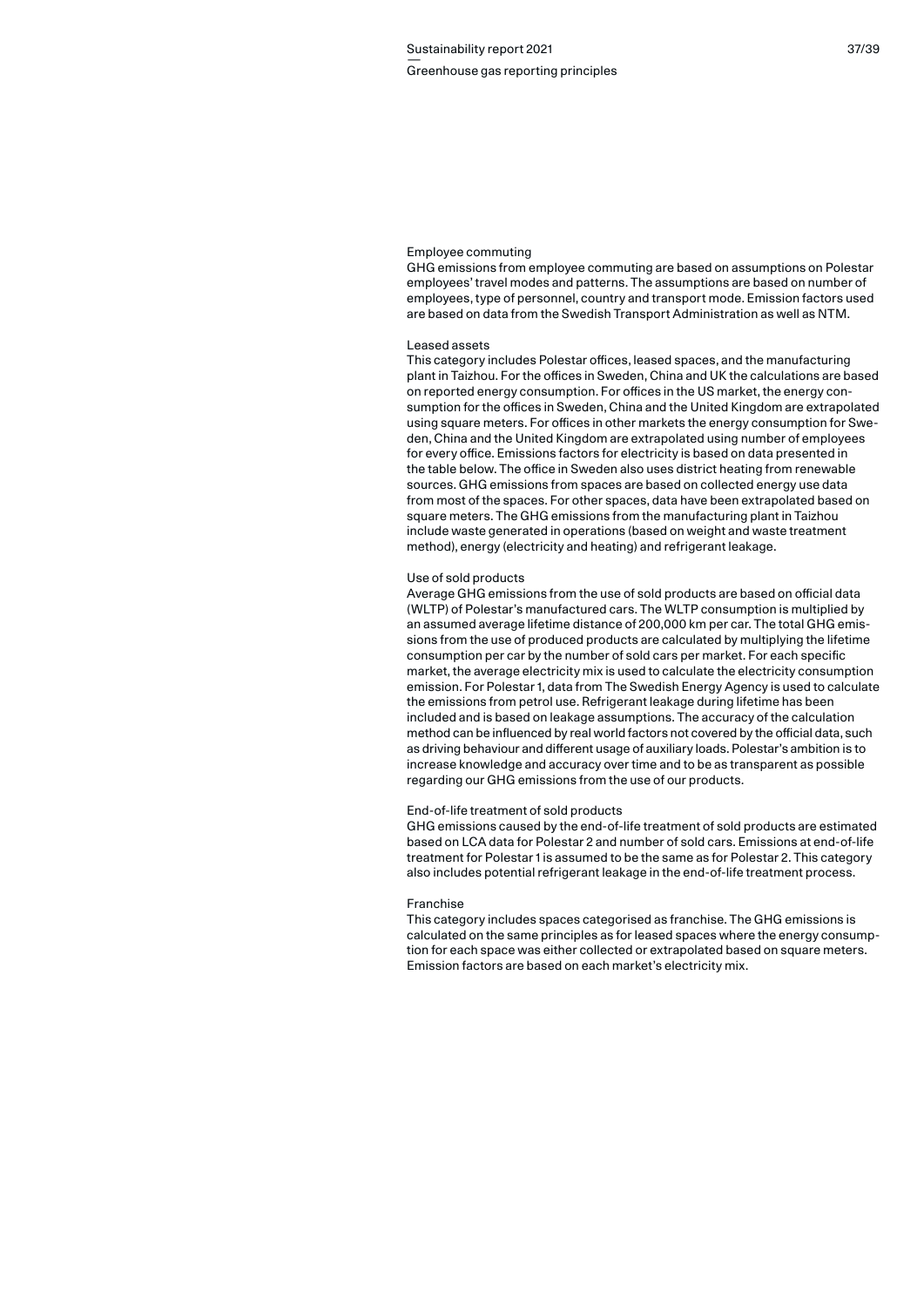# Electricity mix used for 'use of sold products' calculations

| Country               | gCO <sub>2</sub> e / kWh | Source                                                  |
|-----------------------|--------------------------|---------------------------------------------------------|
| Norway                | 8.0                      | AIB European Residual Mixes 2020 <sup>1)</sup>          |
| <b>Netherlands</b>    | 374.0                    | AIB European Residual Mixes 2020 <sup>1)</sup>          |
| Sweden                | 90.4                     | IVL 2020 (Nordic average)                               |
| <b>United Kingdom</b> | 196.0                    | AIB European Residual Mixes 2020 <sup>1)</sup>          |
| Germany               | 399.0                    | AIB European Residual Mixes 2020 <sup>1)</sup>          |
| <b>Belgium</b>        | 162.0                    | AIB European Residual Mixes 2020 <sup>1)</sup>          |
| China                 | 657.0                    | IEA CO <sub>2</sub> emissions from fuel combustion 2017 |
| <b>United States</b>  | 456.0                    | IEA CO <sub>2</sub> emissions from fuel combustion 2017 |
| Switzerland           | 12.0                     | AIB European Residual Mixes 2020 <sup>1)</sup>          |
| Canada                | 151.0                    | IEA CO <sub>2</sub> emissions from fuel combustion 2017 |
| Denmark               | 143.0                    | AIB European Residual Mixes 2020 <sup>1)</sup>          |
| Finland               | 95.0                     | AIB European Residual Mixes 2020 <sup>1)</sup>          |
| Hong Kong             | 657.0                    | IEA CO <sub>2</sub> emissions from fuel combustion 2017 |
| Iceland               | 0.0                      | AIB European Residual Mixes 2020 <sup>11</sup>          |
| Kuwait                | 659.0                    | IEA CO <sub>2</sub> emissions from fuel combustion 2017 |
| New Zealand           | 124.0                    | IEA CO <sub>2</sub> emissions from fuel combustion 2017 |
| Singapore             | 435.0                    | IEA CO <sub>2</sub> emissions from fuel combustion 2017 |
| <b>UAE</b>            | 659.0                    | IEA CO <sub>2</sub> emissions from fuel combustion 2017 |

1) Country average production mixes are used..